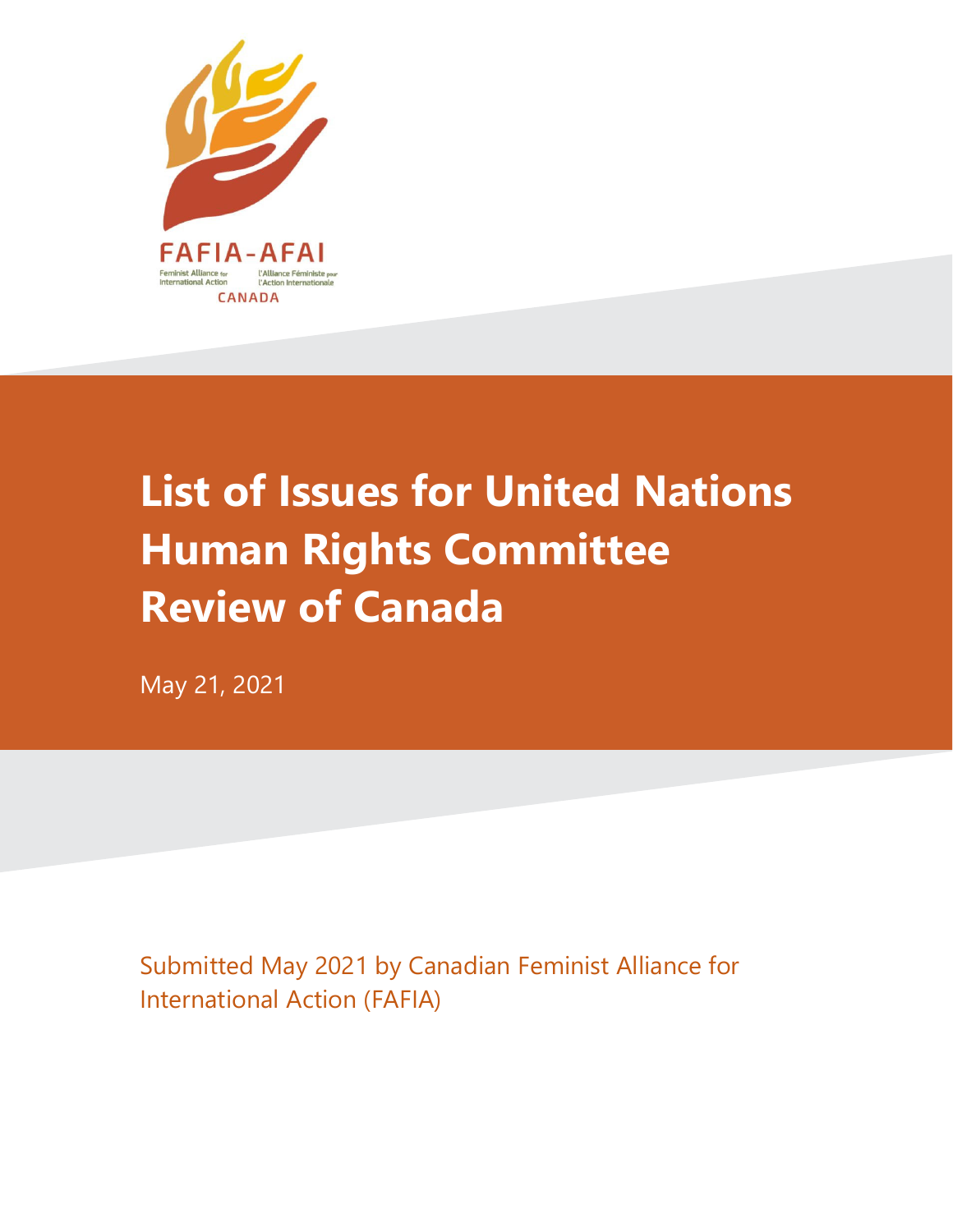# **Table of Contents**

| Articles 2, 6 and 26 of the Covenant on Civil and Political Rights Require<br>L. |  |
|----------------------------------------------------------------------------------|--|
| Canada to Respect, Protect and Fulfill Social and Economic Rights 4              |  |
| 1.                                                                               |  |
| 2.                                                                               |  |
| 3.                                                                               |  |
| $\overline{4}$ .                                                                 |  |
| Articles 2, 6 and 26: Access to Justice, the Right to an Effective<br>Н.         |  |
|                                                                                  |  |
| 1.                                                                               |  |
| Policing: Misogyny, Racism and the Royal Canadian Mounted Police 17<br>2.        |  |
| a)                                                                               |  |
| RCMP Sexual Violence and Exploitation of Women and Girls in<br>b)                |  |
|                                                                                  |  |
| C)                                                                               |  |
| RCMP Inadequate Response to Violence Against Women24<br>d)                       |  |
| RCMP and Indigenous women and girls: Brutality, discrimination and<br>e)         |  |
|                                                                                  |  |
| Bill C-3 (43-1) - An Act to amend the Royal Canadian Mounted Police Act<br>f)    |  |
| 26                                                                               |  |
| <b>Indian Act Sex Discrimination: Forced Assimilation</b><br>III.                |  |
|                                                                                  |  |
| A National Action Plan on Missing and Murdered Indigenous<br>IV.                 |  |
|                                                                                  |  |
| V.                                                                               |  |
| Over-representation and over-classification of Indigenous and racialized<br>1.   |  |
|                                                                                  |  |
| 2.                                                                               |  |
| 3.                                                                               |  |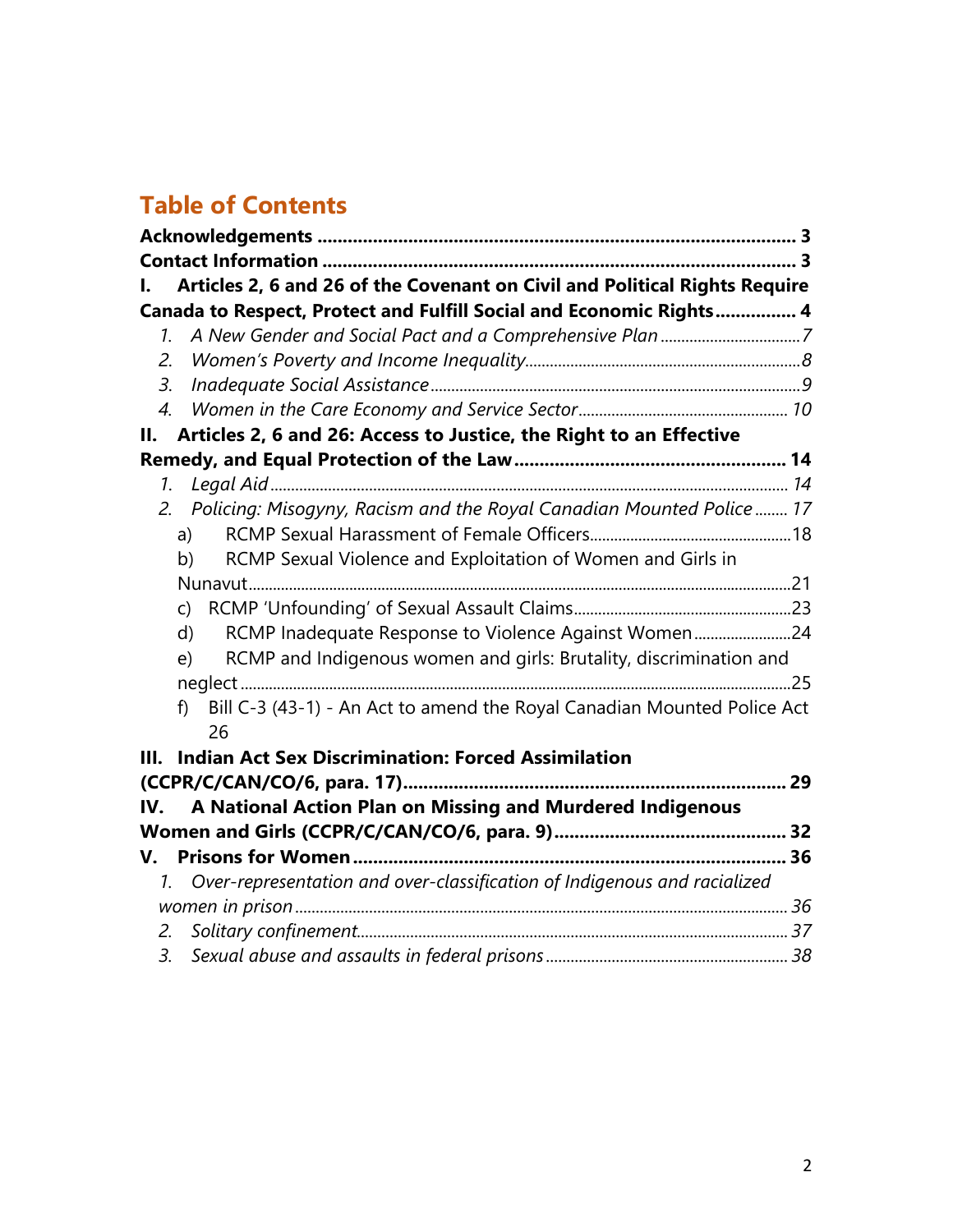## **Introduction**

The Canadian Feminist Alliance for International Action (FAFIA) is a coalition of over sixty women's organizations in Canada. The Alliance was founded after the Fourth World Conference on Women in Beijing in 1995. The mission of the Canadian Feminist Alliance for International Action (FAFIA) is to defend the human rights of women in Canada, and to advance women's equality through working to secure the domestic implementation of Canada's international and regional human rights commitments. FAFIA submits this information to assist the Human Rights Committee's consideration of issues to be examined in the upcoming Review of Canada.

## **Acknowledgements**

FAFIA thanks Shivangi Misra, Shelagh Day, Dr. Pamela Palmater, Gwen Brodsky, Brianna Bourassa, Emilie Coyle, and the Canadian Association of Elizabeth Fry Societies for their work on, and contributions to, this submission.

This submission contains 9,559 words.

## **Contact Information**

Canadian Feminist Alliance for International Action Shelagh Day, Chair, Human Rights Committee Tel: +1 (604) 872-0750 Suite # 228 9-2020 Lanthier Dr, Orleans, ON K4A3V4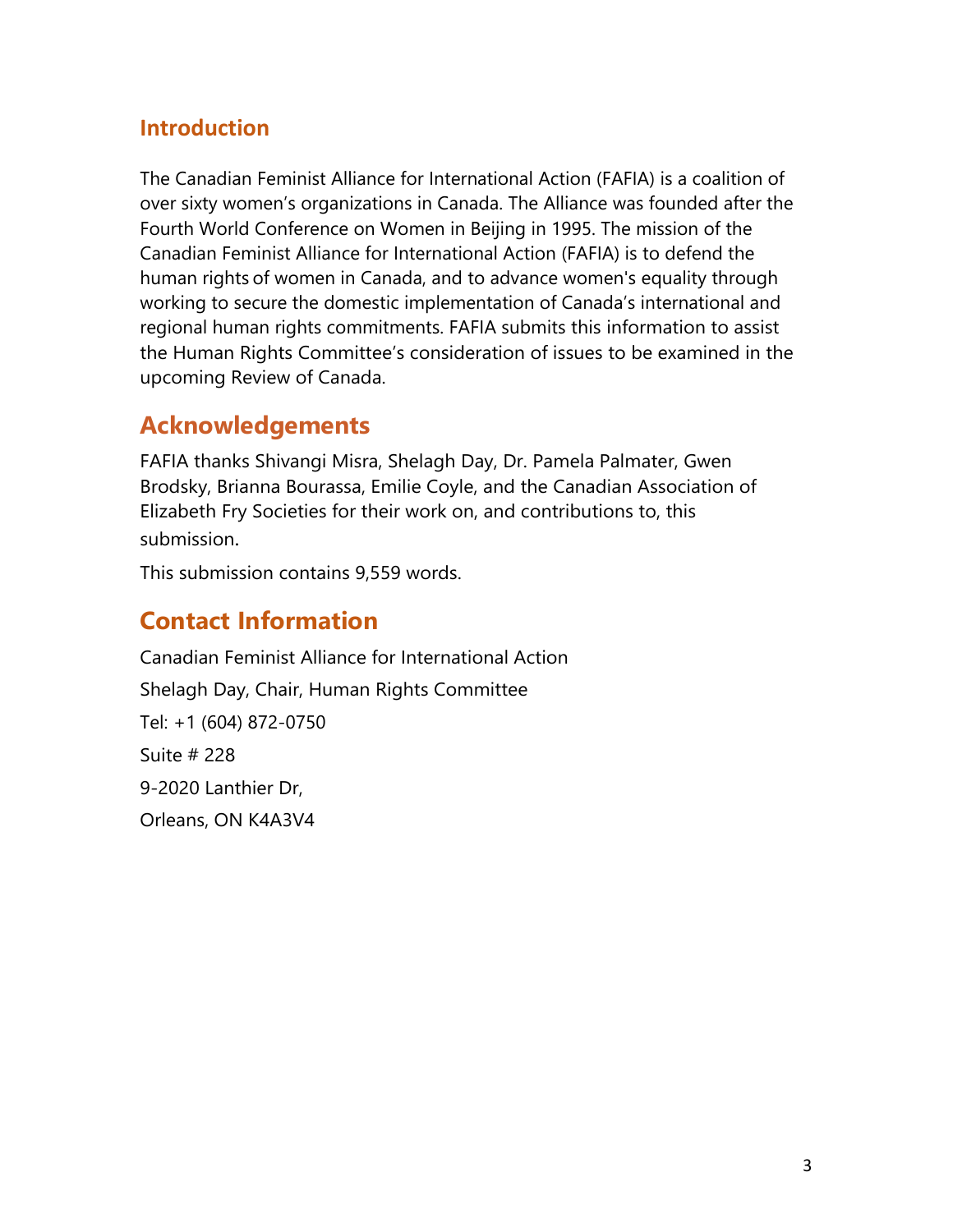# **I. Articles 2, 6 and 26 of the Covenant on Civil and Political Rights Require Canada to Respect, Protect and Fulfill Social and Economic Rights**

Canada's refusal to recognize social and economic rights as justiciable rights, giving rise to remedial obligations, $1$  is a serious obstacle to the achievement of women's equality, and, FAFIA submits, violates the civil and political rights of women to equality, life,<sup>2</sup> political participation, and to effective remedies when rights are violated.

Canadian women have rejected a thin, formal version of women's equality, and fought for a full, substantive version of equality, with material conditions at its centre.<sup>3</sup> While the Government of Canada claims to embrace this understanding of equality, that claim is not persuasive when Canada does not recognize social and economic rights as real rights, on the same footing and indivisible from civil and political rights.

In the language of international human rights, a substantive version of equality means that social and economic rights are an integral part of the "substance" of substantive equality.<sup>4</sup> Women who are materially disadvantaged, many of whom are Indigenous, racialized, or have a disability, do not enjoy equality, and their sexual autonomy, security, political participation, and liberty are all constrained, as is their right to life with dignity.

<sup>&</sup>lt;sup>1</sup> The Committee on Economic, Social and Cultural Rights criticized Canada for refusing to recognize social and economic rights as justiciable rights and failing to provide domestic remedies for their violation at its 2016 review of Canada. See Committee on Economic, Social and Cultural Rights, UN Doc E/C.12/2016/SR7 (2016) at para 41, online: <https://documents-ddsny.un.org/doc/UNDOC/GEN/G16/037/75/PDF/G1603775.pdf?OpenElement>.

 $2$  FAFIA notes para. 26 of General Comment 36 in which the Committee states: "The duty to protect life also implies that States parties should take appropriate measures to address the general conditions in society that may give rise to direct threats to life or prevent individuals from enjoying their right to life with dignity.

 $3$  Canadian women have been successful in establishing substantive equality as the interpretive norm for Canadian courts and tribunals. See, for example, *Fraser v. Canada (Attorney General)*, 2020 SCC 28, at 42. Abella J. writing for the majority, states "… substantive equality is the 'animating norm' of the s. 15 framework."

 $<sup>4</sup>$  See, for example, CEDAW Committee, 1999, General recommendation No. 25, on article 4,</sup> paragraph 1, of the Convention on the Elimination of All Forms of Discrimination against Women, on temporary special measures.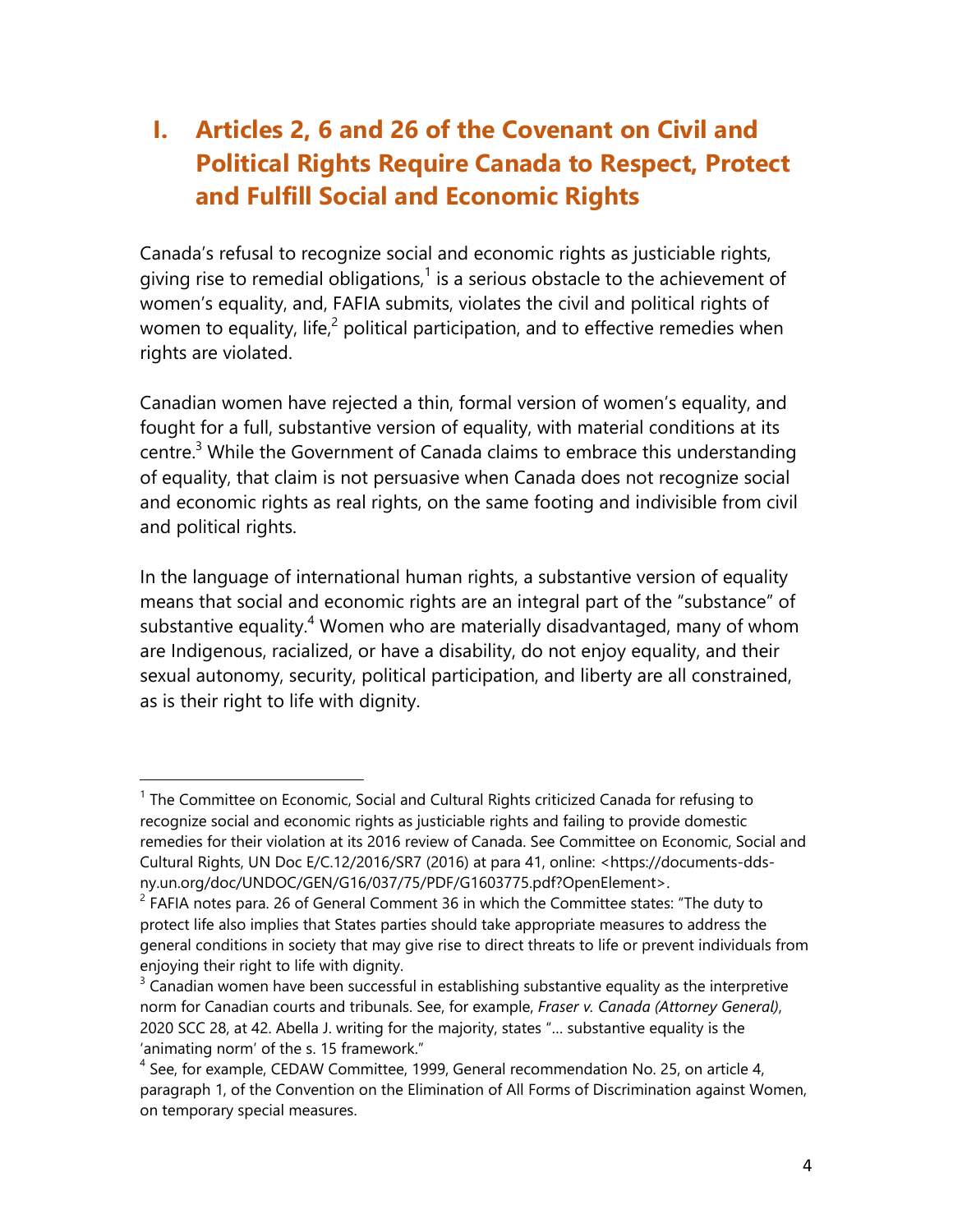Women cannot achieve equality unless Canada recognizes social and economic rights as justiciable rights that place essential obligations on all levels of government. Canada must accept that in women's lived experience, the civil, political, social, economic, and cultural dimensions of their inequality are inseparable.

Canada has repeatedly insisted in litigation that the right to equality does not engage any positive obligation of government to provide remedies for violations of social and economic rights.<sup>5</sup> Despite having ratified international treaties that guarantee equality for women, and social and economic rights, the position of governments in Canada appears to be that the right to equality does not require the provision of equality-enhancing benefits, programs and services, even when it is proven that their absence perpetuates women's inequality and disadvantage. Rather, in their view, the right to equality merely requires that *if* a government provides a benefit, program or service, it must do so in a non-discriminatory way. This is not substantive equality.

In 2016, after expressing concerns about the Government of Canada's repudiation of Charter challenges which invoked s. 7 and s. 15 to seek remedies for violations of social and economic rights, the CESCR Committee recommended that Canada "review its litigation strategies in order to foster the justiciability of the economic, social and cultural rights."<sup>6</sup> Subsequently, the Attorney General of Canada undertook a review, mandated by the Prime Minister of Canada. However, the *Principles guiding the Attorney General of Canada in Charter*  Litigation,<sup>7</sup> resulting from the review, do not engage with the issue raised by CESCR regarding Canada's stance on social and economic rights, and do not contain any commitment to ensuring that positions advanced by the Government of Canada in Charter litigation are consistent with the obligation to *fulfill* treaty rights.<sup>8</sup>

<sup>5</sup> See, for example, Factum of the Attorney General of Canada in *Tanujadja et al v. Attorney General of Canada and Attorney General of Ontario*, Court File No.: C57714, at paras. 54 – 57, online at:

http://socialrightscura.ca/documents/legal/motion%20to%20strike/AG%20Canada%20Factum%2 0OCA.pdf

<sup>6</sup> Committee on Economic, Social and Cultural Rights, *Concluding observations on the sixth periodic report of Canada*, E/C.12/CAN/CO/6, 4 March 2016, at para. 6, online at: http://www.socialrightscura.ca/documents/international/CESCR%20COs%202016.pdf

<sup>7</sup> Attorney General of Canada, *Principles guiding the Attorney General of Canada in Charter Litigation*, online at: https://www.justice.gc.ca/eng/csj-sjc/principles2-eng.pdf

 $8$  For more detailed comment on this point, please see the submission from the National Housing and Homelessness Network and the Centre for Equality Rights in Accommodation.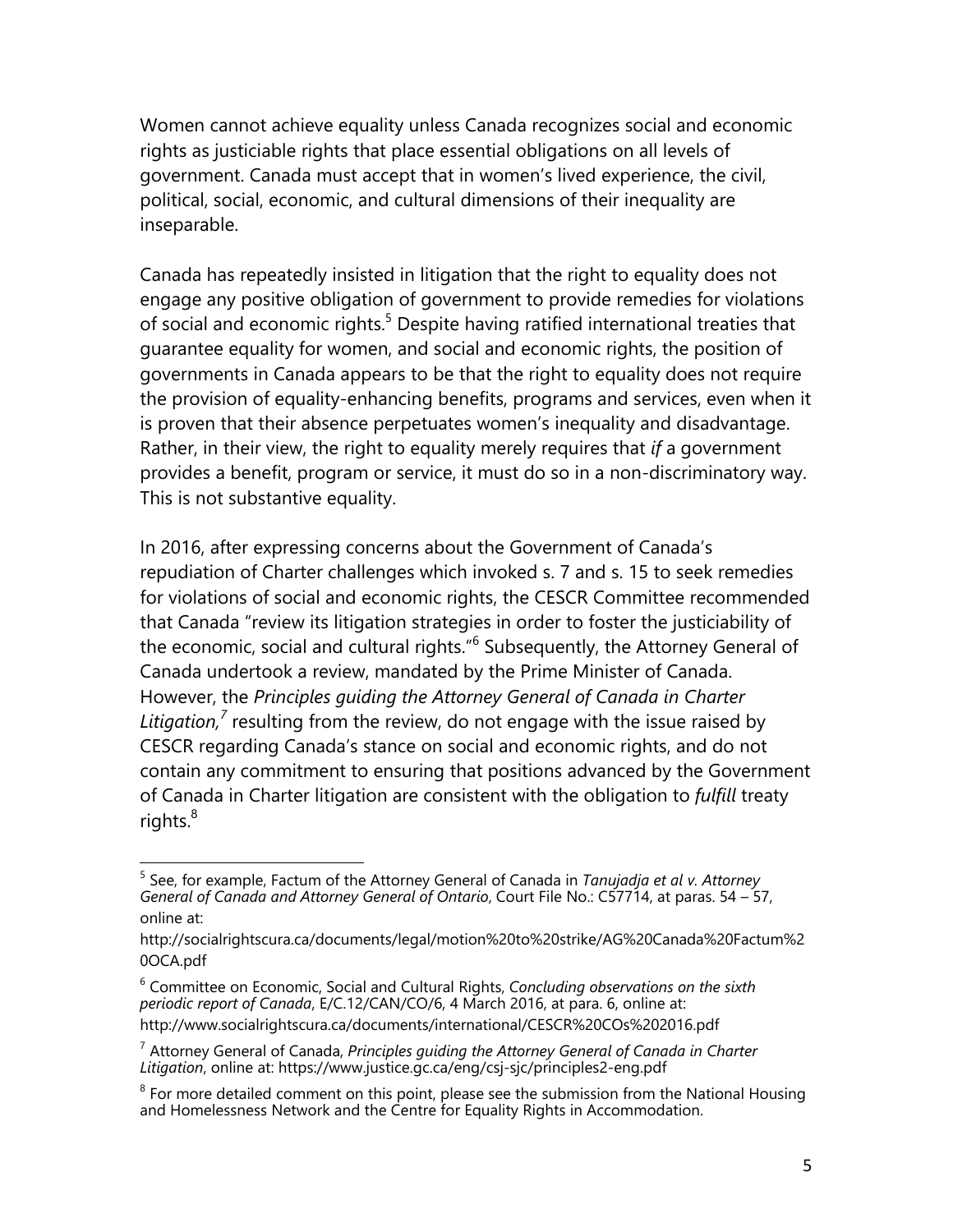FAFIA submits that the insistence of Canada on treating social and economic rights as merely aspirational, not encompassed by ss. 15 and 7 of the Charter, is evidence of intent *not* to fulfill the right to equality and non-discrimination set out in Article 26 of the ICCPR, and *not* to ensure that there is a means of seeking an effective remedy for violations of rights as required by Article 2. It is also evidence of intent *not* to perform the terms of the *Covenant on Civil and Political Rights*, the *Covenant on Economic, Social and Cultural Rights*, and the *Convention on the Elimination of Discrimination against Women*, in good faith, contrary to Article 26 of the *Vienna Convention on the Law of Treaties*. 9

The problem for women in Canada, however, is not only that governments treat social and economic rights as non-justiciable, unenforceable rights, not subject to determination by competent courts or tribunals, but also that they treat the programmatic fulfillment of the right to equality, which necessarily entails fulfillment of social and economic rights, as optional. Thus governments have not taken the steps necessary to realize the right to substantive equality by implementing the necessary laws, programs, and measures, and allocating the necessary resources, to address and remedy women's long-standing structural and systemic inequality.

The COVID-19 pandemic has exacerbated the inequality of women in Canada, and exposed the harms, including loss of life, that it causes. Canada's failures to implement the rights to an adequate standard of living, to adequate housing, to health, and to just and favourable conditions of work have especially devastating effects on women in a time of crisis, and particularly on those women who are most disadvantaged, including Indigenous women, Black women, racialized women, newcomer women, women living with disabilities, single mothers, and LGBTQ2S communities.<sup>10</sup> FAFIA, along with many women's organizations in Canada, has echoed the call of UN Secretary-General António Guterres, urging our governments to design a new gender and social pact, rooted in core human

<sup>9</sup> *Vienna Convention on the Law of Treaties*, 23 May 1969, Article 26 states: "Every treaty in force is binding upon the parties to it and must be performed by them in good faith, online at: https://legal.un.org/ilc/texts/instruments/english/conventions/1\_1\_1969.pdf

<sup>10</sup> See Canadian Feminist Alliance for International Action, with YWCA Canada, *A Feminist Economic Recovery Plan for Canada: Human Rights Approach*, December 10, 2020, online at: https://static1.squarespace.com/static/5f0cd2090f50a31a91b37ff7/t/5fd17ce4a9eaf43bd84b44e1/ 1607564520499/Feminist+Economic+Recovery+Plan+-+Human+Rights+Approach.pdf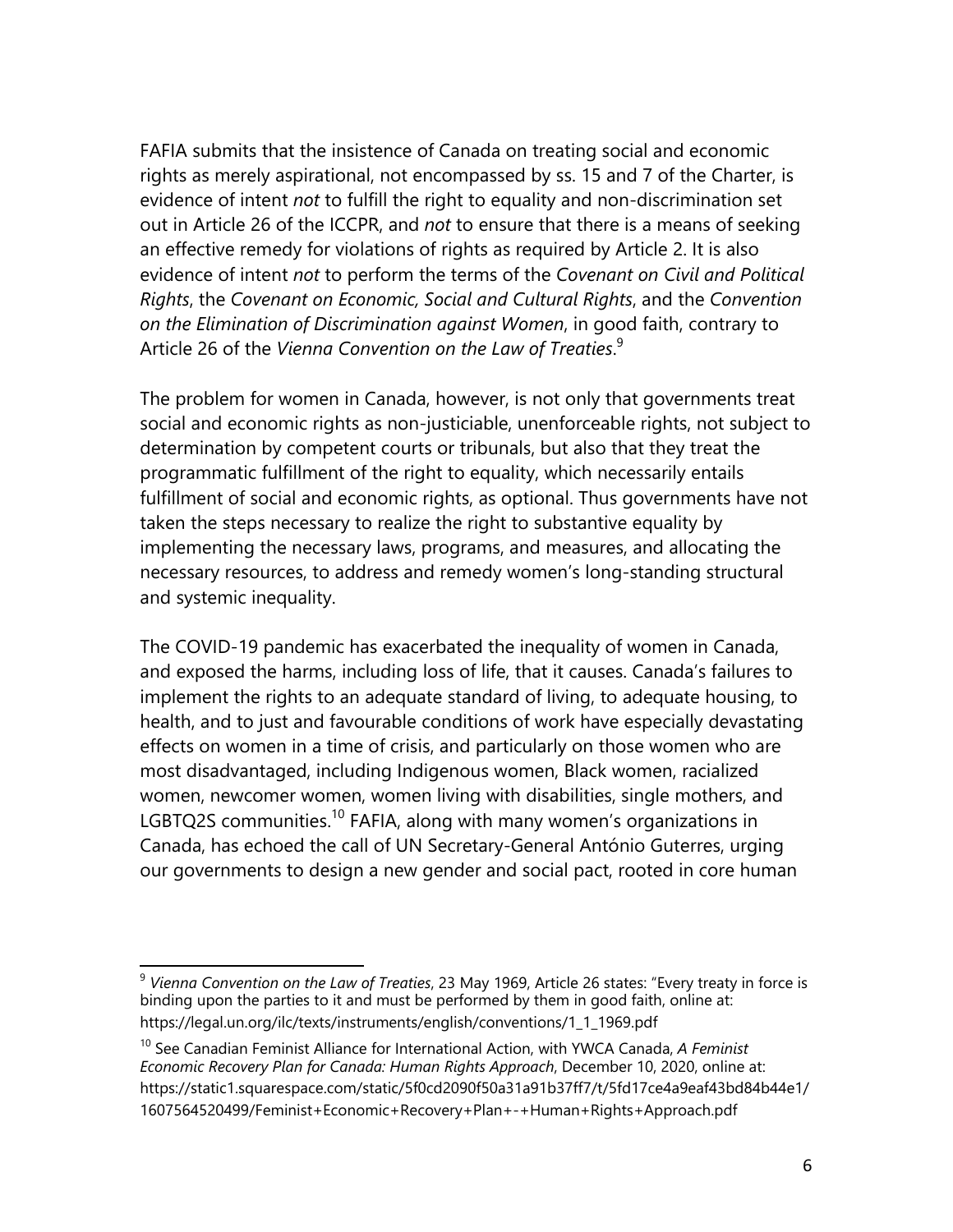rights principles, that will fulfill women's economic and social rights and women's right to equality. $11$ 

#### **1. A New Gender and Social Pact and a Comprehensive Plan**

In March 2016, the CESCR made a critical recommendation to Canada, calling on the State to:

Develop and implement a comprehensive national gender equality plan to address the structural factors leading to gender inequality, in close cooperation with provinces and territories, as well as in consultation with civil society organizations.<sup>12</sup>

In November 2016, the CEDAW Committee recommended that Canada:

Develop a comprehensive national gender strategy, policy and action plan addressing the structural factors that cause persistent inequalities with respect to women and girls, including intersecting forms of discrimination, with a special focus on disadvantaged groups such as women and girls with disabilities, those who are single parents, indigenous, Afro-Canadian, migrant, refugee, asylum-seeking, lesbian and bisexual women and girls, and transsexual and intersex persons.<sup>13</sup>

These recommendations have not been acted on by Canada.

FAFIA submits that, particularly in light of the harms exposed by the COVID-19 pandemic, it is time to address the structural inequality of women in Canada in a holistic way. Rather than dealing with the manifestations of deeply rooted systemic discrimination as disconnected factors that can be corrected in isolation from each other, FAFIA recognizes that poverty and

<sup>11</sup> UN Secretary-General António Guterres, *Tackling Inequality: A New Social Contract for a New Era*, online at: https://www.un.org/sustainabledevelopment/a-new-social-contract-for-a-new-era/; FAFIA, ibid.

 $12$  Committee on Economic, Social and Cultural Rights, Concluding observations on the sixth report of Canada, E/C.12/CAN/CO/6, 4 March 2016, at para. 22, online at: http://socialrightscura.ca/documents/international/CESCR%20COs%202016.pdf

<sup>&</sup>lt;sup>13</sup> CEDAW, Concluding observations on the combined  $8<sup>th</sup>$  and  $9<sup>th</sup>$  periodic reports of Canada, CEDAW/C/CAN/CO/8-9, 25, November 2016, at para. 21(b), online at: https://documents-ddsny.un.org/doc/UNDOC/GEN/N16/402/03/PDF/N1640203.pdf?OpenElement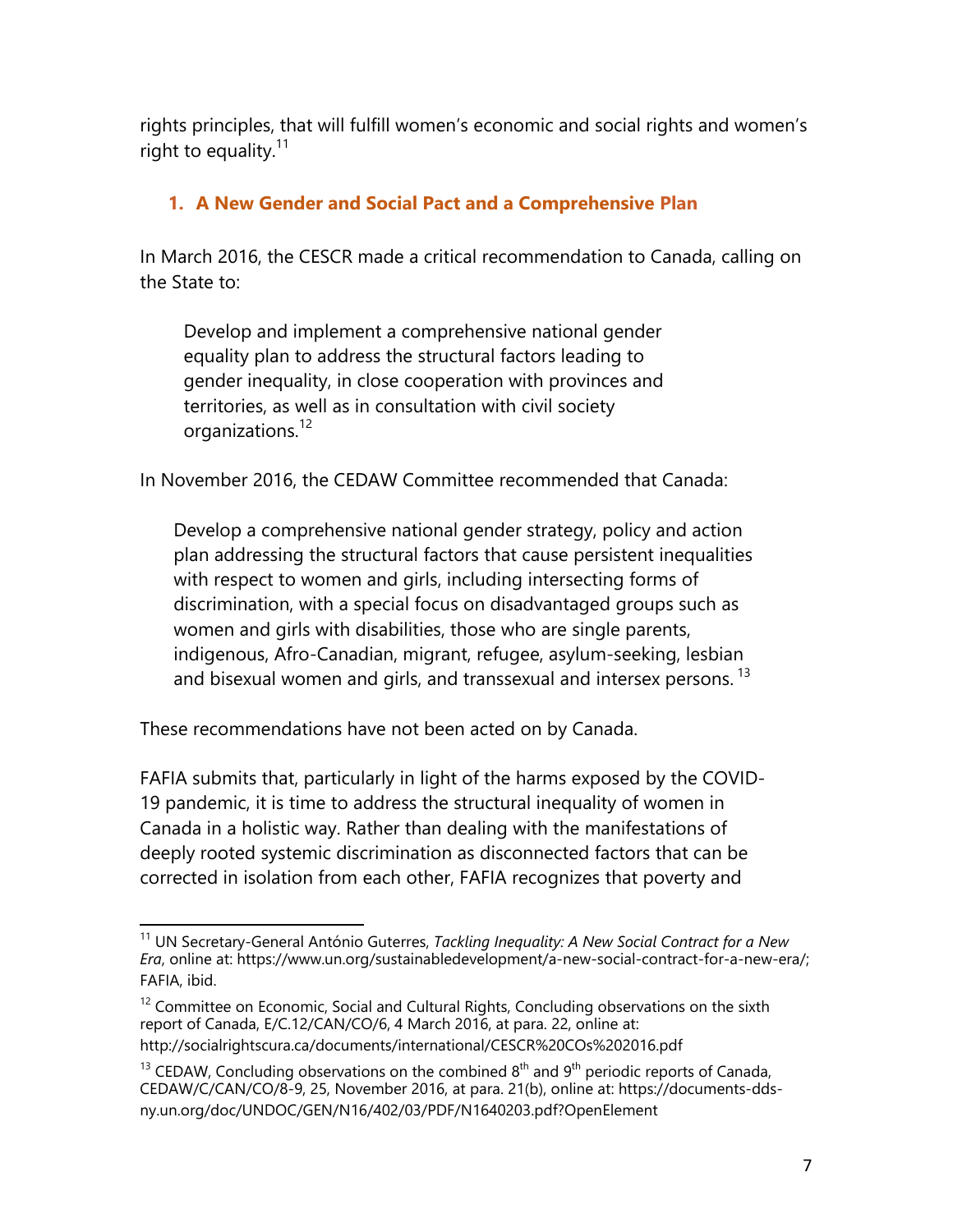income inequality, systemic discrimination in employment, inadequate social programs (social assistance, housing, childcare), lack of access to justice, male violence against women, and police failure to provide women with equal protection of the law are factors that interact with each other to create a structure of inequality for women. Its most harmful effects are experienced by Indigenous women, Black women and racialized women, women with disabilities, single mothers, refugee and immigrant women, and LGBTQ2S communities.

This submission addresses some key components that must be addressed if women in Canada are to enjoy the equality they are guaranteed by Article 26 of the Covenant, and related guarantees in international human rights law.

#### **2. Women's Poverty and Income Inequality**

About 14.7% of women in Canada live in poverty according to Statistics Canada's 2017 figures.<sup>14</sup> This is the same percentage of women who were living in low income in Canada in 1976.<sup>15</sup> Women are poorer than men in Canada, are more likely to be poor, and more likely to live in deeper poverty.

Particular groups of women have much higher rates of poverty:

- $\bullet$  34% of First Nations women<sup>16</sup>
- 21.9% of 'visible minority' women<sup>17</sup>
- 29.7% of women with disabilities;<sup>18</sup>
- $\bullet$  30.3% of single women;<sup>19</sup>
- $\bullet$  34.5% of lone mothers;<sup>20</sup> and
- $\bullet$  33% of single women over 65.<sup>21</sup>

<sup>14</sup> Statistics Canada, *Women in Canada: A Gender-based Statistical Report*, "The Economic Well-Being of Women in Canada", May 16, 2018, online at: https://www150.statcan.gc.ca/n1/pub/89- 503-x/2015001/article/54930-eng.htm

<sup>15</sup> *Ibid*. Chart 6.

<sup>16</sup> Canadian Women's Foundation, *The Facts About Women and Poverty in Canada*, online at: https://canadianwomen.org/the-facts/womens-poverty/

 $17$  The Economic Well-Being of Women in Canada, supra note 13.

<sup>18</sup> Canadian Human Rights Commission, *Report on Equality Rights of Persons with Disabilities*, at 29, online at:

https://www.homelesshub.ca/sites/default/files/attachments/Report%20on%20Equality%20Rights %20of%20People%20with%20Disabilities.pdf

<sup>&</sup>lt;sup>19</sup> Statistics Canada, The Economic Well-Being of Women in Canada, supra note 13.

 $20$  Ibid.

 $21$  Ibid.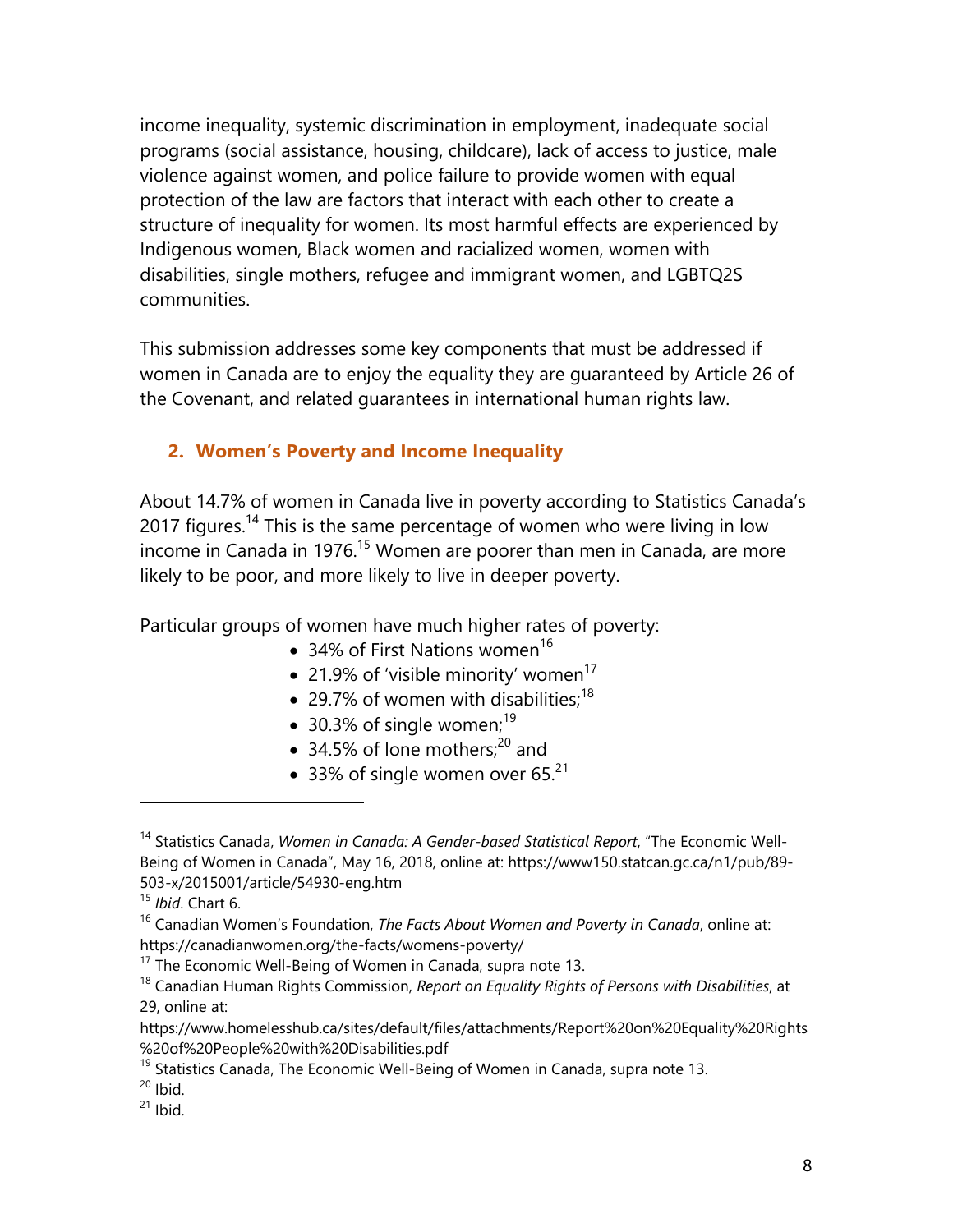Further, women's median incomes are 73% of men's in Canada in 2018.<sup>22</sup>

Women's poverty and income inequality has deep roots. Women are poorer than men because they have been assigned the role of unpaid caregiver and nurturer for children, men and old people; because in the paid labour force they perform caregiving and support work which is devalued and lower paid; because there is a lack of safe affordable childcare and this constrains women's participation in the paid work; because women, particularly Indigenous, racialized, and immigrant women and women with disabilities, are devalued workers, and more likely to be in precarious work; and because women incur economic penalties when they are not attached to men and when they have children alone.<sup>23</sup>

#### **3. Inadequate Social Assistance**

In Canada, welfare (social assistance) is a program of last resort. It is only available to persons who have no alternative income to rely on. Unfortunately, welfare rates in Canada are set so low that women who are reliant on social assistance are stuck in poverty rather than being helped out of it.

The Maytree Foundation reports that in 2018 even in the provinces where welfare incomes were highest, they fell short of the poverty threshold, according to Statistics Canada's measurements. $24$  The effect of below poverty line welfare rates is that recipients cannot afford adequate food and shelter.

The federal government could immediately improve the adequacy of social assistance in all jurisdictions by attaching conditions to the money it transfers to the provinces and territories for social programs and, as recommended by the CEDAW Committee in 2008, "establish minimum standards for "social assistance programs …and a monitoring mechanism to ensure that [social assistance programs] meet the needs …of women and do not result in discrimination…."25

 $22$  Statista, Median total income in Canada from 2000 to 2018, by gender, online at: https://www.statista.com/statistics/464242/median-total-income-in-canada-by-gender/

<sup>23</sup> Shelagh Day, "The Indivisibility of Women's Human Rights" (2003) 20:3 *Can Wom Stud* 11 at 12; see also The Economic Well-Being of Women, "The proportion of women in low income has been consistent for four decades", supra note 11.

<sup>24</sup> Maytree Foundation, *Welfare in Canada 2018*, at 68, online at: https://maytree.com/wpcontent/uploads/Welfare\_in\_Canada\_2018.pdf

<sup>25</sup> Committee on the Elimination of Discrimination against Women, Concluding Observations of the Committee on the Elimination of Discrimination Against Women, UN Doc CEDAW/C/CAN/ CO/7, (7 November 2008) at para 22 [CEDAW 2008 Concluding Observations].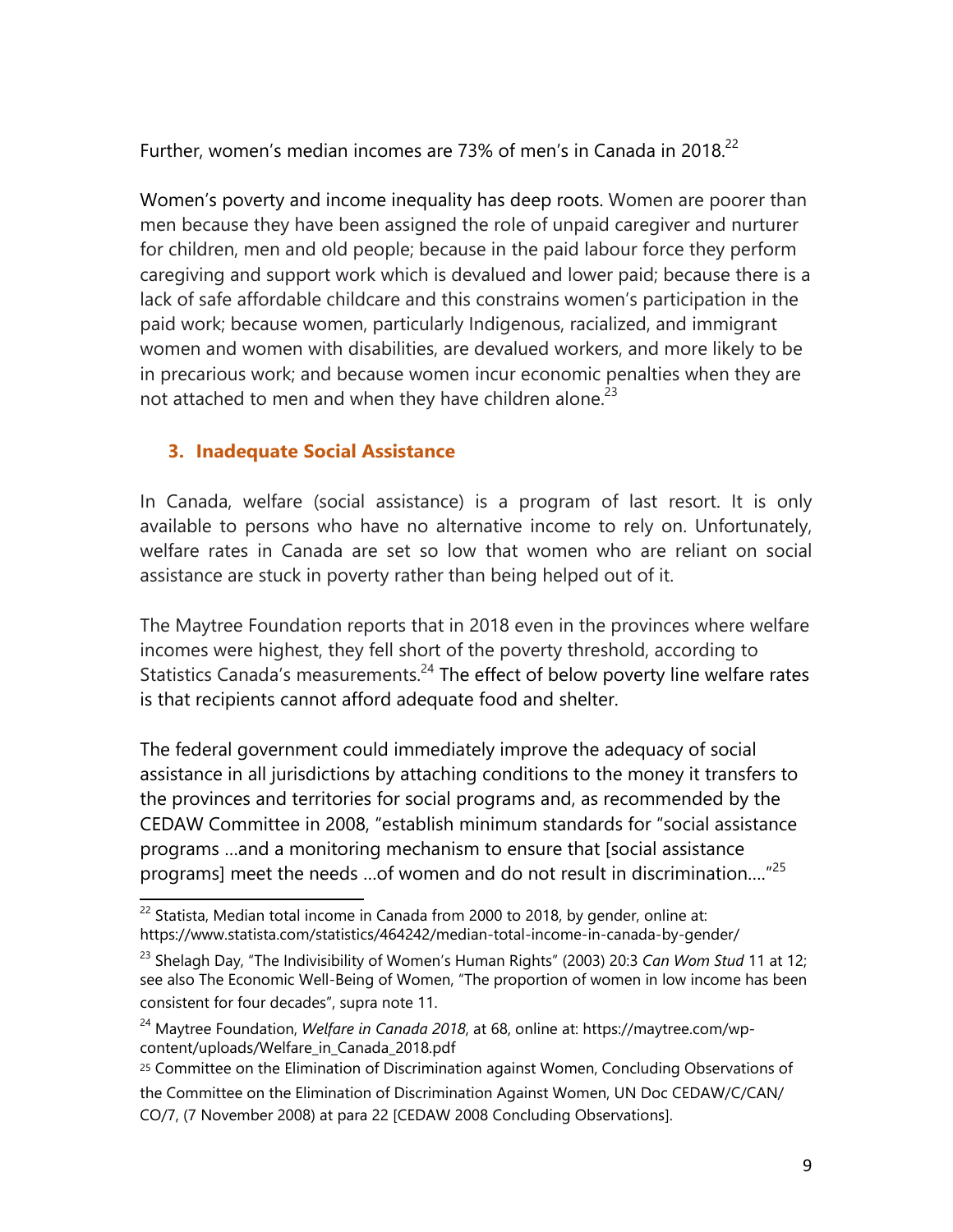The CEDAW Committee made a similar recommendation in 2016, again urging the Government of Canada to use its federal spending power to improve conditions for women living in poverty in all jurisdictions.<sup>26</sup> In the past, the Government of Canada has successfully used conditional transfers to the provinces and territories to establish threshold standards for social programs. In neo-liberal economic times, this practice was abandoned, to the detriment of women.

For women, poverty and economic inequality have gendered, harmful consequences. Women living in poverty are less able to protect themselves from being treated as sexual commodities and nothing more. They lose sexual autonomy in relationships. Their vulnerability to rape and assault is magnified. Their ability to care for their children is compromised, and they are more likely to have their children removed in the name of "protection," often because women lack adequate housing and cannot supply proper food or ensure safe conditions. Without adequate incomes, women cannot secure stable housing and become homeless, increasing their exposure to violence. They have no political voice or influence. They are both over-policed and under-protected by police. Without access to adequate social programs, including adequate social assistance and social services, such as shelters and transitional housing, women are much less able to resist or escape subordination and violence. The interaction, interrelatedness, and indivisibility of civil, political, economic, social and cultural rights is manifest in the lives of women who live in poverty.

#### **4. Women in the Care Economy and Service Sector**

In paragraph 7 of the 2015 Concluding Observations on Canada, the Human Rights Committee expressed concern about the persistent inequalities in employment between women and men, and in particular about the high level of the pay gap and the "failure to enforce or ensure employment equality in the private sector across the country." The Committee urged Canada to implement an effective legislated framework on equal pay in all jurisdictions.

Since 2015 there has been no meaningful change. Comparing annual earnings, women earn 74 cents for every dollar earned by men; comparing hourly earnings,

<sup>&</sup>lt;sup>26</sup> Committee on the Elimination of Discrimination against Women, Concluding observations on the  $8<sup>th</sup>$  and  $9<sup>th</sup>$  periodic reports of Canada, CEDAW/C/CAN/CO/8-9. 18 November 2016, at para. 47c), online at: https://digitallibrary.un.org/record/3802136?ln=en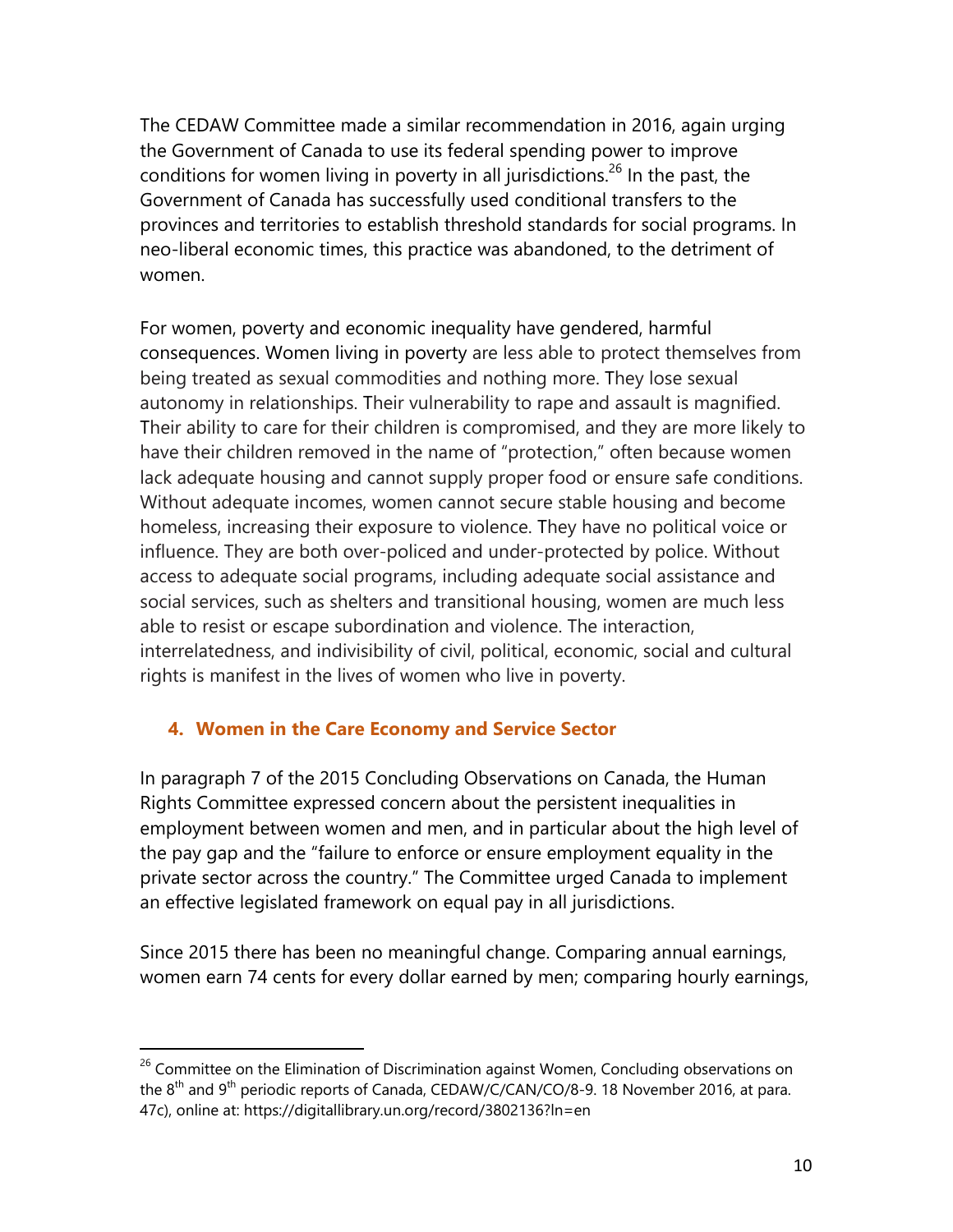women earn 82 cents for every dollar earned by men.<sup>27</sup> Racialized women, Indigenous women, and women with disabilities all earn less than the average for women overall.<sup>28</sup> <sup>29</sup>

The federal *Pay Equity Act* was passed in 2018, but it will not be in effect until associated regulations come into force later in 2021. Then employers in the federal sector will have three years to put their proactive pay equity plans in place.<sup>30</sup> Apart from this, equal pay, pay equity and employment equity legislation has not changed. Ontario and Quebec continue to be the only two provinces with proactive pay equity legislation that applies to both public and private sector employers.

The inequalities between women and men persist not only because there is no effective legislated pay equity regime in all jurisdictions, but also because current equal pay laws are designed to rely on a male comparator and rarely touch the most pernicious employment and pay discrimination faced by women, which occurs in the care economy and service sector where women are the predominant workers.

Statistics Canada reports that "female-dominated occupations tend to be compensated at lower wage rates than male-dominated occupations—even when they involve the same skill level. $n^{31}$  And most women are employed in traditionally female occupations – health care and social services, educational services, and accommodation and food services.<sup>32</sup> According to Statistics Canada in 2015 "around 56% of women were employed in occupations involving the

 $27$  Women also do more part-time work than men, are the majority of workers earning minimum wage, and stay out of the work force to care for children and family members more than men.

<sup>28</sup> Sheila Block, Grace-Edward Galabuzi, Ricardo Tranjan, *Colour-Coded Income Inequality,* at 13, online at:

https://www.policyalternatives.ca/sites/default/files/uploads/publications/National%20Office/201 9/12/Canada%27s%20Colour%20Coded%20Income%20Inequality.pdf

<sup>&</sup>lt;sup>29</sup> Canadian Women's Foundation, The Facts About the Gender Pay Gap in Canada, online at: https://canadianwomen.org/the-facts/the-gender-pay-gap/

<sup>&</sup>lt;sup>30</sup> Employment and Social Development Canada, "Government of Canada moves forward on pay equity to help address wage gaps in federally regulated workplaces", November 15, 2020, online at: https://www.newswire.ca/news-releases/government-of-canada-moves-forward-on-payequity-to-help-address-wage-gaps-in-federally-regulated-workplaces-868759309.html

<sup>31</sup> Statistics Canada, Women in Canada: A Gender-based Statistical Report, *Women and Paid Work,* online at: https://www150.statcan.gc.ca/n1/pub/89-503-x/2015001/article/14694-eng.htm <sup>32</sup> *Ibid.*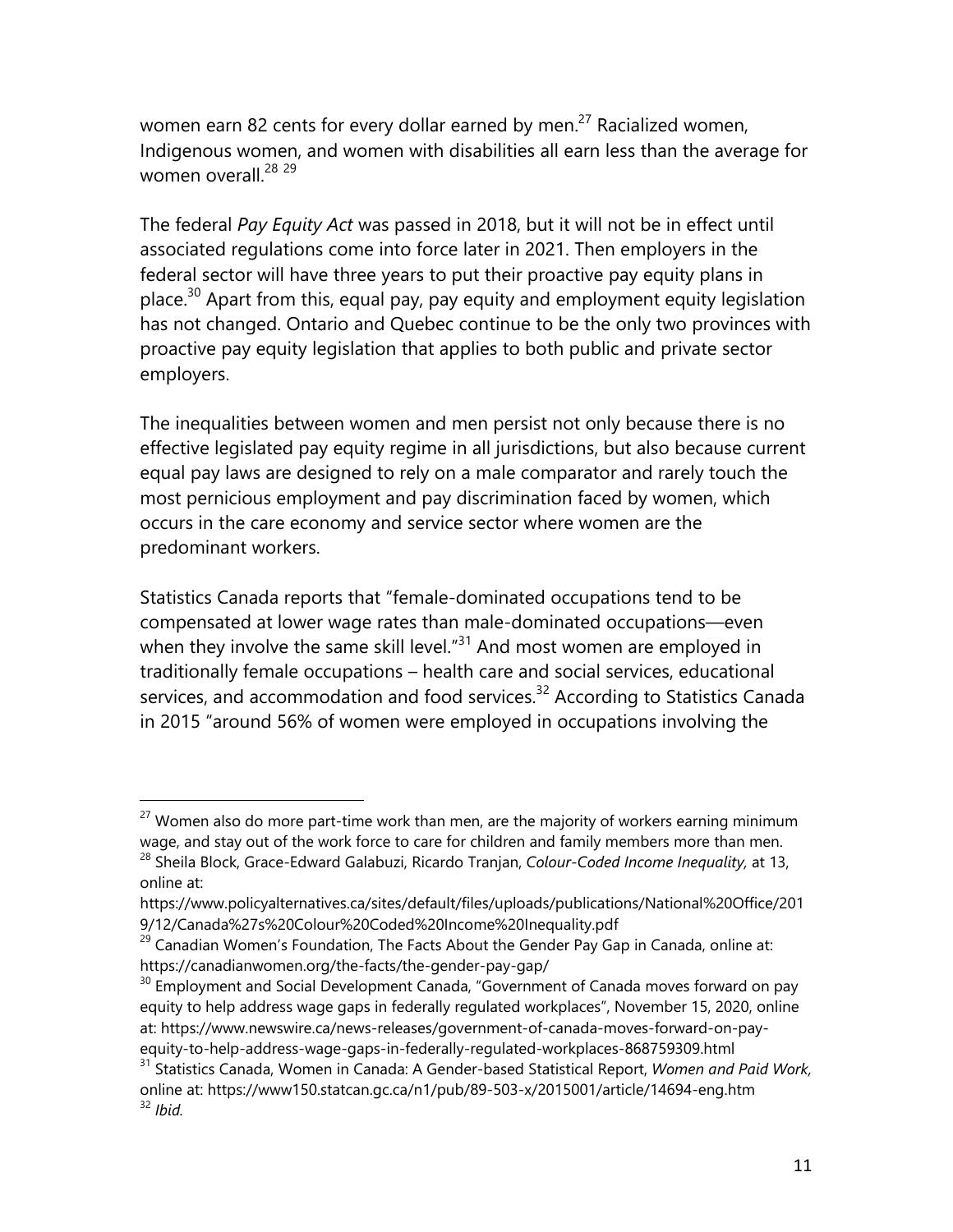'5 Cs': caring, clerical, catering, cashiering and cleaning. This is little changed from 1987, when 59.2% of women were employed in these occupations."<sup>33</sup>

Precisely because of their location in these industries and occupations, women account for almost 2/3 of the jobs lost due to the COVID-19 pandemic, as many of the services they work in have closed. Armine Yalnizian, a Canadian economist calls it a "she-cession" which shows no signs of coming to an end, and will affect women's incomes and security over the long term.<sup>34</sup> While there is some recovery of women's jobs at the time of reporting, many women have simply left the labour market.<sup>35</sup>

The women in these sectors who remain employed are in the most dangerous work in pandemic times because they are performing front-line service work; at the same time they are among the lowest paid workers, with the fewest benefits, sick days, and other protections. Many of the women working in these sectors are racialized, immigrant, migrant, or undocumented.

As the Canadian Women's Foundation reports, racialized and immigrant women "are concentrated in the lowest paying and most precarious of caring jobs—jobs that carry a high risk of exposure to coronavirus infection and are less likely to offer important protections such as paid sickness leave or health benefits. Only 21% of women workers in Canada are racialized women, yet they make up roughly 30% of home support workers and housekeepers, kitchen workers, and light duty cleaners. Statistics Canada reports that "[a]lmost one-third of employed Black women (31.7%) worked in health care and social assistance in January 2021, and over four-fifths  $(81.2%)$  of these women were immigrants.<sup>"36</sup> Indigenous women are also over-represented in low-wage service occupations.<sup>37</sup>

*<sup>33</sup> Ibid,* Table 7.

 $34$  Armine, Yalniizian, Financial Post, "The 'She-cession' is real and a problem for everyone", October 23, 2020, online at: https://financialpost.com/opinion/opinion-the-she-cession-is-realand-a-problem-for-everyone

<sup>&</sup>lt;sup>35</sup> RBC Thought Leadership, "Canadian Women Continue to Exit the Labour Force - RBC Economics", 19 November 2020, online at: https://thoughtleadership.rbc.com/canadian-womencontinue-to-exit-the-labour-force/

 $36$  Statistics Canada, The Daily, "Study: A labour market snapshot of Black Canadians during the pandemic", February 24, 2021, online at: https://www150.statcan.gc.ca/n1/dailyquotidien/210224/dq210224b-eng.htm

<sup>37</sup> Canadian Women's Foundation et al, *Resetting Normal: Women, Decent Work and Canada's Fractured Care Economy*, July 2020, online at: https://canadianwomen.org/wpcontent/uploads/2020/07/ResettingNormal-Women-Decent-Work-and-Care-EN.pdf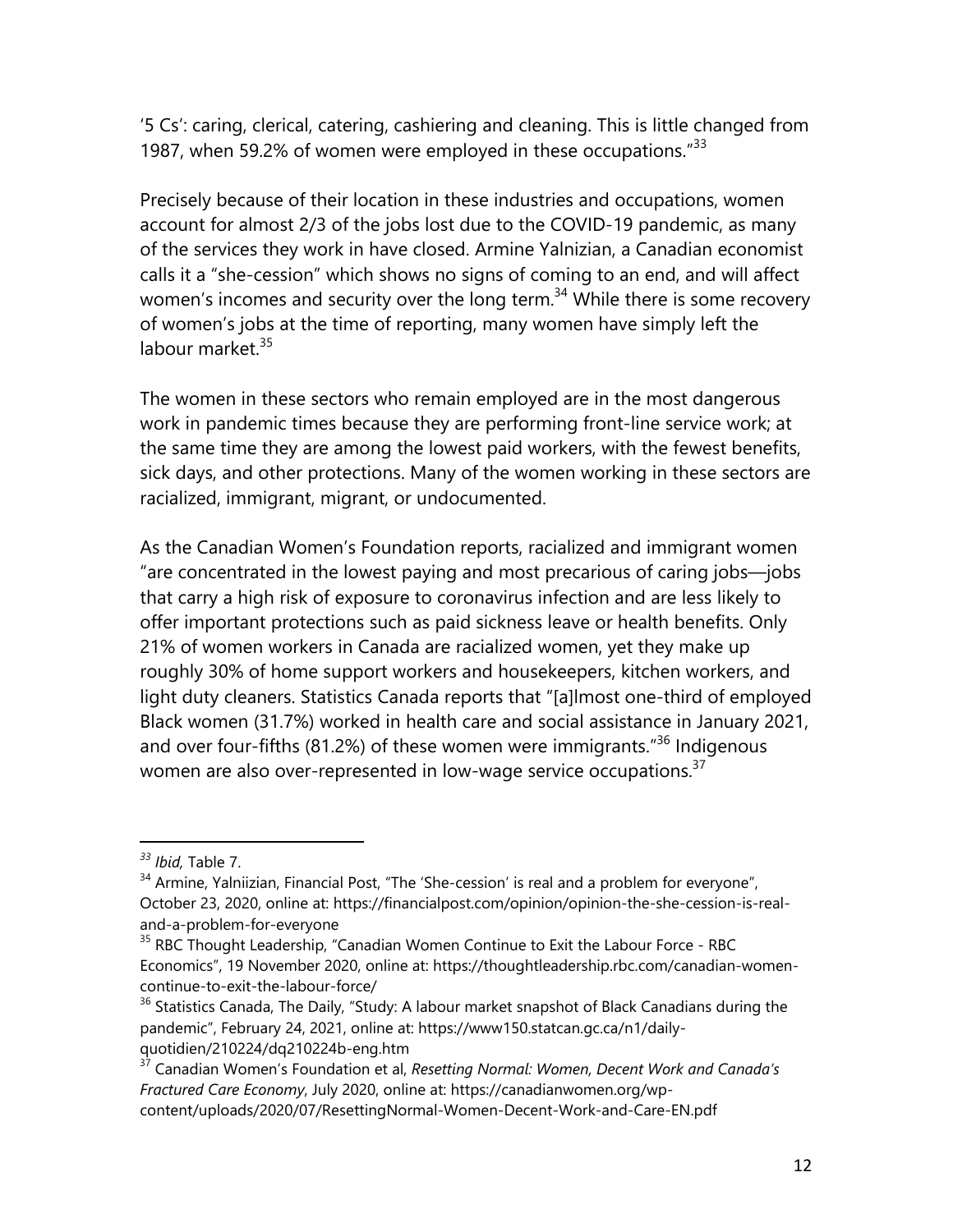The pandemic has exacerbated and exposed the systemic misogyny and racism that structure the care economy and the service sector where the majority of women work. The women who were already the most disadvantaged and in the most precarious, lowest paid and least protected employment are the hardest hit.

The sexist and racist structure of these industries, and of the conditions of work in them, violate women's right to equality and non-discrimination guaranteed by Article 26, as does the failure of Canada to address and remedy this systemic discrimination.

FAFIA recommends that the Human Rights Committee ask Canada to:

- *Revise the "Principles guiding the Attorney General of Canada in Charter Litigation", in consultation with civil society organizations as recommended by the Committee on Economic, Social and Cultural Rights, in order to ensure that positions in litigation taken fully reflect Canada's obligations to fulfill the rights set out in Article 2, 6, and 26 of the ICCPR.*
- *Describe the steps Canada is taking to design a comprehensive strategy, policy and action plan, informed by intersectional analysis, that will address the structural factors that cause the persistent inequalities of women and girls, and ensure that pandemic recovery measures advance women's equality, particularly the equality of the most marginalized and disadvantaged women and girls.*
- *Explain why it has not implemented recommendations of United Nations treaty bodies to raise social assistance rates in all jurisdictions, in light of Articles 6 and 26 of the Covenant, and the constraint that poverty imposes on the enjoyment of every right.*
- *Provide details of laws, programs, and resource allocations that will be introduced to eliminate persistent inequalities in pay and conditions of work that are experienced by women workers in the care economy and the service sector in all jurisdictions, and in particular by Indigenous, Black and racialized women and women with disabilities.*
- *Provide information regarding any steps being taken to ensure that there is proactive pay equity legislation in all jurisdictions.*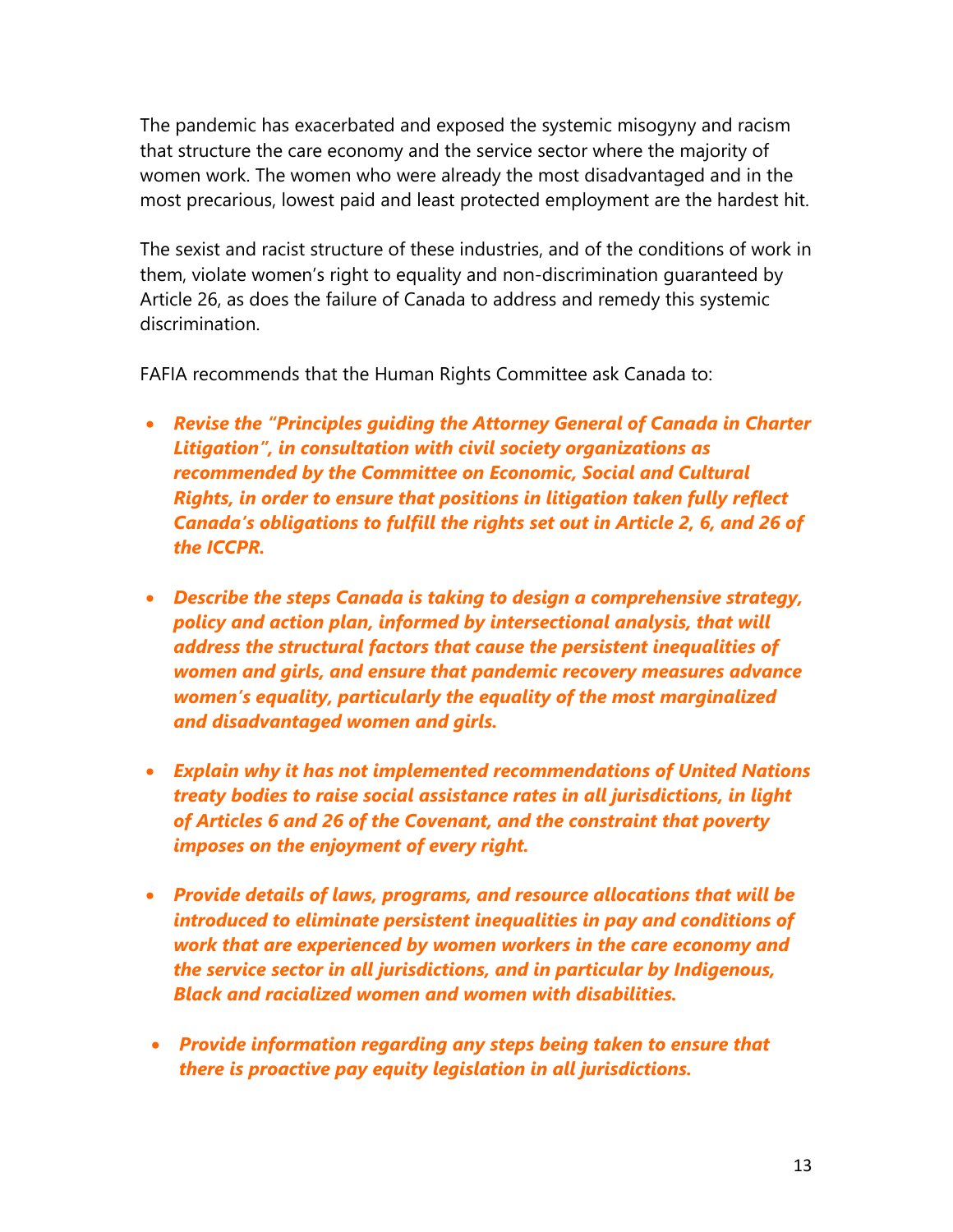*Provide information regarding any steps being taken to increase unionization of women in the care economy and service sector, and to improve protections for women who are precarious and/or part-time workers.* 

# **II. Articles 2, 6 and 26: Access to Justice, the Right to an Effective Remedy, and Equal Protection of the Law**

Canada provides various legal protections to women, as well as guarantees of equality and non-discrimination in statutory human rights laws in all jurisdictions and guarantees of equal protection and equal benefit of the law in its Constitution. However, women do not enjoy equal protection and equal benefit of the law. They face profound and persistent sex and race bias in policing and in the administration of justice, and encounter many obstacles to obtaining effective remedies for violations of their rights.

#### **1. Legal Aid**

The former Chief Justice of the Supreme Court of Canada, the Right Honourable Beverley McLachlin, stated almost a decade ago that "lack of access to civil justice represents the most significant challenge to our justice system".<sup>38</sup> The Canadian Bar Association (CBA) called it a "crisis" in 2015, noting that civil legal aid services are almost non-existent in some provinces.<sup>39</sup> Justice Canada statistics show that the number of self-represented litigants involved in civil and family law cases has risen to between 50 and 80 per cent of all such cases over the past decade.<sup>40</sup> Selfrepresented litigants are usually those who do not qualify for legal aid, and cannot afford a lawyer.

In January 2019, an external review of legal aid services conducted for the Attorney General of British Columbia, entitled *Roads to Revival*, concluded that: "Legal aid is not broken in BC. It has simply lost its way. Years of underfunding

<sup>&</sup>lt;sup>38</sup> McLachlin, Beverley, "Foreward", in M. Trebilcock, A. Duggan, L. Sossin, eds. Middle Income Access to Justice (Toronto: University of Toronto Press, 2012).

<sup>&</sup>lt;sup>39</sup> Canadian Bar Association, "Legal Aid in Canada", July 2015, online at:

<sup>&</sup>lt;http://www.cba.org/Sections/Legal-Aid-Liaison/Resources/Resources/Legal-Aid-in-Canada>.

 $40$  Olivia Stefanovich, CBC News, "'We're in trouble': Advocates urge Ottawa to help close the access-to-justice gap", April 18, 2021, online at: https://www.cbc.ca/news/politics/access-tojustice-federal-budget-2021-requests-1.5989872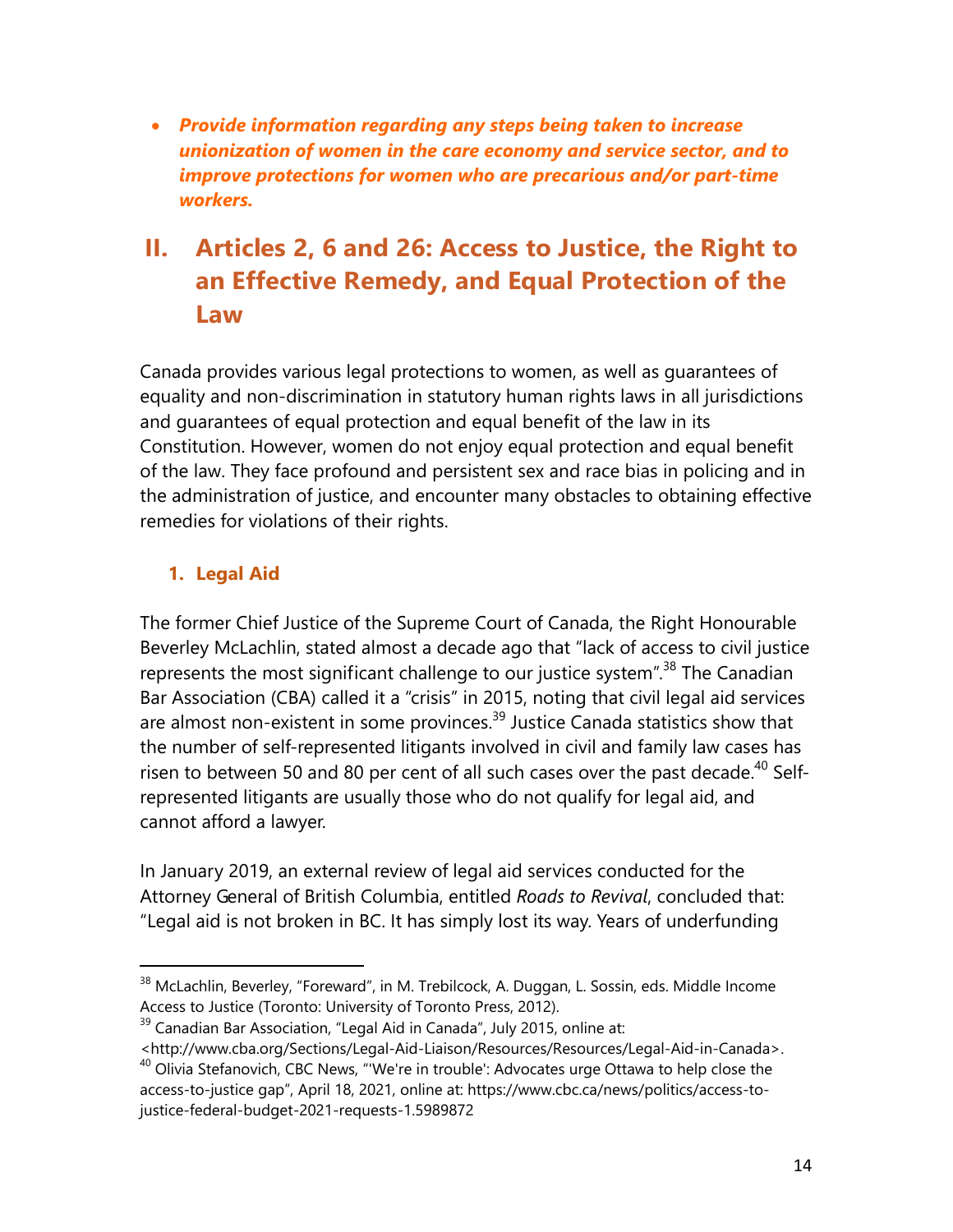and shifting political priorities have taken their toll on the range and quality of legal aid services, and especially on the people who need them."<sup>41</sup> The review also found that: "Women suffer disproportionately from inadequate access to family legal services. In January 2018, the Legal Services Society confirmed that approximately 70 percent of family legal aid applications are made by women; however, 55 percent of all family legal aid applications are refused. Access to family legal aid is clearly an equality issue."<sup>42</sup>

In 2019, the Government of Ontario cut the legal aid budget by 30%, and the catastrophic effects of this cut are being felt during the pandemic. Many more people are facing evictions, job loss, and domestic violence issues, without access to advice and legal representation.<sup>43</sup> Women, Indigenous and racialized communities, immigrants, and refugees are disproportionately affected.<sup>44</sup>

Again, in 2021, former Supreme Court of Canada Chief Justice Beverly MacLachlin states that access to justice in Canada is in crisis,<sup>45</sup> particularly with respect to civil and family law.

There is a marked gender difference in legal aid usage: men are the primary users of criminal law legal aid, $46$  while women are the primary users of civil law legal aid, especially for family law matters. The Canadian Bar Association has reported that the lack of access to civil legal aid disproportionately affects women, people with disabilities, recent immigrants, members of racialized communities and Indigenous people.47 Women's lack of access to legal aid affects their ability to

<sup>41</sup> Jamie, McLaren, *Road to Revival*, Executive Summary, January 2019, online at: https://s3.amazonaws.com/tld-documents.llnassets.com/0010000/10759/roads\_to\_revivalmaclaren\_legal\_aid\_review-25feb19.pdf

<sup>42</sup> *Ibid.* at 31.

<sup>&</sup>lt;sup>43</sup> Alyshah Haslam, The Toronto Star, "Legal Aid Ontario facing up to \$70 million funding drop amid COVID-19 'perfect storm'", July 13, 2020, online at:

https://www.thestar.com/news/canada/2020/07/13/legal-aid-ontario-facing-up-to-70-millionfunding-drop-amid-covid-19-perfect-storm.html

<sup>&</sup>lt;sup>44</sup> Colour of Poverty, Colour of Change, "30% Cuts to Legal Aid Are an Attack on Racialized Communities, Immigrants and Refugees", April 15, 2019, online at:

http://www.globenewswire.com/en/news-release/2019/04/15/1804187/0/en/30-Cuts-to-Legal-

Aid-Are-an-Attack-on-Racialized-Communities-Immigrants-and-Refugees.html

<sup>45</sup> Olivia Stefanovich, CBC News, supra at 11**.**

<sup>46</sup> Canada Department of Justice, *Legal Aid in Canada*, *2017-1018*, online at: https://www.justice.gc.ca/eng/rp-pr/jr/aid-aide/1718/p1.html, Table 14: The highest proportion of legal aid clients were male, and accessed criminal legal aid services

 $47$  Buckley, Melina. The Legal Aid Crisis: Time for Action (Ottawa: Canadian Bar Association, 2000), online at: <http://www.cba.org/cba/Advocacy/PDFfiles/Paper.pdf>.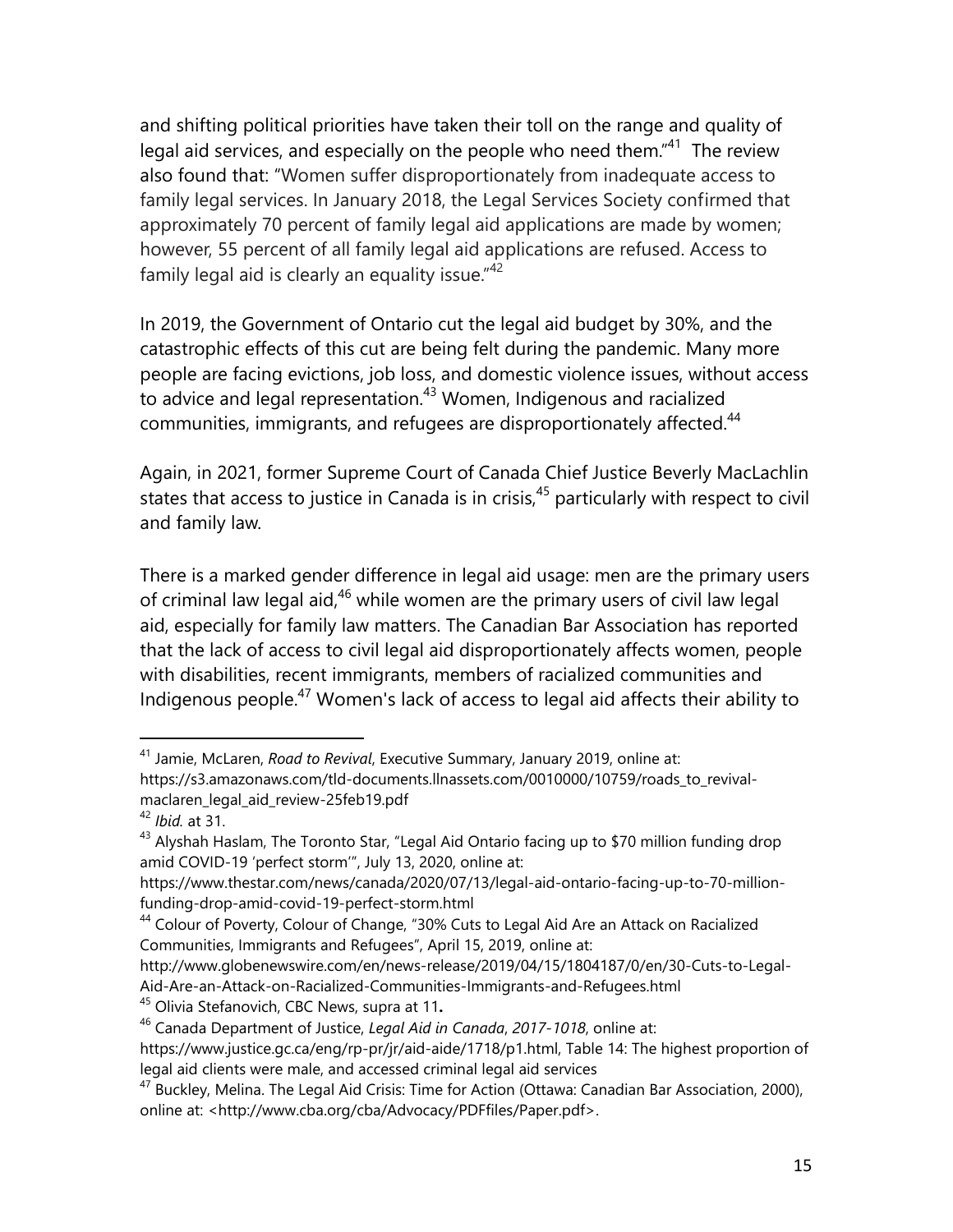deal with family violence, division of property issues, child custody, and poverty law issues such as housing protections, social assistance and other social security benefits.

Legal aid in Canada has never fully recovered from changes to the federal transfers that fund legal aid that were made in the 1990s. Currently, the Government of Canada provides a direct transfer to the provinces and territories for criminal legal aid, but civil legal aid is simply one option in a basket of programs that provinces and territories can fund from the Canada Social Transfer (CST).48 When requirements on provinces and territories to spend federal transfer money on civil legal aid were removed in 1995, their expenditures fell drastically.49 From 1993 to 2012, the number of approved civil legal aid applications fell by two-thirds.<sup>50</sup>

The Canadian Bar Association has called on the Government of Canada to fund both criminal and civil legal aid through a direct, designated transfer (not the CST) and to establish a National Public Legal Assistance System that is sustainably-funded and that "provides comprehensive, people –centered legal services ...to meet essential legal needs and contribute to the health and well – being of disadvantaged and low-income Canadians."<sup>51</sup> A National Public Legal Assistance System is necessary to provide equal and non-discriminatory access to justice for women.

FAFIA recommends that the Human Rights Committee ask Canada to:

- *Describe the steps it will take to ensure that women in all jurisdictions have equal and non-discriminatory access to justice.*
- *Describe the steps it will take to establish a national public legal assistance system that can ensure comprehensive legal services, in all*

<sup>48</sup> Alison Brewin, Canadian Centre for Policy Alternatives, *Legal Aid Denied: Women and the Cuts to Legal Services in BC*, September 2004 at 9, online at:

http://www.policyalternatives.ca/sites/default/files/uploads/publications/BC\_Office\_Pubs/legal\_ser vices.pdf.

<sup>49</sup> Currie A, Canadian Forum on Civil Justice, *The State of Civil Legal Aid in Canada: By the Numbers in 2011-2012*, May 13, 2013, online at: http://www.cfcj-fcjc.org/a2jblog/the-state-of-civil-legalaid-in-canada-by-the-numbers-in-2011-2012 - sthash.a29I51Pw.dpuf.

<sup>50</sup> Canadian Bar Association, *Study on Access to the Justice System – Legal Aid*, December 2016, at p. 7, online at: https://www.cba.org/CMSPages/GetFile.aspx?guid=8b0c4d64-cb3f-460f-9733- 1aaff164ef6a

<sup>51</sup> *Ibid.* at 8.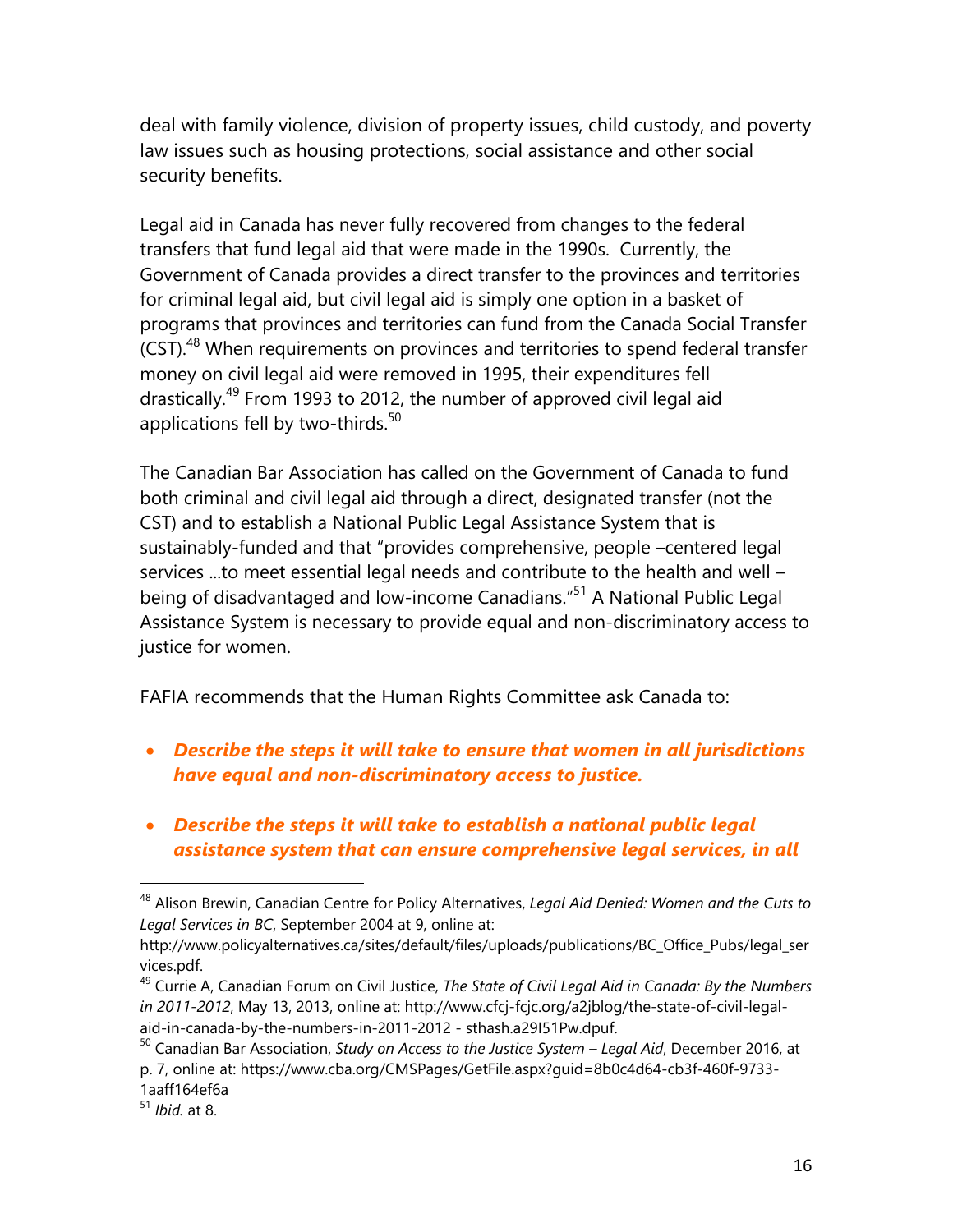*jurisdictions, that meet standards of adequacy and nondiscrimination.* 

- *Provide information on the current criteria for access to criminal law legal aid and civil law legal aid, and the number of legal aid service hours provided in each jurisdiction, by area of law – criminal, civil, refugee, immigration, prison, poverty – and disaggregated by sex, race, and disability of users.*
- *Provide information regarding the financial resources allocated by each government - federal, provincial and territorial - for criminal legal aid and civil legal aid.*
- *Describe in detail its plan for meeting Goal 16 of the 2030 UN Sustainable Development Goals (SDGs) which calls on governments to "provide access to justice for all and build effective, accountable and inclusive institutions at all levels".*

#### **2. Policing: Misogyny, Racism and the Royal Canadian Mounted Police**

The Royal Canadian Mounted Police (RCMP) is Canada's national police force. It provides policing services in eight provinces (except Ontario and Québec) and three territories, as well as in approximately 200 municipalities and 600 Aboriginal communities.52 The RCMP is the principal police service in most of rural and northern Canada.

As of 2021, thousands of women have reported gender-based, sexuality-based, and/or race-based discrimination and harassment by male officers in the Royal Canadian Mounted Police (RCMP). Class action suits have been launched by women who are members of the RCMP and have been sexually harassed and discriminated against by their male colleagues.

In addition, numerous reports have documented sexualized abuse, brutality and assault experienced by women whom the RCMP is expected to 'serve and protect', particularly Indigenous women.

<sup>52</sup> OSCEPOLIS, online at: https://polis.osce.org/country-profiles/canada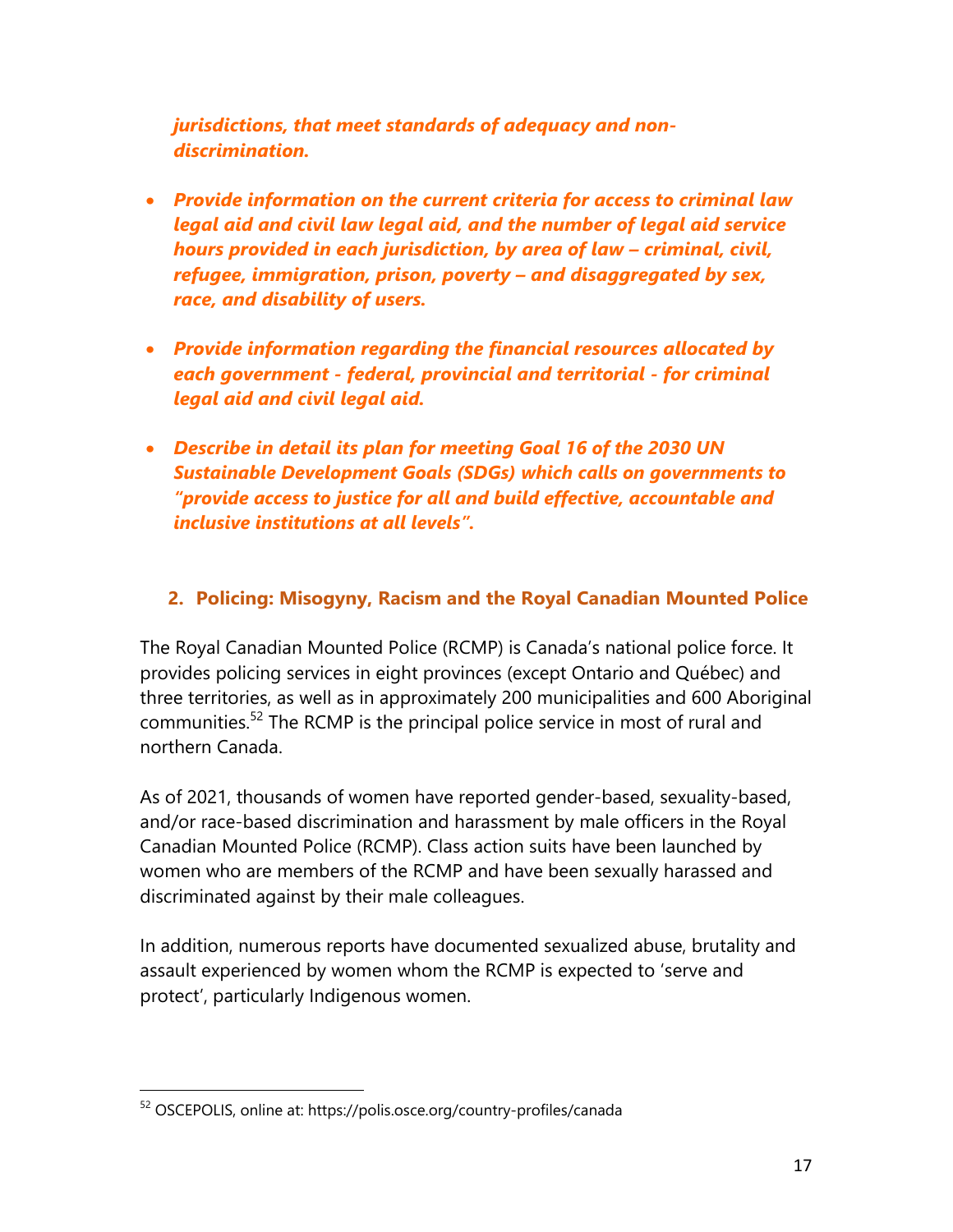There is also extensive documentation of sexist and racist bias in RCMP policing. A study of the "unfounding" 53 of sexual assault complaints by police forces in Canada showed that the RCMP has an unacceptably high rate.<sup>54</sup> There are also reports, including from Indigenous women, of failures to respond appropriately to violence against women by intimate partners,<sup>55</sup>as well as the documented neglect and indifference of the RCMP to family reports of disappearances of Indigenous women and girls, and failures to investigate.

In addition, there is no effective oversight of the RCMP. There is a Civilian Review and Complaints Commission (CRCC).<sup>56</sup> However, its authority is limited.

Sexualized, racialized and homophobic harassment, discrimination and violence against women is systemic and institutionalized in the culture and regular practices of the RCMP.

#### **a) RCMP Sexual Harassment of Female Officers**

On November 11, 2020, the Honourable Michel Bastarache, former Justice of the Supreme Court of Canada, issued the *Final Report on the Implementation of Merlo-Davidson Settlement Agreement - Broken Lives, Broken Dreams: The Devastating Effects of Sexual Harassment On Women in the RCMP* (Bastarache report). 57

The Bastarache report was prepared following a settlement agreement in a class action suit filed by two former RCMP officers, Janet Merlo and Linda Gillis Davidson, who were subjected to sexual harassment<sup>58</sup> by other RCMP male officers. They filed the suit for the harm suffered by themselves and other women who had worked for the RCMP since 1974. The suit was joined by 3,086 women

 $53$  'Unfounding' refers to a police determination that an alleged sexual assault did not occur.

<sup>&</sup>lt;sup>54</sup> The Globe and Mail, "Unfounded: Police dismiss 1 in 5 sexual assault claims as baseless, Globe investigation reveals", February 3, 2017, online at:

<sup>&</sup>lt;https://www.theglobeandmail.com/news/investigations/unfounded-sexual-assault-canadamain/article33891309/>.

<sup>&</sup>lt;sup>55</sup> This concern is reported in the Human Rights Watch reports and Nunavut Legal Service Board report, all cited below.

<sup>56</sup> Civilian Review and Complaints Commission for the RCMP, online at: https://www.crccccetp.gc.ca/

<sup>57</sup> Royal Canadian Mounted Police Government of Canada, *Final Report on the Implementation of the Merlo Davidson Settlement Agreement*, 19 November 2020, online at: https://www.rcmpgrc.gc.ca/en/final-report-implementation-merlo-davidson-settlement-agreement

 $58$  Harassment was defined broadly in the final report and encompassed sexual assaults.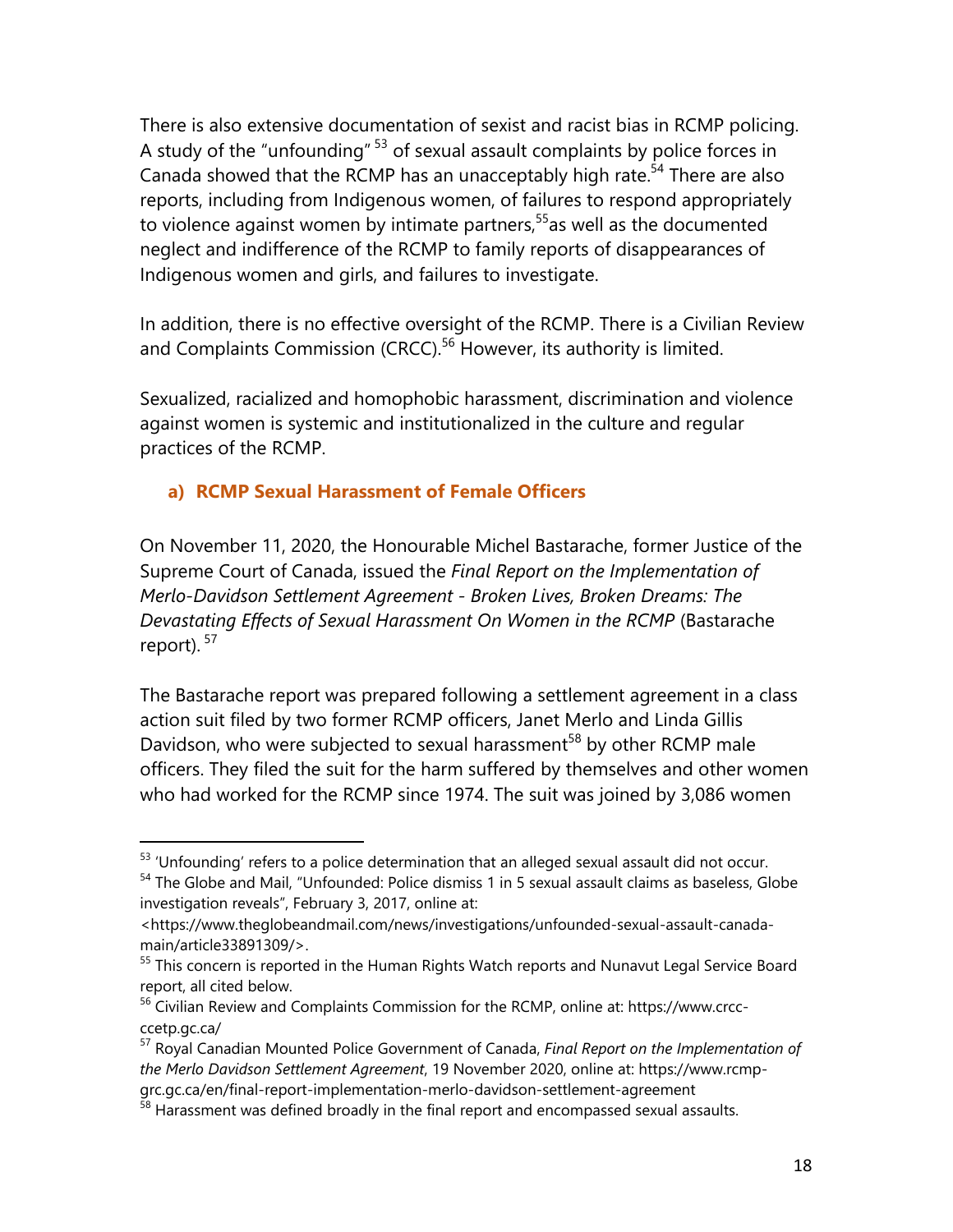RCMP Officers. Bastarache's report was prepared after assessing the compensation claims and conducting 644 interviews with current or former female employees of the RCMP who had experienced sexual harassment and discrimination based on their sex or sexual orientation.<sup>59</sup>

Bastarache's findings are shocking. He wrote:

I have concluded, based on everything I was told over the past 3 years, that the culture of the RCMP is toxic and tolerates misogyny and homophobia at all ranks and in all provinces and territories. This culture does not reflect the stated values of the RCMP, and it is found throughout the organization. RCMP members and officers are forced to accept that they must function in the context of this culture to succeed…

…a fundamental restructuring may be necessary to resolve entrenched issues of misogyny, racism and homophobia…[C]ultural change is highly unlikely to come from within the RCMP. It has had many years and many reports and recommendations and yet the unacceptable behaviours continue to occur. …It is my belief the time has come for the Government of Canada to ask some hard questions about the structure and governance of federal policing. 60

Many women that the assessors interviewed had experienced devastating impacts and live with serious psychological injuries including major depressive disorder, post-traumatic stress disorder, generalized anxiety disorder, panic attacks and substance dependence. $61$  In the interviews conducted the women reported that they have experienced long-term, serious damage to their selfesteem and confidence including developing eating disorders, alcohol-abuse and self-blame. The impact of the continued bullying and harassment was so severe that one claimant committed suicide during the claims process<sup>62</sup>. The assessors described the reports of widespread forms of sexual assault and harassment within the RCMP as "shocking" and "overwhelming."<sup>63</sup> Over 130 claimants disclosed penetrative sexual assaults. Other claimants described a sexualized environment characterized by the frequent use of swear words and highly degrading expressions that reference women's bodies, sexual jokes, innuendos,

<sup>59</sup> Bastarache Report.

<sup>60</sup> *Ibid. Executive Summary.* 

*<sup>61</sup> Ibid.* at 50.

<sup>62</sup> *Ibid.* at 51.

<sup>63</sup> *Ibid.* at Executive Summary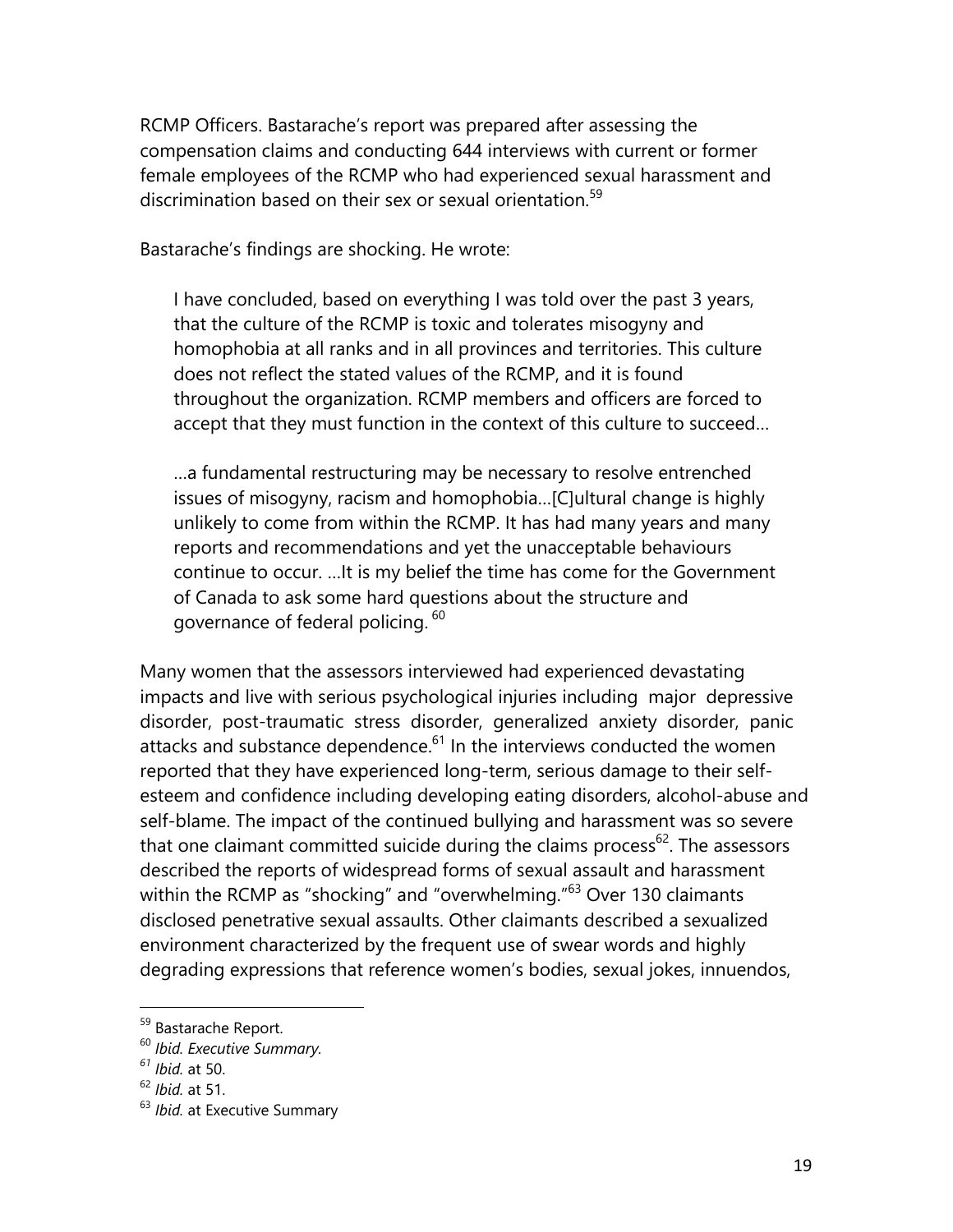discriminatory comments with respect to the abilities of women and unwelcome sexual touching.<sup>64</sup>

Following the findings of the report, the RCMP Commissioner Brenda Lucki responded that the RCMP will take a "holistic and meaningful" approach to changing the underlying factors that have contributed to the toxic culture that the women and 2SLGBT1+ members experienced within the RCMP. $65$  However, she also stated that an external review was not necessary.<sup>66</sup>

Prime Minister Justin Trudeau responded to the report and its findings by noting the connection between harassment and discrimination inside the RCMP and the conduct of RCMP Officers with the public. He said: "If an organization cannot keep its own members safe from harassment and discrimination, how can Canadians have confidence in them, to keep them safe as they enforce the law? There is a need for a lot of work, moving forward to improve and reform the RCMP."67

There is a well-documented pattern of gross neglect and lack of accountability in addressing gender-based, race-based and sexuality-based harassment and sexual assault within the RCMP which has been demonstrated from the many

 $64$  The Merlo class action is only one of many suits against the RCMP for sexual and racial harassment and discrimination. In 2017, a class action alleging sexual harassment was filed by three women Cheryl Tiller, Mary-Ellen Copland, and Dayna Roach, who were non-policing employees of the RCMP, "Female Non-Policing RCMP Class Action", online at: *Klein Lawyers* https://www.callkleinlawyers.com/class-actions/current/female-non-policing-rcmp/); in July 2020, former RCMP constable Margorie Hudson, an indigenous woman, who along with her fellow racialized colleagues were subjected to widespread systemic racism and racists acts by RCMP members and RCMP management, brought a class-action against the RCMP ("RCMP Racism Class Action", online at: https://www.callkleinlawyers.com/class-actions/current/rcmp-racism-classaction/

 $65$  Royal Canadian Mounted Police Government of Canada, RCMP response to the report of the Independent Assessors regarding the claims made under the Merlo/Davidson settlement agreement, 19 November 2020, online at: https://www.rcmp-grc.gc.ca/en/rcmp-response-thereport-the-independent-assessors-the-claims-made-the-merlodavidson-settlement

 $66$  Samantha Beattie, Huffpost, "RCMP Perpetuates Misogynistic, Homophobic And Racist Culture: Report, But Commissioner Brenda Lucki said an immediate external review isn't necessary", November 20, 2020, online at: <https://www.huffingtonpost.ca/entry/rcmp-racismreport\_ca\_5fb6c487c5b69969a6a323c8>

 $67$  Rachel Aiello, CTVNews "'It shook me': Report details 'toxic' and hateful culture within RCMP", 19 November 2020, online at: https://www.ctvnews.ca/politics/it-shook-me-report-details-toxicand-hateful-culture-within-rcmp-1.5195954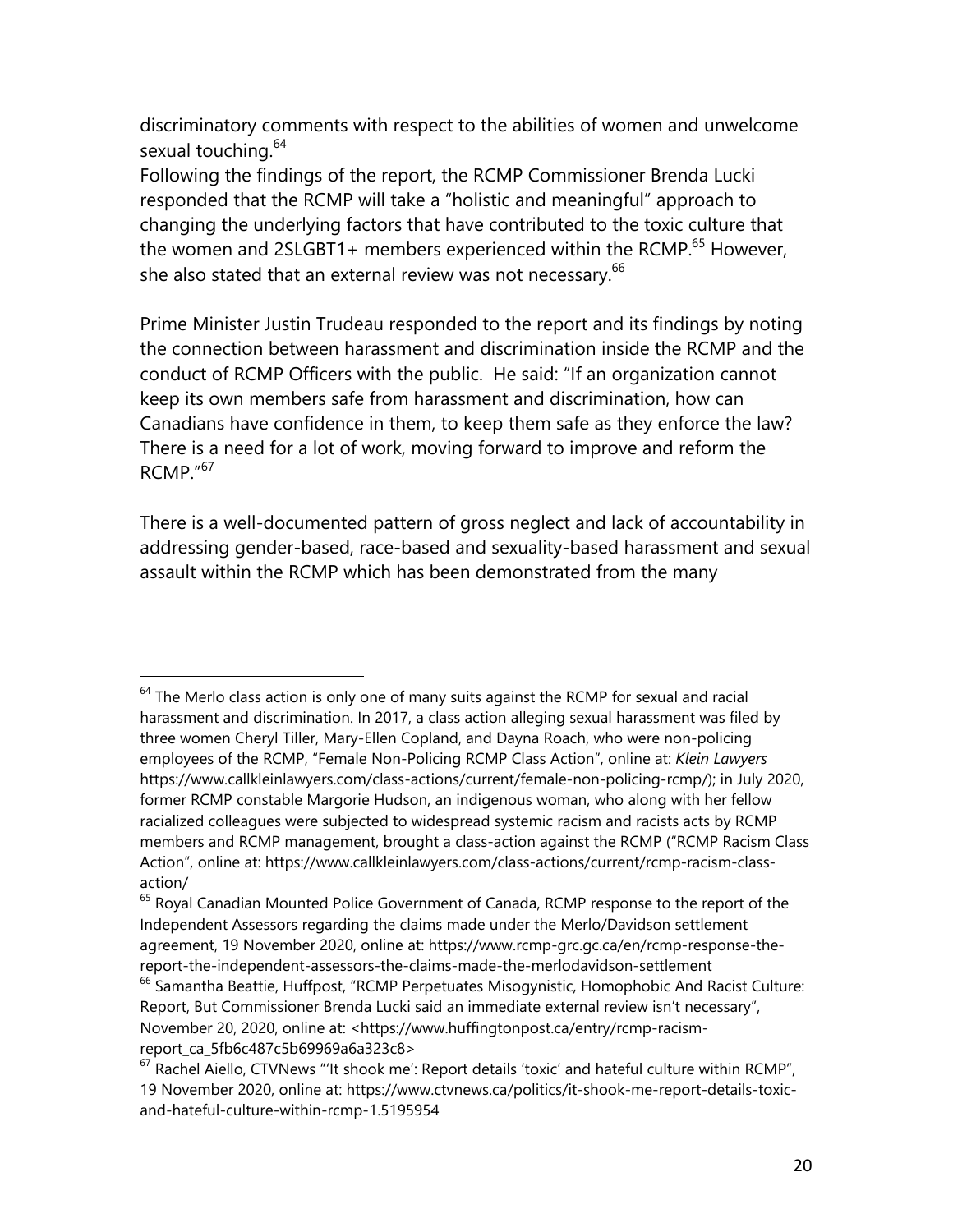complaints and investigations over the years.<sup>68</sup> The Civilian Review and Complaints Commission for the RCMP (CRCC) in a 2017 "Report into Workplace Harassment in the RCMP" noted that in the past decade, there have been over 15 reviews conducted by the RCMP and there is no shortage of solutions proposed but very few have been implemented. <sup>69</sup> The CRCC concluded that the culture of workplace harassment is a serious issue in the RCMP. It said that "Abuse of authority remains a significant problem within the RCMP" and that "[g]iven the RCMP's poor track record of implementing change, strong civilian oversight and government leadership are required to ensure sustained reform."70

Despite this record, and despite Bastarache's Report and recommendation, no external, independent and in-depth review has been put in place to determine how to eradicate misogyny, racism and homophobia from RCMP culture and to consider the future of the RCMP as a federal police organization.

#### **b) RCMP Sexual Violence and Exploitation of Women and Girls in Nunavut**

On June 13, 2019, the Legal Services Board of Nunavut asked for a systemic review of policing by the RCMP in Nunavut. The Board raised "significant concerns about the systemic issues regarding the policing of communities in Nunavut".

The letter documented 32 cases of RCMP misconduct, abuse and inhumane treatment of Inuit, especially women, from across the territory.<sup>71</sup> The Board called on the CRCC $^{72}$  for a territory-wide systemic review of policing and said that "there appears to be a particular pattern of poor service when it comes to women in domestic and sexual assault matters."

<sup>&</sup>lt;sup>68</sup> CBC News, "B.C. Mountie alleges years of sexual harassment", 8 November 2011, online at: https://www.cbc.ca/news/canada/british-columbia/b-c-mountie-alleges-years-of-sexualharassment-1.1034369

<sup>69</sup> Civilian Review and Complaints Commission for the RCMP, *Report into Workplace Harassment in the RCMP*, 21 January 2019, online at: https://www.crcc-ccetp.gc.ca/en/report-workplaceharassment-rcmp

<sup>&</sup>lt;sup>70</sup> *Ibid.*<br><sup>71</sup> Thomas Rohner, CBC News, "Inuit women in Nunavut suffer 'unnecessary violence,' racism from RCMP, legal aid board says", 8 June 2020, online at: https://www.cbc.ca/news/canada/north/inuitnunavut-rcmp-allegations-violence-racism-1.5599557

 $72$  Civilian Review and Complaints Commission, Civilian Review and Complaints Commission for the RCMP, online at: https://www.crcc-ccetp.gc.ca/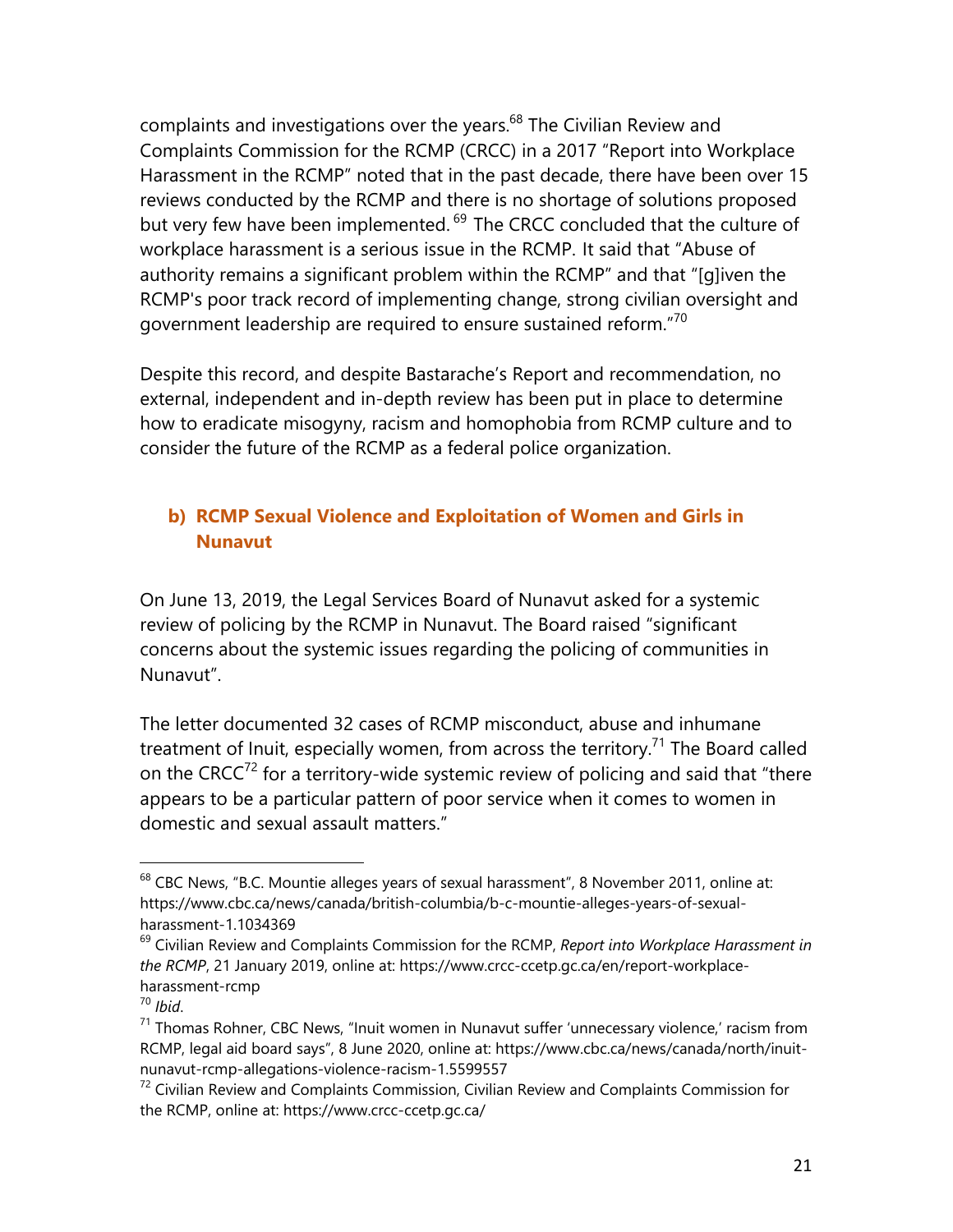For example, a woman who had called the police many times to report her fear of being assaulted by her spouse was told by the RCMP to stop calling. She could not rely on the police for help and was sexually assaulted by her spouse. Another woman was found injured in a shipping container, but RCMP did not respond to any calls for assistance. Many Inuit women who were arrested were left in restraint chairs and/or suicide gowns for extended periods or left naked. In a case where a male accused was found in the act of penetrative sexual assault, the victim was left behind unclothed and not given any assistance. Women were struck, pinned on the ground, kicked, slapped, grabbed, and needlessly made to suffer violence at the hands of male RCMP Officers. The Board said that the degree of physical force used by the RCMP "appeared to be a casual and gratuitous practice of unnecessary violence against Inuit detainees and arrestees. And there is no oversight or accountability on the part of senior officers".<sup>73</sup>

These were not the only incidents,  $74$  and members of the community have raised serious concerns in the past about the systemic nature and persistence of police violence in Nunavut. Overall, the Legal Resources Board identified these issues:

- RCMP's inadequate response to domestic violence and sexual assault complaints
- Concerns with the RCMP's handling of women victims and accused
- Strip-searching of women in Nunavut
- Systemic violence

- Warrantless entry of homes
- Failure to provide medical attention
- Operating outside of police role
- Racism and cultural insensitivity

In January 2020, in-depth interviews with 45 Inuit women and 40 service providers (including police officers) conducted in the four regions in Inuit Nunangat by Pauktuutit Inuit Women of Canada and Dr. Elizabeth Comack found

 $73$  Thomas Rohner, CBC News, "Nunavut leaders demand systematic review of RCMP in wake of allegations of misconduct against Inuit women" 10 June 2020, online at:

https://www.cbc.ca/news/canada/north/nunavut-leaders-systematic-rcmp-review-1.5603222

<sup>&</sup>lt;sup>74</sup> *Ibid*. The Board also brought attention to the "degrading and humiliating" treatment of women in prison by the police. It raised two incidents where women were forcibly strip searched by male Officers and left naked. RCMP misuse of strip-searching is a persistent issue despite the Supreme Court of Canada in *R v Golden* declaring strip searches to be "inherently humiliating and degrading" and prohibited its usage as "routine policy".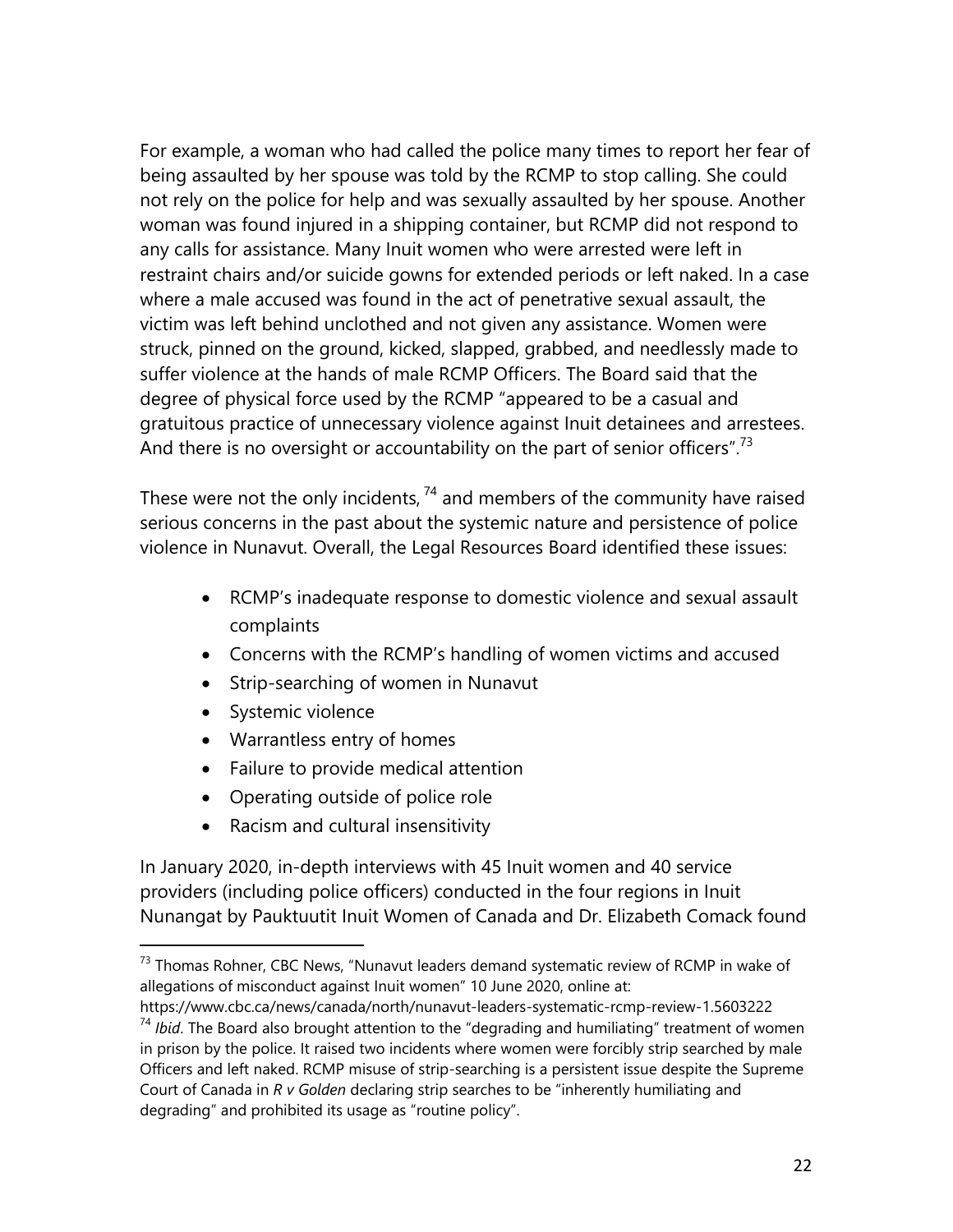evidence of the pervasiveness and severity of the violence that Inuit women experience including racialized policing in the area.<sup>75</sup>

This report also concluded that the violence is systemic, embedded in institutional policies and practices and not a matter of a few individual officers holding racist beliefs and stereotypes about the Inuit women. The report details RCMP's gross negligence and inadequacy of response measures in cases of domestic and gender-based violence being reported to them by women and girls, wherein they refused to act and "remove the male abuser."<sup>76</sup> The women shared their deep lack of trust in the police, recounting experiences where they or their family members were harassed, beaten, assaulted or arrested without due process. There is no reason for Indigenous women and girls to trust and seek help from the RCMP.<sup>77</sup>

#### **c) RCMP 'Unfounding' of Sexual Assault Claims**

A Globe and Mail investigation in 2017 revealed that 1 in 5 cases of sexual assault is dismissed by the police in Canada as "unfounded".<sup>78</sup> "Unfounded" means that the allegation is dismissed as baseless. The RCMP's rate of "unfounding" of sexual assault cases was 17% overall, which is unacceptably high since true unfounded cases, which arise from malicious or mistaken reports, account for only about 2 to 8%. In some places, the RCMP police rates of 'unfounding' were much higher –

<sup>75</sup> Pauktuutit Inuit Women of Canada and Dr. Elizabeth Comack, *Addressing Gendered Violence against Inuit Women: A review of police policies and practices in Inuit Nunangat*, 6 August 2020, online at: https://www.publicsafety.gc.ca/cnt/rsrcs/pblctns/rvw-plc-prctcs-pauk/index-en.aspx <sup>76</sup> *Ibid.* at 80.

<sup>77</sup> *Ibid.* at 65.

 $78$  The Globe and Mail, "Unfounded: Police dismiss 1 in 5 sexual assault claims as baseless, Globe investigation reveals", online at:

https://www.theglobeandmail.com/news/investigations/unfounded-sexual-assault-canadamain/article33891309/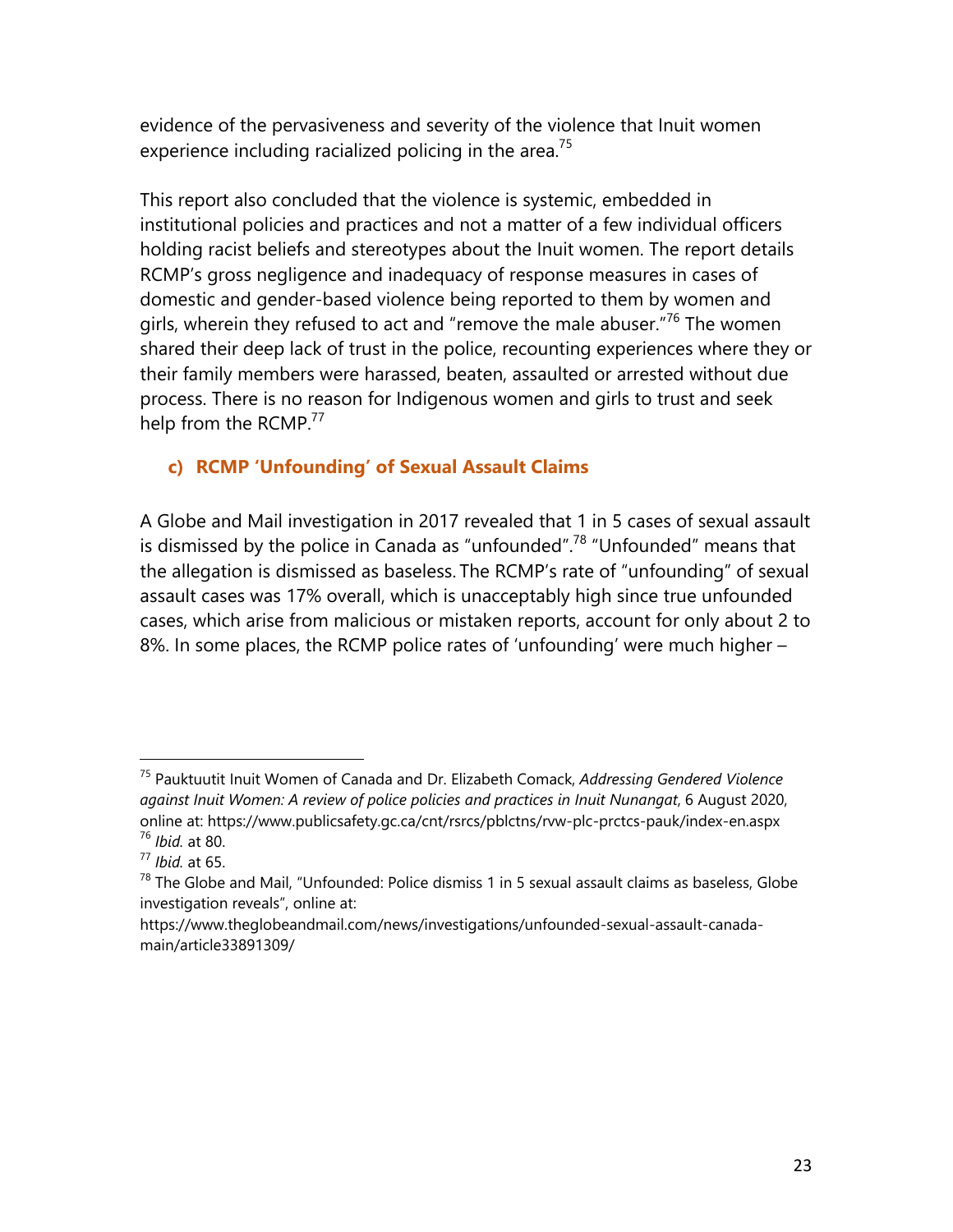34% in Iqaluit, Nunavut, 29% in Whitehorse, Yukon,<sup>79 80</sup> and nearly 40% in Kelowna, British Columbia.<sup>81</sup>

When sexual assault allegations are incorrectly deemed baseless, women's right to equal protection of the law is violated.

#### **d) RCMP Inadequate Response to Violence Against Women**

In April 2020, a man posing as a member of the RCMP went on a murderous rampage across 16 locations in Nova Scotia for 13 hours, beginning in the rural community of Portapique, and killed 22 people.<sup>82</sup> Former neighbors of the gunman said that he had a history of beating and strangling his partner and that they warned police he was violent and had a collection of illegal firearms – but that little action was taken by authorities. $83$  The woman had approached the neighbors for help, but according to them, the RCMP refused to take action against the abusive partner stating that they could not do anything until the woman filed a complaint. <sup>84</sup>The RCMP have been criticized for ignoring the misogynistic and gendered nature of this mass homicide, as well as attacks on women and children more generally.<sup>85</sup>

<sup>79</sup> *Ibid.* Unfounding rates for different locations and different police services in Canada can be found by using the search functions on the website.

<sup>&</sup>lt;sup>80</sup> In 2018, a Yukon Advocate Case Review Committee was started and provided with federal government funding and three years to look at unfounded sex assaults. However, the RCMP National Headquarters shut down the project and did not release the report; see Fakiha Baig, Kamloops This Week, "Women's groups in Yukon disappointed 'unfounded' sex assault project terminated", online at: https://www.kamloopsthisweek.com/women-s-groups-in-yukondisappointed-unfounded-sex-assault-project-terminated-1.24284668

 $81$  Ian Holliday, "Kelowna RCMP reopening 12 sexual assault investigations after national review", 27 February 2020, online at: *Br Columbia* https://bc.ctvnews.ca/kelowna-rcmp-reopening-12 sexual-assault-investigations-after-national-review-1.4831121

<sup>&</sup>lt;sup>82</sup> The Guardian, "Women's groups demand public inquiry of Nova Scotia shooting to expose police failures", 27 July 2020, online at: http://www.theguardian.com/world/2020/jul/27/novascotia-shooting-police-failures-gunman-violence-domestic-abuse-record

 $83$  The Guardian, "Nova Scotia shooting: ex-neighbours say they warned police about gunman", 13 May 2020), online at: http://www.theguardian.com/world/2020/may/13/nova-scotia-shooting-exneighbours-warned-police-gunman

 $84$  The Guardian, "Nova Scotia shooting: residents ask why authorities didn't send emergency alert", 23 April 2020, online at: http://www.theguardian.com/world/2020/apr/23/nova-scotiashooting-emergency-alert

 $85$  Steve McKinley, thestar.com, "Why a feminist 'lens' could be key to understanding the Nova Scotia mass shooting", 21 July 2020, online at:

https://www.thestar.com/news/canada/2020/07/21/why-a-feminist-lens-could-be-key-tounderstanding-the-nova-scotia-mass-shooting.html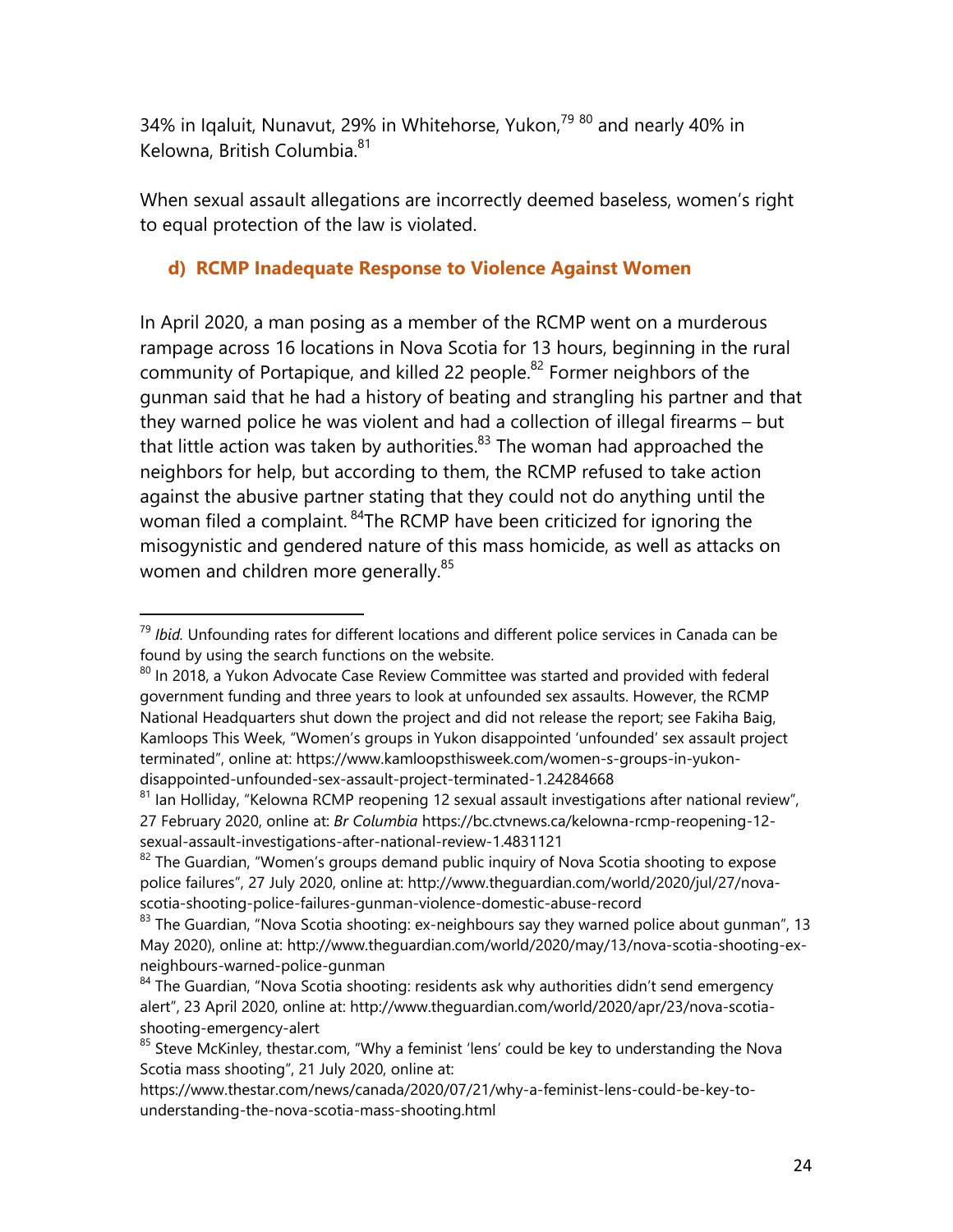After intense lobbying from families and women's rights advocates, $86$  a full public inquiry into the Nova Scotia mass shooting has been launched. $87$ 

#### **e) RCMP and Indigenous women and girls: Brutality, discrimination and neglect**

In 2013, Human Rights Watch investigated police violence against Indigenous women in northern British Columbia $^{88}$  and documented stories of excessive force against girls<sup>89</sup>, forcible confinement<sup>90</sup>, and death threats by police officers.<sup>91</sup> Women and girls stated that they had their arms broken, were raped,  $92$  and were released in the middle of the night by police without appropriate clothing in arctic temperatures.

In 2017, Human Rights Watch documented Indigenous women's accounts of police neglect when they reported domestic violence, as well as inappropriate and invasive body and strip searches, sexual harassment, and physical assault. The 64 Indigenous women, interviewed in Prince Albert, Regina, Saskatoon, and several smaller communities in northern and central Saskatchewan, reported a deep mistrust of law enforcement and fear that they would face retaliation if they filed a complaint against a police officer. $93$ 

 $^{86}$  Nicole Munro, Saltwire, "Hundreds join women's rights activists in rally for public inquiry into mass shooting", July 27, 2020, online at: https://www.saltwire.com/atlantic-

canada/news/canada/hundreds-join-womens-rights-activists-in-rally-for-public-inquiry-intomass-shooting-478065/

<sup>&</sup>lt;sup>87</sup> Rachel Aiello, CTV News, "Government now launching full public inquiry into N.S. mass shooting", online at: https://www.ctvnews.ca/politics/government-now-launching-full-publicinquiry-into-n-s-mass-shooting-1.5041933

<sup>88</sup> Human Rights Watch, *Those Who Take Us Away: Abusive Policing and Failures in Protection of Indigenous Women and Girls in Northern British Columbia, Canada*, February 13, 2013, online at: https://www.hrw.org/report/2013/02/13/those-who-take-us-away/abusive-policing-and-failuresprotection-indigenous-women

<sup>89</sup> *Ibid.* 

*<sup>90</sup> Ibid* at 61.

*<sup>91</sup> Ibid* at 8.

*<sup>92</sup> Ibid* at 59-62

<sup>93</sup> Human Rights Watch, *Submission to the Government of Canada on Police Abuse of Indigenous Women in Saskatchewan and Failures to Protect Indigenous Women from Violence,* 19 June 2017, online at: https://www.hrw.org/news/2017/06/19/canada-police-fail-indigenous-womensaskatchewan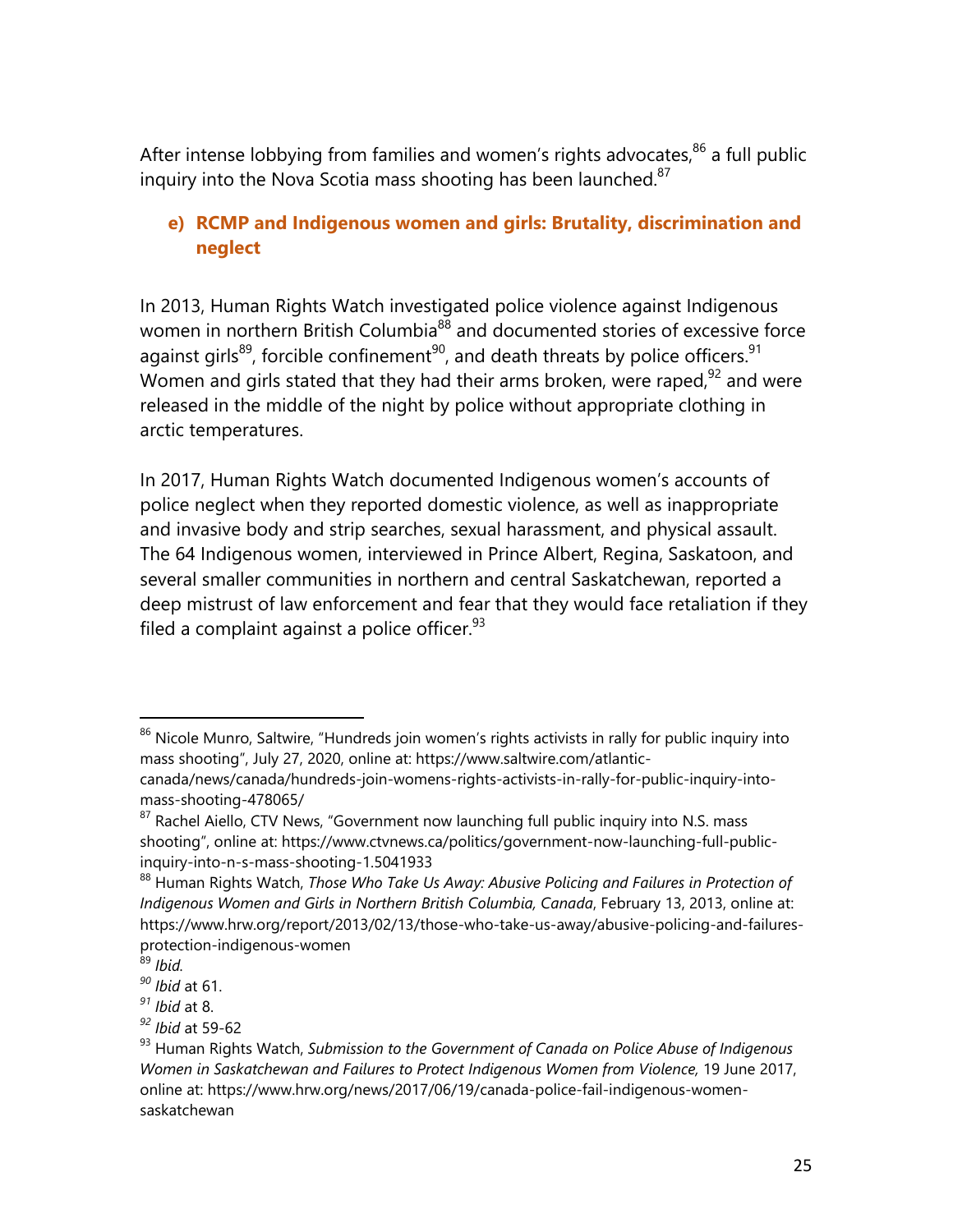Examples of police brutality against Indigenous women are not limited to Northern British Columbia and Saskatchewan. Women have reported violence, harassment and sexual exploitation by police officers in Canada for many years.<sup>94</sup>

RCMP brutality, harassment, bias, and neglect in the policing and protection of Indigenous women and girls was one of the central issues for the National Inquiry into Missing and Murdered Indigenous Women and Girls.<sup>95</sup> But so far there is no discernible change in RCMP conduct, and no National Action Plan which includes steps to remedy the violations of Indigenous women's human rights that are occurring at the hands of Canada's national police force.

#### **f) Bill C-3 (43-1) - An Act to amend the Royal Canadian Mounted Police Act**

In January 2020, Bill C-3 (43-1) was introduced in Parliament to amend the RCMP Act and the Canada Border Services Agency Act (CBSA Act).<sup>96</sup> The Bill proposes a new Public Complaints and Review Commission which would build on the Civilian Review and Complaints Commission (CRCC), which is the review and complaints oversight body for the RCMP, and extend its scope of review to the CBSA. This poses an immediate concern about effectiveness, since CRCC is currently under-resourced and has a significant backlog of complaints against the RCMP.<sup>97</sup>

The Bill does not address and change the systemic weaknesses of the CRCC.

Currently, the RCMP investigates complaints against itself; complainants who are not satisfied with the investigation can ask for a CRCC

 $94$  A video showing a 19-year-old Indigenous woman being punched, knocked unconscious and dragged into a cell by community safety officers at an RCMP detachment in Thompson, Manitoba was circulated but not investigated. The RCMP officers pressured and bullied the woman to withdraw her complaint. See Kristin Annable, CBC News, "Video showing woman knocked out, dragged to RCMP cell prompts lawsuit, call for investigation", 9 November 2020, online at: https://www.cbc.ca/news/canada/manitoba/video-rcmp-thompson-1.5792761

<sup>&</sup>lt;sup>95</sup> Pamela Palmater, "Shining Light on the Dark Places: Addressing Police Racism and Sexualized Violence against Indigenous Women and Girls in the National Inquiry"(2016), 26:2 CJWL253 96 House Government Bill C-3 (43-1), online at:

https://www.parl.ca/LegisInfo/BillDetails.aspx?Language=E&billId=10613928

<sup>&</sup>lt;sup>97</sup> Latoya Farrell, Karla Lottini & Harsha Walia, BC Civil Liberties Association "'CBSA is Not a Fair or Accountable Agency': Why We Need Canada Border Services Agency Oversight" 12 March 2020, online at: https://bccla.org/2020/03/cbsa-is-not-a-fair-or-accountable-agencywhy-we-needcanada-border-services-agency-oversight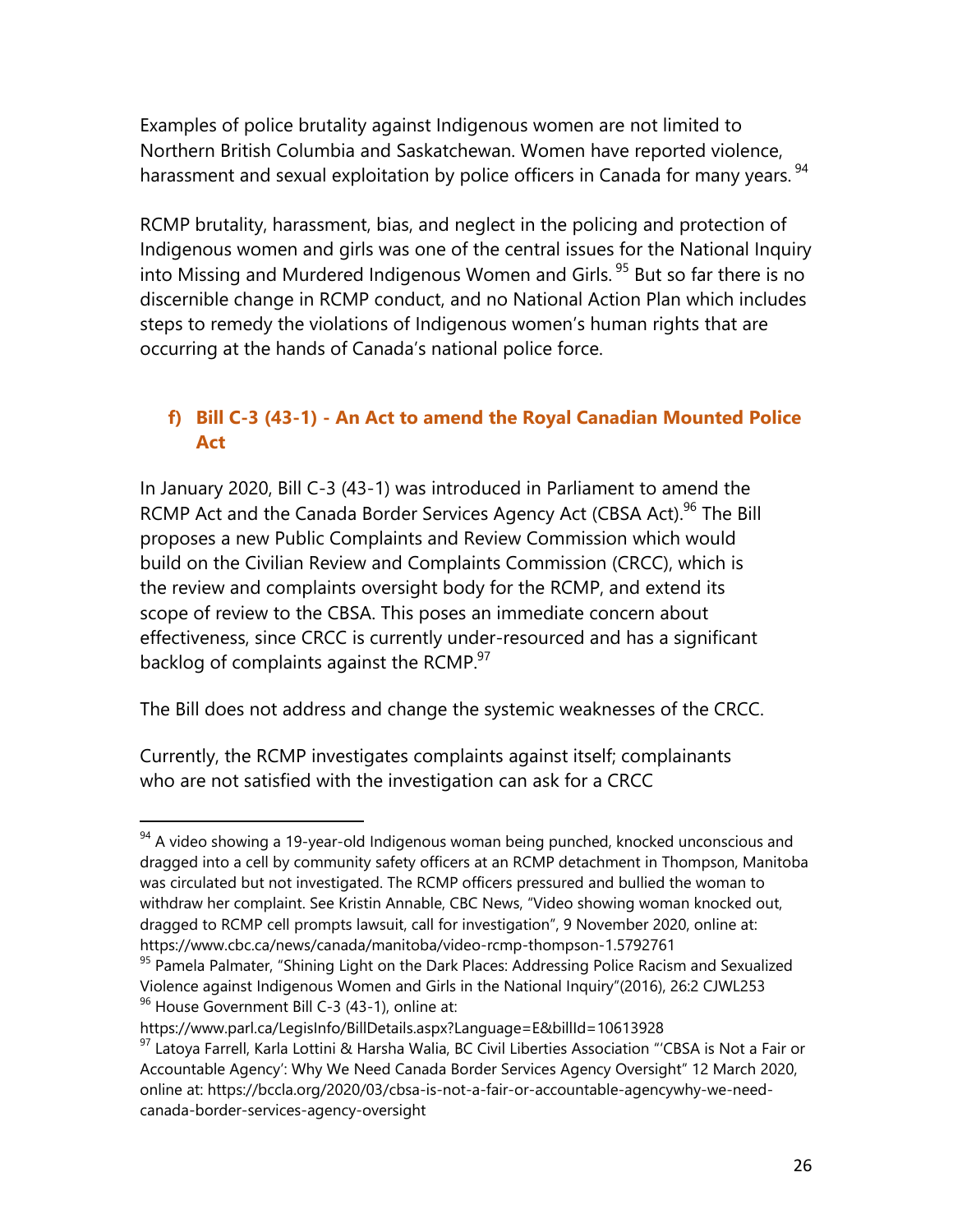investigation.<sup>98</sup> 99 The CRCC then investigates, submits a report to the RCMP, which the Commissioner is required to respond to, but there is no set time within which the Commissioner must reply.<sup>100</sup> The Commissioner's office has delayed responding to reports, sometimes for months, sometimes for much longer,<sup>101 102</sup> keeping them from public release.<sup>103</sup> When the CRCC decides on a complaint, there is little information on the procedures for the decision, thus lacking transparency.<sup>104</sup> Often, the people on the review bodies are former police officers.<sup>105</sup>

Approximately 2000 complaints a year are made against the RCMP.<sup>106</sup> Since 2017, 795 complaints were reviewed by the CRCC.<sup>107</sup> Some of these complaints, and ensuing reports, are not made public; the last report was

https://www.theglobeandmail.com/politics/article-bc-civil-liberties-association-launches-lawsuitagainst-rcmp/

<sup>98</sup> Complaint and Review Process Flowchart, 27 April 2014, online at: https://www.crccccetp.gc.ca/en/complaint-and-review-process-flowchart

<sup>&</sup>lt;sup>99</sup> Alex Ballingall, The Toronto Star, "Who investigates complaints about the RCMP? In '99.9%' of cases, it's the RCMP", June 17, 2020, online at:

https://www.thestar.com/politics/federal/2020/06/17/who-investigates-complaints-about-thercmp-in-999-of-cases-its-the-rcmp.html

 $100$  Catharine Tunney, CBC News, "Time is right to update RCMP oversight bill, says former public safety minister", 2 July 2020, online at: https://www.cbc.ca/news/politics/rcmp-oversight-goodalelucki-1.5643272

<sup>&</sup>lt;sup>101</sup> Karin Larsen, CBC News, "Complaints commissioner says RCMP sitting on year-old report into alleged abuses of power", 20 February 2020, online at: https://www.cbc.ca/news/canada/britishcolumbia/wet-suwet-en-rcmp-exclusion-zone-report-1.5469786

 $102$  Kristy Kirkup, The Globe and Mail, "B.C. Civil Liberties Association launches lawsuit against RCMP Commissioner Brenda Lucki", November 10, 2020, online at:

 $103$  Catharine Tunney, CBC News, "RCMP watchdog's misconduct reports caught in limbo, stalling their", 7 June 2020, online at: https://www.cbc.ca/news/politics/rcmp-complaint-watchdog-1.5594861

<sup>&</sup>lt;sup>104</sup> Beatrice Britneff, Global News, "Complaints about RCMP conduct are mounting. But who holds them accountable?" 17 June 2020, online at: https://globalnews.ca/news/7067010/complaintsaccountability-rcmp-conduct/

<sup>105</sup> *Ibid*

<sup>106</sup> Civilian Review and Complaints Commission for the RCMP, *Chairperson's Final Report After Commissioner's Notice on Chairperson-initiated Complaint and Public Interest Investigation regarding Policing in Northern British Columbia*, 25 January 2017, online at: https://www.crccccetp.gc.ca/en/chairs-final-report-after-commissioners-chair-initiated-complaint-and-publicinterest-investigation

 $107$  Thomas Rohner, CBC News, "RCMP civilian oversight agency has 'no teeth' and is 'fundamentally flawed' say lawyers", 2 July 2020, online at:

https://www.cbc.ca/news/canada/north/civilian-review-and-complaints-commission-weak-1.5633986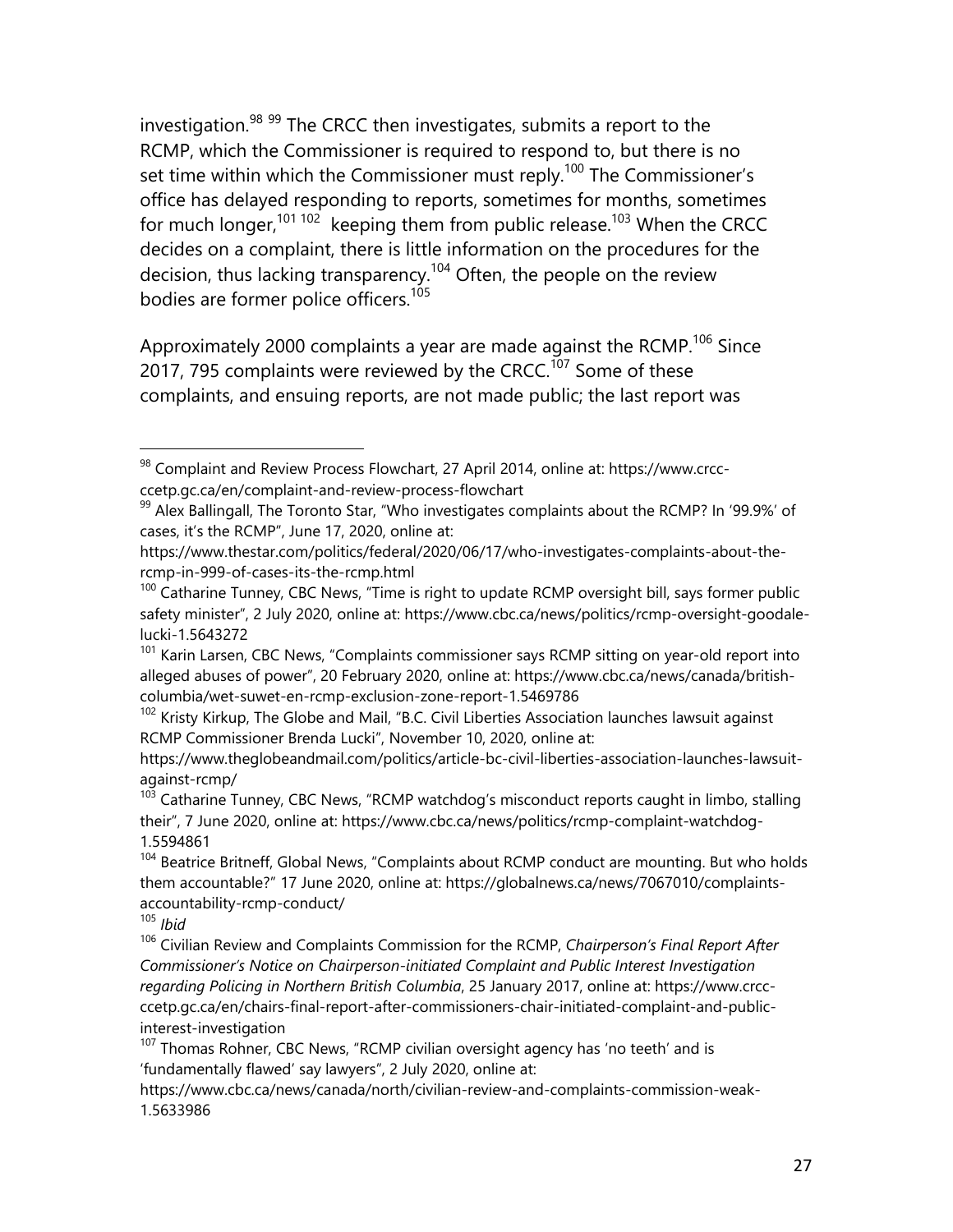posted in 2017.<sup>108</sup> Currently, the CRCC is mandated to conduct public interest investigations, but it rarely uses those powers. These weaknesses in the RCMP review system are not addressed by Bill C-3(43-1), and it will not bring robust and meaningful changes to RCMP oversight.

FAFIA recommends that the Human Rights Committee ask Canada to:

- *Explain why it has not appointed an external review of the RCMP, as called for by the Bastarache Report.*
- *Explain, in detail, what steps it is taking to eliminate the entrenched misogyny, racism and homophobia from the culture of the RCMP.*
- *Provide the Committee with a detailed description of its plans to implement the recommendations of the Bastarache Report.*
- *Provide the Committee with detailed information on specific measures taken to respond to reports and recommendations from the CRCC, Bastarache, Human Rights Watch, Legal Services Board of Nunavut, Pauktuitit, and any other reports and law suits regarding sexist, homophobic or racial harassment, biased policing, strip-searching of women, abuse or assault of women by the RCMP.*
- *Provide information regarding the monitoring mechanisms that are in place, or will be put in place, to determine the effectiveness of any measures intended to end systemic discrimination and in and by the RCMP.*
- *Provide detailed information on the RCMP's review of policies and procedures related to strip searches, and the measures it has taken to implement the recommendations of its own review of strip-search policy and practice.*
- *Provide detailed information about the number of sexual assault cases the RCMP has re-opened and re-investigated that were originally classified as "unfounded."*

<sup>&</sup>lt;sup>108</sup> Pam Palmater, Canadian Dimension, "Canada should declassify, deconstruct and defund the RCMP", 15 June 2020, online at: https://canadiandimension.com/articles/view/declassifydeconstruct-and-defund-the-rcmp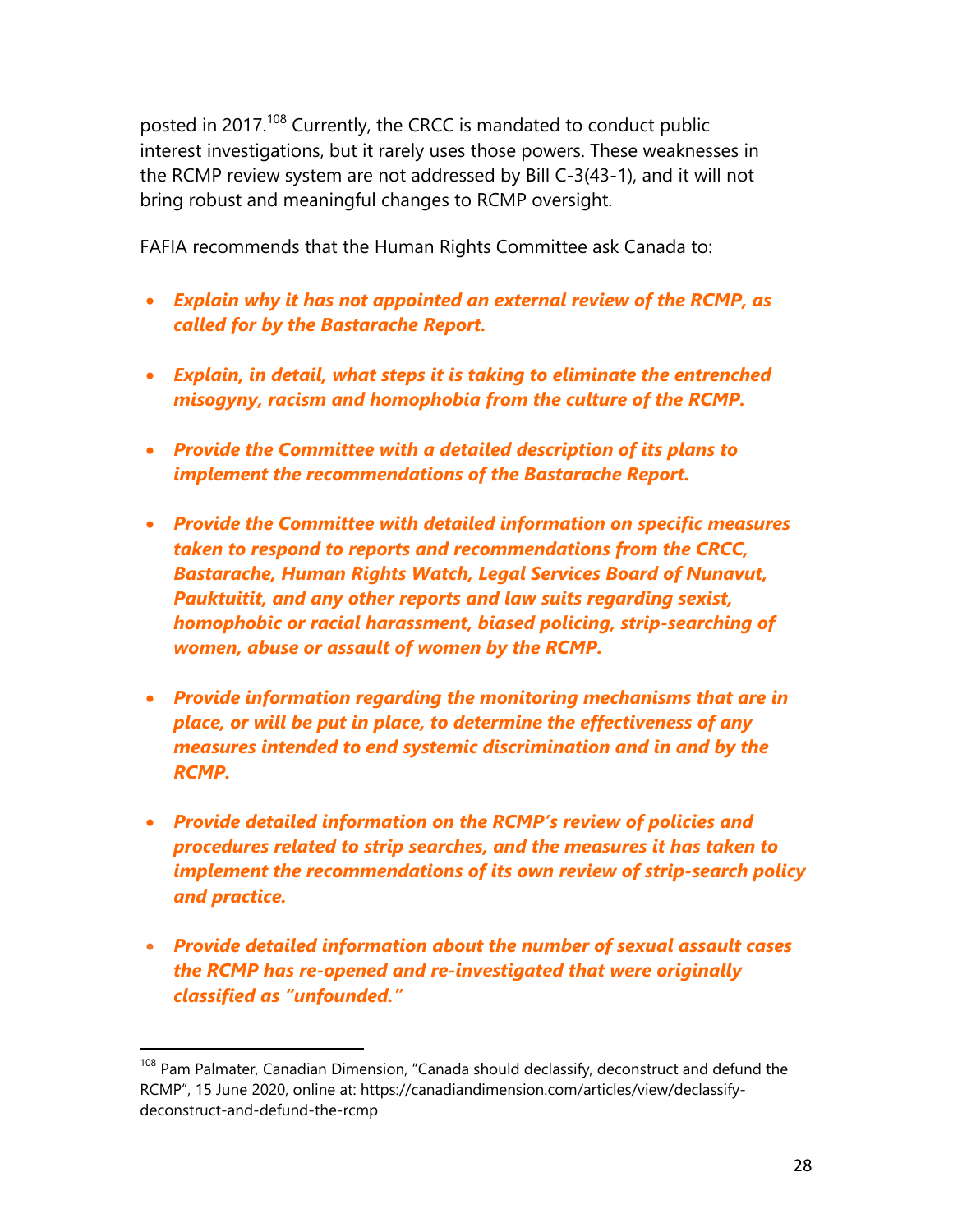*Provide detailed information regarding Bill-3(43-1), and a description of additional provisions and steps Canada will take to cure the welldocumented flaws in the oversight and review processes for complaints against the RCMP.* 

## **III. Indian Act Sex Discrimination: Forced Assimilation (CCPR/C/CAN/CO/6, para. 17)**

On August 15, 2019, the Government of Canada brought into force amendments to the *Indian Act* that eliminated the core of the sex discrimination against First Nations women and their descendants that has been in place since 1876 (Bill S-3). At that time, Canada announced that removing this sex discrimination from the *Indian Act* newly entitled up to 450,000 First Nations women and their descendants to Indian status.  $109$  However, since 2017,  $110$  Canada has registered only 17,500 new Indians.<sup>111</sup> Until the First Nations women and their descendants are actually registered the discrimination continues.

Since its inception, the *Indian Act* has privileged 'Indian' men<sup>112</sup> and their descendants over 'Indian' women and their descendants. For more than 140 years being entitled to Indian status required being related to a male Indian by blood or marriage. There was a one-parent rule for transmission of status, and the one parent was male. In addition, Indian women who married non-Indian men lost their status, while Indian men who married non-Indian women endowed their Indian status on their wives.

*Indian Act* sex discrimination has been identified as an element of the Canadian genocide against Indigenous peoples, $113$  because it is a form of forced

<sup>&</sup>lt;sup>109</sup> Crown-Indigenous Relations and Northern Affairs Canada, "Removal of all sex-based inequities in the Indian Act",15 April 2019, online at: https://www.newswire.ca/news-releases/removal-of-allsex-based-inequities-in-the-indian-act-890690227.html

 $110$  This is the date when the first provisions of Bill S-3 came into force, which removed some elements of the sex discrimination, as identified by the Quebec Superior Court in R. v. Deschenaux. Provisions of Bill S-3 that remove the core of the sex discrimination did not come into force until August 2019.

 $111$  This is the number registered between December 2017 and March 2021, provided to FAFIA by the Honourable Carolyn Bennett, Minister of Crown-Indigenous Relations.

 $112$  Note that we use the term 'Indian' in this particular context as this is the legal term in the *Indian Act,* while recognizing that it is an archaic, colonial term.

<sup>113</sup> National Inquiry on Missing and Murdered Indigenous Women and Girls, *A Legal Analysis of Genocide: Supplementary Report*, online at: https://www.mmiwg-ffada.ca/wpcontent/uploads/2019/06/Supplementary-Report\_Genocide.pdf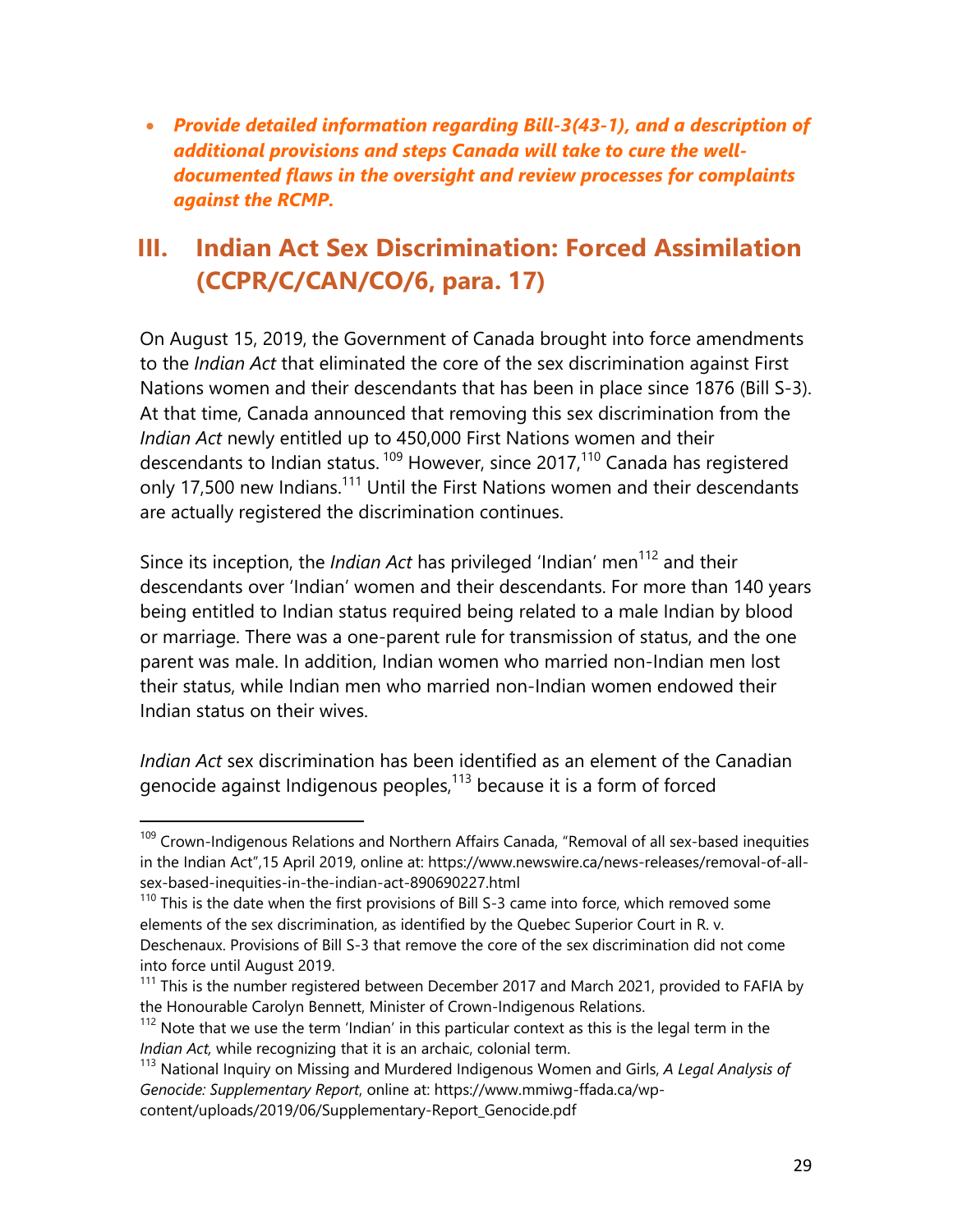assimilation. It has had the effect of defining thousands of First Nations women and their descendants out of the pool of legally recognized 'Indians,' disentitling them to recognition, belonging in their communities, political voice, and the benefits of treaties and inherent rights, in violation of Article 8 of the *Universal Declaration on the Rights of Indigenous Peoples*, as well as Articles 26 and 27 of the ICCPR. The fact that independent demographers estimate the number of First Nations women and their descendants who have been excluded because of sex discrimination at 270,000 to 450,000114 highlights the effectiveness of *Indian Act* sex discrimination as a tool of assimilation.

The sex discrimination has had profoundly harmful effects on First Nations women, their descendants and their communities. It has been identified as a root cause of the violence against Indigenous women and girls by the UN CEDAW Committee, the Inter-American Commission on Human Rights, and the National Inquiry on Missing and Murdered Indigenous Women. The sex discrimination has defined First Nations women and their descendants as lesser Indians and lesser parents, and caused dislocation, banishment from community, loss of culture, language and identity, and social marginalization.

The United Nations Human Rights Committee ruled on January 11, 2019, when it decided the petition of Sharon McIvor and her son Jacob Grismer, that the sex discrimination in the *Indian Act* violated the rights of First Nations women to equal protection of the law and to equal enjoyment of their Indigenous culture, guaranteed by the *International Covenant on Civil and Political Rights.* 

In its 2019 announcement that the pre-1985 sex discrimination is now eliminated from the *Indian Act*, the Government of Canada stated that this was a first step in responding to the National Inquiry's recommendations, as well as a response to the UN Human Rights Committee's ruling.

However, registering the First Nations women and their descendants, who have been excluded from status and its benefits for so long, has not been treated as an urgent priority. The registration process, which is notoriously slow and confusing, continues to be highly problematic. Applicants are told the registration process will take from 6 months to 2 years. During the pandemic, if the First Nations women and their descendants were registered they would be entitled to uninsured health benefits, special COVID-19 assistance, and priority

<sup>114</sup> Office of the Parliamentary Budget Officer, *Addressing sex-based inequities in Indian Registration*, 5 December 2017, online at: https://www.pbo-

dpb.gc.ca/web/default/files/Documents/Reports/2017/Bill%20S-3/Bill%20S-3\_EN.pdf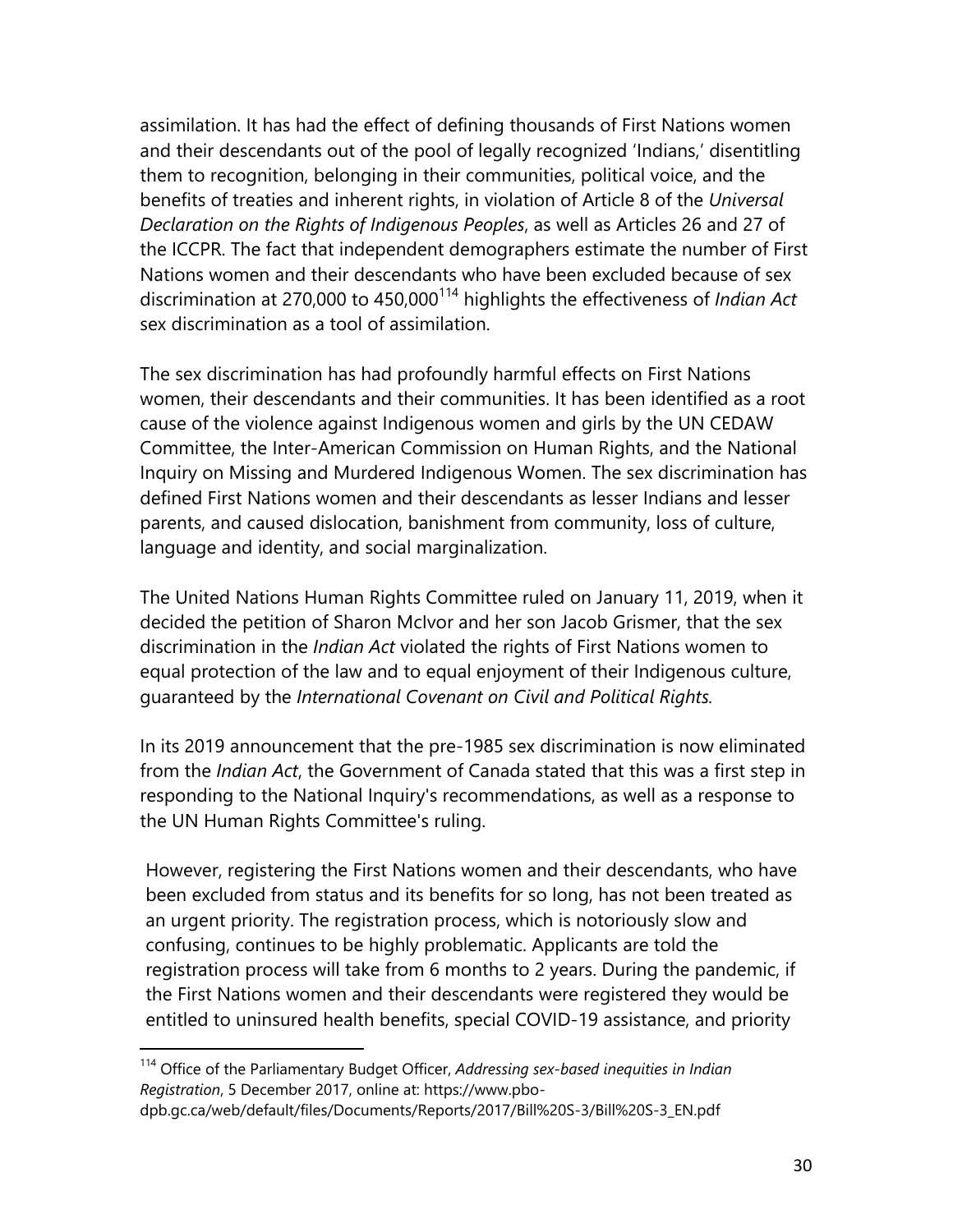vaccination. As long as they are not registered, they are denied access to urgently needed health care. FAFIA, in partnership with First Nations women leaders and allies, has repeatedly requested that *Indian Act* registration be deemed to be an essential service during the COVID-19 pandemic.<sup>115</sup> There has been no government response to these requests.

Further, many of those who are newly eligible are not aware of their new entitlement. In order for the Government of Canada to fulfill its obligations to end the discrimination and to provide an effective remedy, a pro-active and urgent information campaign is necessary to reach the First Nations women and their descendants who are entitled to status and its benefits.

Further, stripping First Nations women of status if they married non-status men caused numerous forms of consequential discrimination. The women lost band membership, and access to services and facilities extended to status Indians and band members, including the ability to hold land on reserve, to be buried on reserve, to access housing provided or supported by the band, to have children attend reserve schools, to access support for higher education for oneself or one's children, to access health care provided on or through the reserve/band. The children also suffered from the consequential discrimination affecting their mothers, for they too were denied membership, services and benefits. In addition, since for decades Canadian policy was that only a 'status' Indian could benefit from a Treaty, women and their descendants lost Treaty rights and benefits.

Without strategic action to unwind the deep consequences of the sex discrimination, First Nations women and their descendants will continue to suffer the ongoing effects of the discrimination.

Budget 2021 does not allocate resources to support an urgent, pro-active information campaign or a timely effective *Indian Act* registration process for First Nations women and their descendants, or for measures to address the residual discrimination.

<sup>115</sup> See FAFIA and Dr. Pamela Palmater, *Impact of the COVID-19 Pandemic on Indigenous Women and Girls in Canada,* Response to the call for input by Jose Francisco Cali Tzay, Special Rapporteur on the rights of Indigenous Peoples for his report to the General Assembly on the Impact of COVID-19 on Indigenous Peoples, June 19, 2020, online at: https://fafia-afai.org/wp-

content/uploads/2020/06/P.-Palmater-FAFIA-Submission-COVID19-Impacts-on-Indigenous-Women-and-Girls-in-Canada-June-19-2020-final.pdf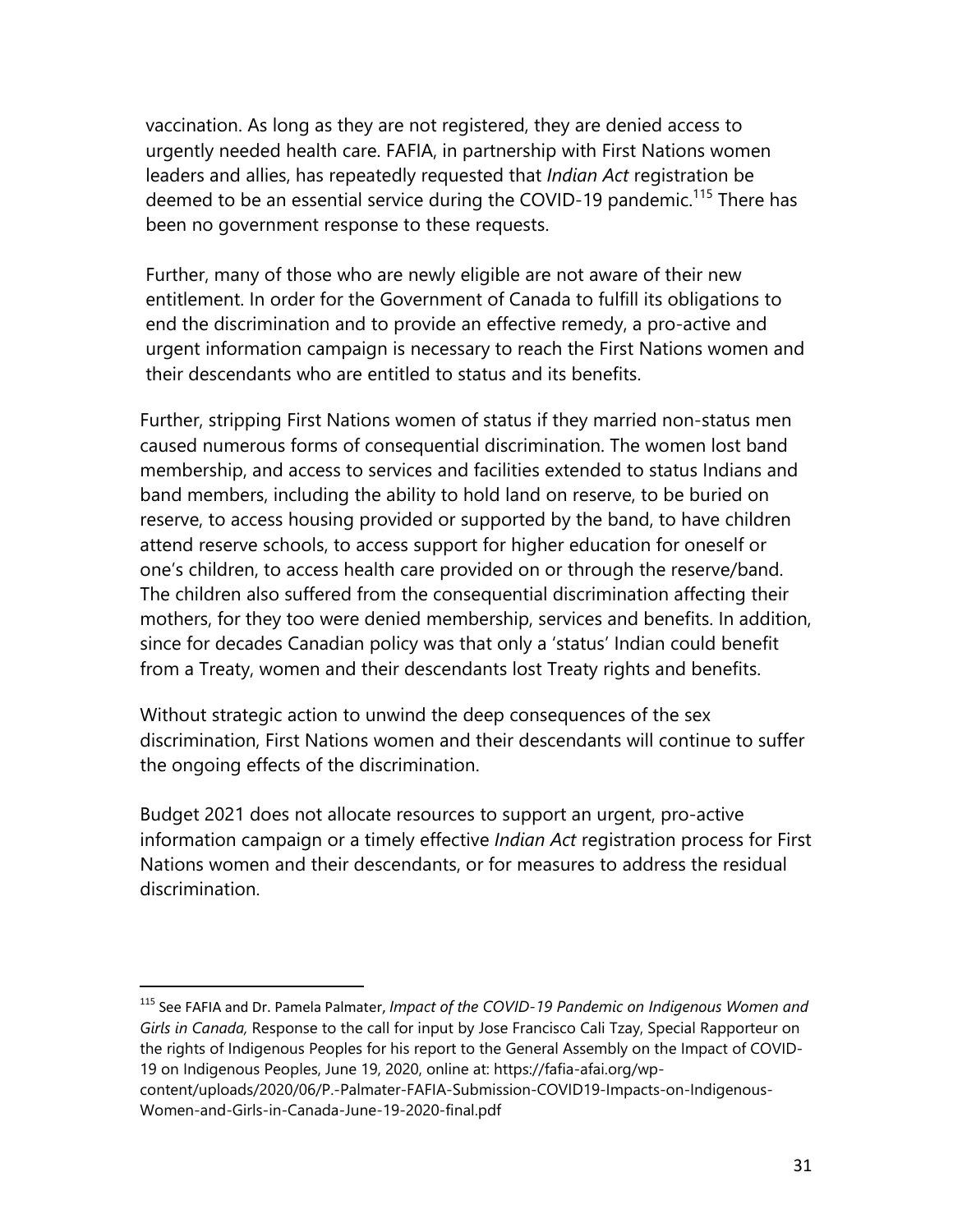Registration of the First Nations women and their descendants who have been excluded from status because of sex discrimination must be a key element of Canada's promised National Action Plan on Missing and Murdered Women and Girls.

Canada's failure to actively remedy the sex discrimination leaves the effects of this legislated discriminatory assimilation in place and perpetuates the genocide.

FAFIA recommends that the Human Rights Committee ask Canada to:

- *Provide detailed information regarding the plans of the Government of Canada, including the resources being provided, numerical goals and timetables, to ensure that the up to 450,000 First Nations women and their descendants who are newly entitled to status by the August 2019 amendments to the Indian Act can in fact be registered in a timely manner, and receive all the benefits of status, including statutory benefits, rights of belonging, and membership in First Nations.*
- *Provide detailed information regarding the Government of Canada's plans to provide reparations, and to "take steps to address residual discrimination within First Nations communities arising from the legal discrimination based on sex in the Indian Act" as required by the United Nations Human Rights Committee in its decision in McIvor v. Canada, CCPR/C/124/D/2020/2010.*
- *Provide detailed information regarding the processing time for Indian Act registration since 2017, the numbers registered, the number of staff and officials assigned to carry out this work, any official policies and instructions for interpretation of the Indian Act used by registration officials, and standards for registration processing and timing that apply.*

# **IV. A National Action Plan on Missing and Murdered Indigenous Women and Girls (CCPR/C/CAN/CO/6, para. 9)**

In June 2019, the National Inquiry on Missing and Murdered Indigenous Women and Girls issued its Final Report and called on federal, provincial, territorial,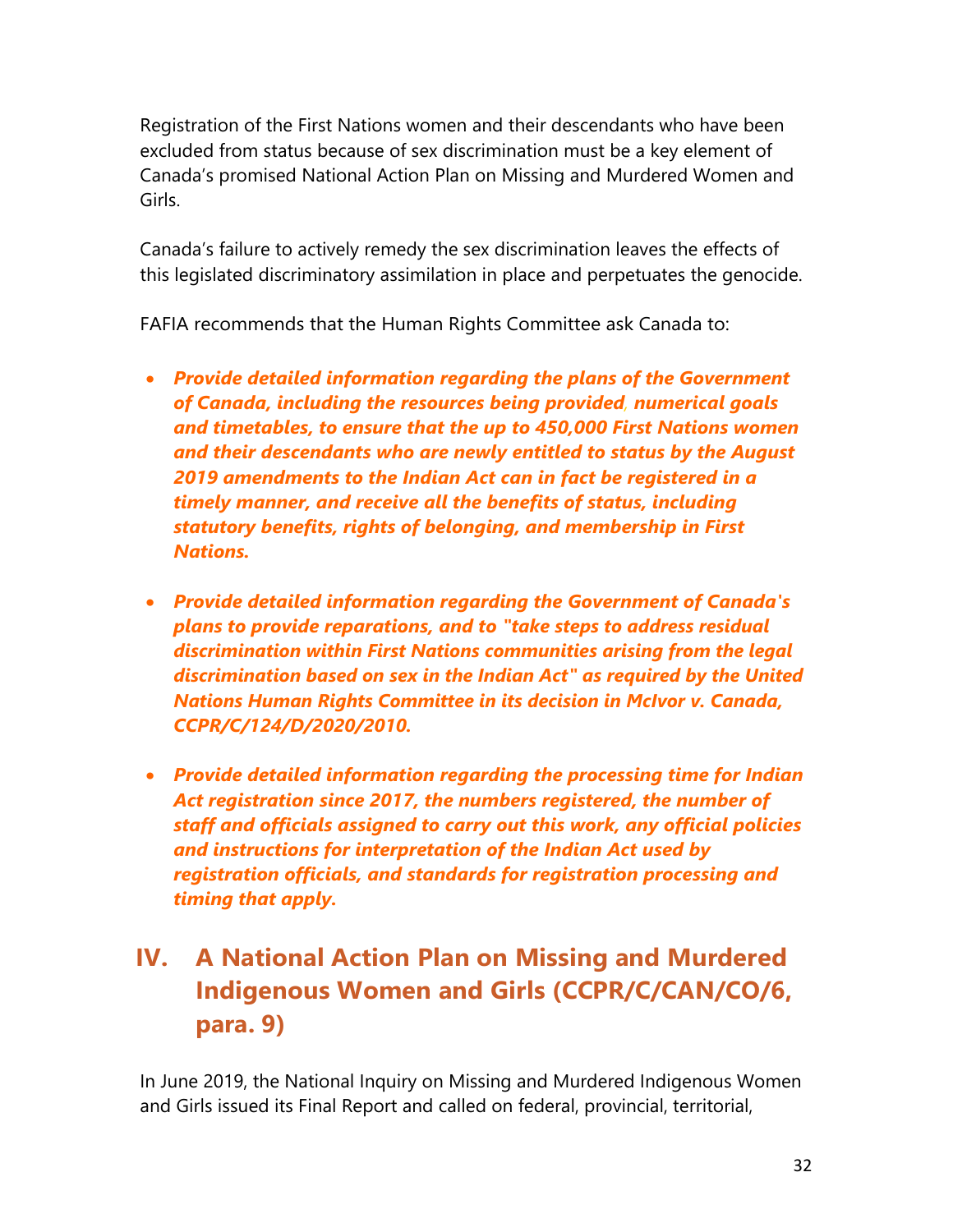municipal and Indigenous governments to develop and implement a National Action Plan to address the human rights crisis of murders and disappearances of Indigenous women and girls.<sup>116</sup> The Inquiry noted that this recommendation was made by both the CEDAW Committee<sup>117</sup> and the Inter-American Commission on Human Rights (IACHR),<sup>118</sup> and that the recommendations of CEDAW and the IACHR need to be implemented as a part of this Plan.

Prime Minister Justin Trudeau, in his response to the National Inquiry's report, in June 2019 agreed with the report's findings, including that the violence against Indigenous women and girls is part of a slow-moving genocide against Indigenous peoples, and promised that the Government of Canada would develop and implement a National Action Plan within a year.

At the date of this submission, there is still no Plan. Canada has promised to issue it on June 3, 2021.

The crisis is unchanged. Indigenous women and girls continue to be murdered and to disappear at alarming rates. Indigenous women and girls are only 4 percent of the Canadian population, but they were 28 percent of the victims of homicides perpetrated against women in 2019 and they are 12 times more likely to be murdered or missing than non-Indigenous women in Canada.<sup>119</sup> Indigenous women are also more likely to be affected by all types of violent victimization<sup>120</sup>.

<sup>1</sup>16 Executive Summary, p. 62, Calls for Justice 1.1

<sup>117</sup> Committee on the Elimination of Discrimination against Women, "Report of the inquiry concerning Canada of the Committee on the Elimination of Discrimination against Women under article 8 of the Optional Protocol to the Convention on the Elimination of All Forms of Discrimination against Women", April 2015, CEDAW/C/OP.8/CAN/1 online at: https://digitallibrary.un.org/record/836103?ln=en

<sup>118</sup> OAS, Inter-American Commission on Human Rights, Missing and Murdered <sup>Indigenous</sup> Women in British Columbia, Canada, OEA/Ser.L/V/II.Doc.30/14 (2014) online at: http:// www.oas.org/en/iachr/reports/pdfs/indigenous-women-bc-canada-en.pdf

<sup>119</sup> The National Inquiry into Missing and Murdered Indigenous Women and Girls, Reclaiming Power and Place, *The Final Report of the National Inquiry into Missing and Murdered Indigenous Women and Girls*, 29 May 2019, online at https://www.mmiwg-ffada.ca/final-report

<sup>120</sup> *Ibid*.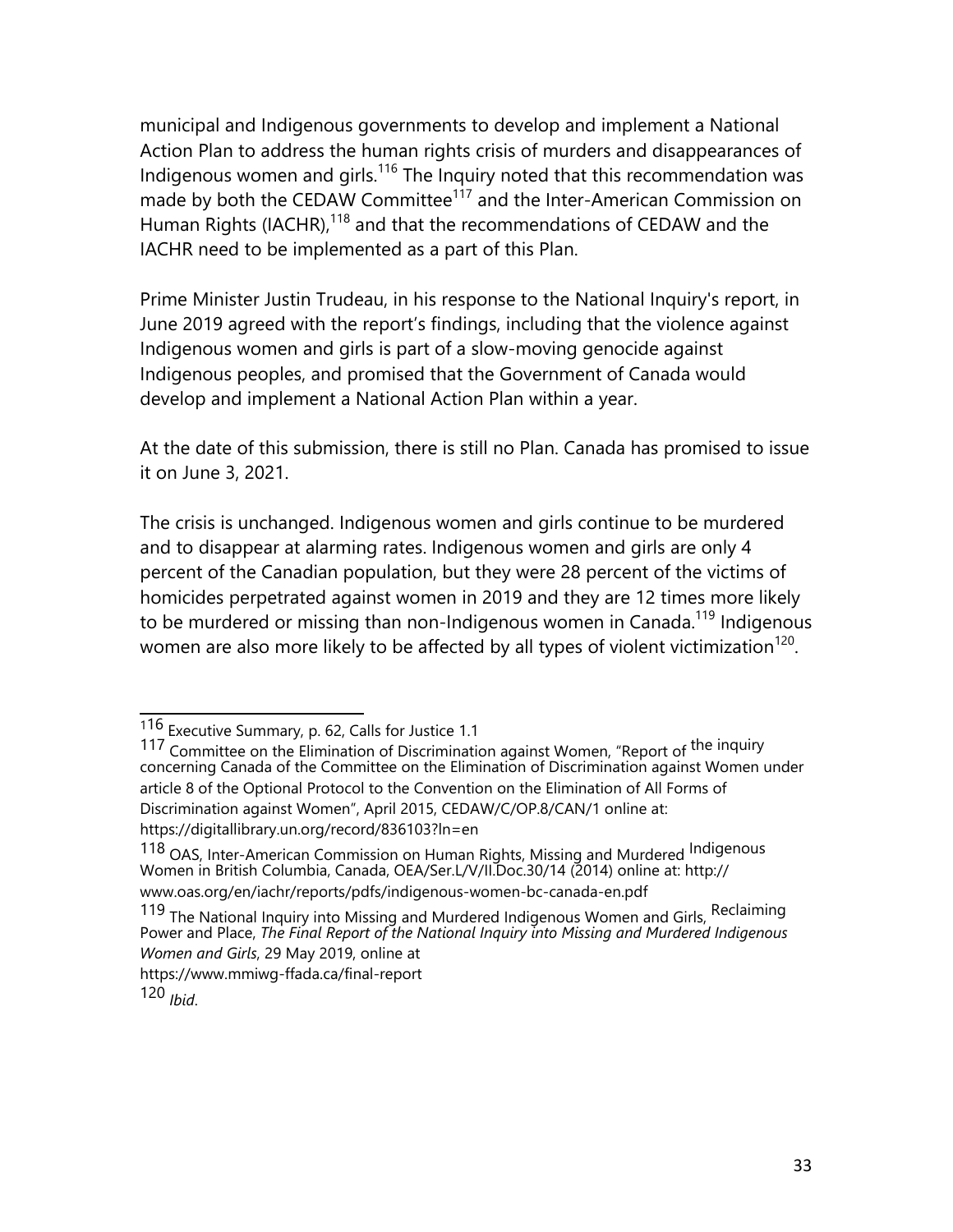In addition, the 2014 General Social Survey on Victimization<sup>121</sup>shows that the rate of homicide among Indigenous women is 4.01 per 100,000 while the rate for non-Indigenous women is 0.55 per 100,000. The rate of homicide for Inuit women and Indigenous women in the North is even higher.<sup>122</sup>

The National Inquiry, along with the CEDAW Committee and the IACHR in their reports, have all agreed that there are multiple causes of the violence, and that these causes are deeply rooted in Canadian history and in the ordinary functioning of Canada's institutions. Massive and complex change is required to bring equality and safety to the lives of Indigenous women.

The Plan's adequacy will need to be assessed in light of Canada's obligations under the *Covenant on Civil and Political Rights*, as well as other international and regional human rights instruments.

The National Inquiry, the CEDAW Committee and the IACHR all agree that the National Action Plan must:

- include measurable goals and timetables for implementation
- be co-ordinated among federal, provincial, and territorial governments so that there is an agreed nation-wide plan for goals, timetables, measures, programs, and resources;
- be supported by resources dedicated to capacity building, sustainability, and long-term solutions, and by use of the federal spending power to incentivize and support action by provincial and territorial governments;
- have infrastructure that ensures that Indigenous women, their representatives and advocates, are centrally engaged in the design of measures and of implementation strategies;
- have infrastructure and process that provides independent and public oversight and evaluation of steps taken and their effectiveness.

 $121$  Every five years, Statistics Canada conducts the General Social Survey (GSS) on Victimization, which asks Canadians to self-report victimization for eight offence types. Data from the GSS inform us on the victimization experiences of Canadians aged 15 years and older, including incidents not brought to the attention of the police.

<sup>122</sup> Status of Women Canada, About Gender-Based Violence, online at: https://cfc-swc.gc.ca/violence/knowledge-connaissance/about-aproposen.html#fn8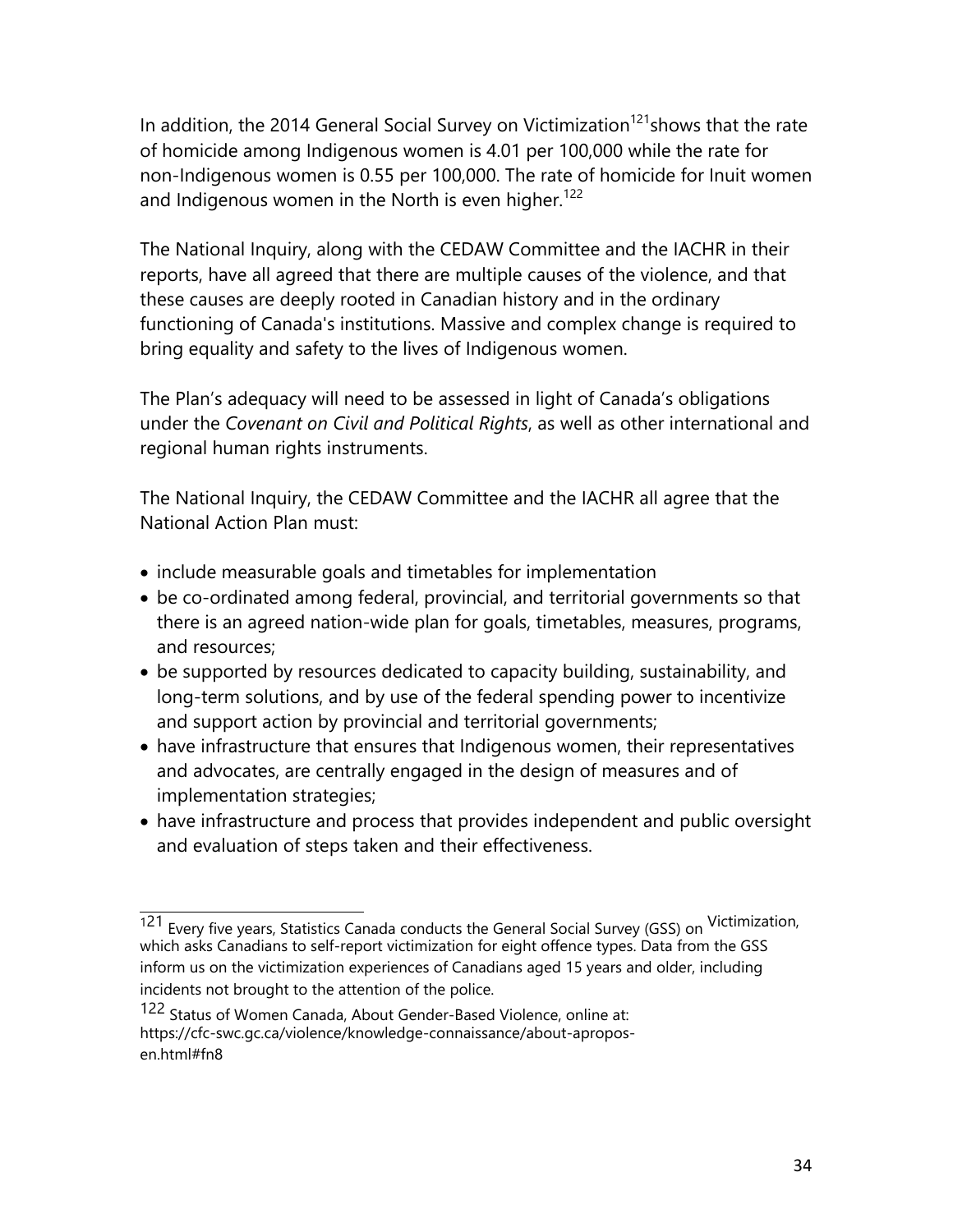Key components of the National Action Plan must address:

- the social and economic disadvantage of Indigenous women and girls;
- the legacy and continuation of *Indian Act* sex discrimination, and the need to bring First Nations women and their descendants back into their communities as equal members and participants;
- changes needed to child welfare systems in all jurisdictions;
- police violence against Indigenous women and girls, and police failures to protect Indigenous women and girls;
- bias in the justice system;
- overcriminalization and incarceration of Indigenous women and girls;
- lack of adequate services, including legal aid, and shelters;
- supports for families of murdered and disappeared Indigenous women and girls, including supports for re-opening cold cases, and prosecutions;
- resources for Indigenous women and their organizations so that they can participate, with stable support, in the transformation of institutional practices and policies.

FAFIA recommends that the Human Rights Committee ask Canada to:

- *Provide its National Action Plan on Missing and Murdered Indigenous Women and Girls, and specify in detail how the measures respond to each of the National Inquiry's 231 Calls for Justice and to guarantees of life, equal protection of the law, and equal enjoyment of culture set out in Articles 6, 26 and 27 of the Covenant on Civil and Political Rights.*
- *Delineate the specific measures that have been adopted, with the goals and timetables for implementation.*
- *Describe in detail the tools and mechanisms that are in place to monitor and report on the effectiveness of the National Action Plan.*
- *Describe how members of any monitoring bodies were chosen or appointed.*
- *Provide a detailed description of resources allocated for implementation and monitoring.*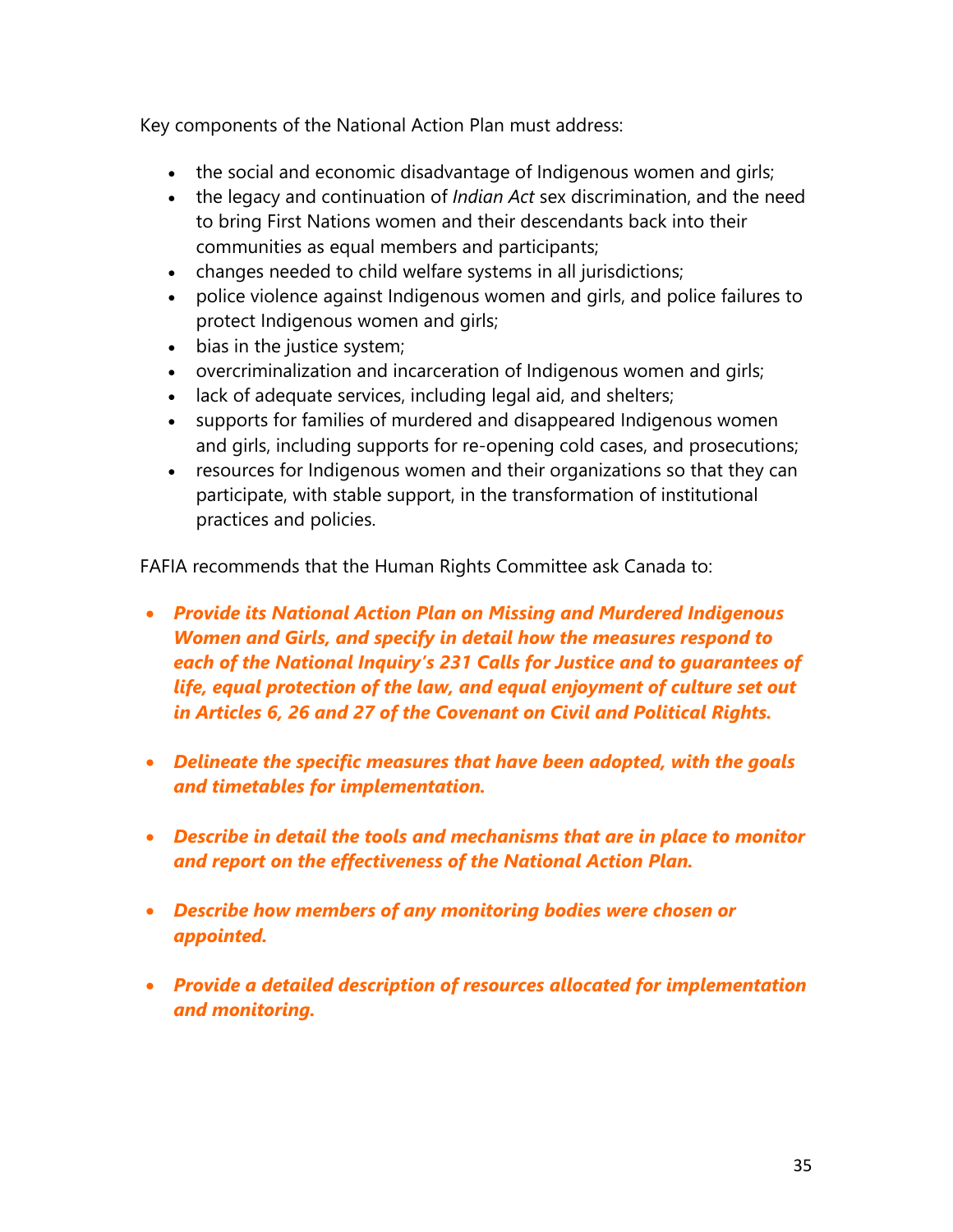*Describe the co-ordinated plans and inter-governmental agreements regarding implementation and monitoring that are in place among federal, provincial and territorial governments.*

## **V. Prisons for Women**<sup>123</sup>

### **1. Over-representation and over-classification of Indigenous and racialized women in prison**

The makeup of the prison population reflects Canada's history of alienating Indigenous peoples from their traditional lands, territories and practices, and subordinating them socially, politically and economically. Canada's criminal justice system criminalizes women, especially Indigenous women and Two Spirit people, for the social inequities they experience, rather than changing the systems in which these inequities are rooted. When compared to the non-Indigenous population, Indigenous people in Canada are more likely to experience poverty, homelessness, physical, emotional or sexual abuse, violent crime, and incarceration.124 Indigenous women and Two-Spirit people are particularly vulnerable to these conditions due to the intersecting inequities they experience, which further increase their likelihood of victimization and criminalization.

Victimization and criminalization, rooted in legacies of colonial oppression, are also experienced by Black, Muslim and other visible minority communities whose members are racially profiled and over-policed. The increased presence of police and security authorities in racialized communities results in elevated incarceration rates and overrepresentation in Canada's criminal justice system.

Since 2010, the incarceration rate of Indigenous women in federal institutions has increased by a shocking 72.3%.<sup>125</sup> Currently, 42% of all women incarcerated in

<sup>&</sup>lt;sup>123</sup> This section of the FAFIA submission was prepared with the Canadian Association of Elizabeth Fry Societies (CAEFS). Please see CAEFS submission for more detail on these issues.

 $124$  The Royal Society of Canada (RSC), 2021, "Correctional Services During and Beyond COVID-19", January 2021, at p. 21, online at: https://rsc-

src.ca/sites/default/files/images/Corrections%20PB\_EN.pdf

<sup>&</sup>lt;sup>125</sup> Office of the Correctional Investigator (OCI), 2019, "2018-2019 Annual Report", at 106.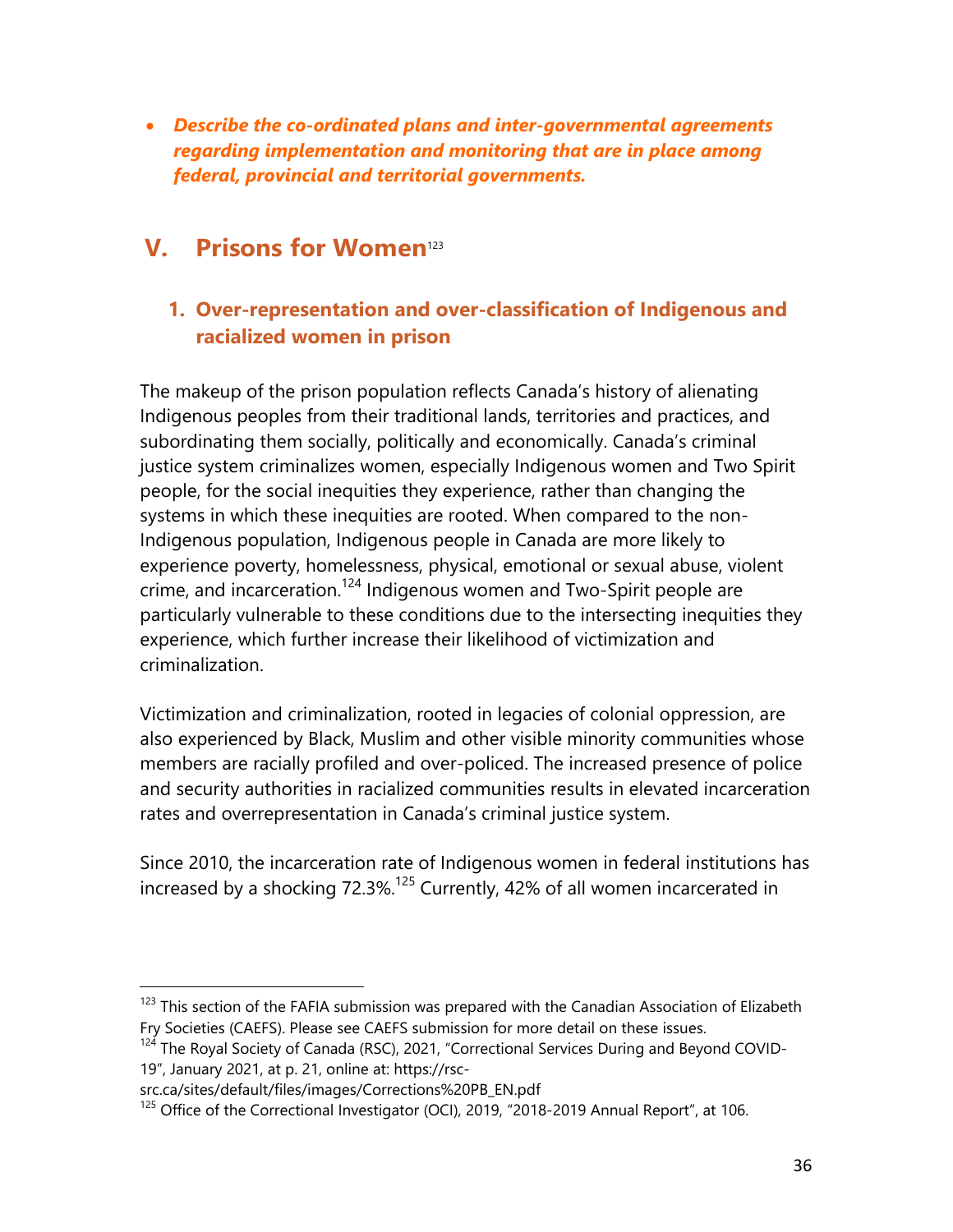federal prisons are Indigenous.126Although Indigenous women are only 4% of the population. From 2005-2015, the Black population in federal institutions also increased by 69%.<sup>127</sup>

Approximately, 54% of those in federal prisons for women identify as Indigenous, Black, or racialized-- yet these groups make up less than 10% of the total Canadian population.<sup>128</sup>

In addition to over-representation, the CSC's classification system delivers higher security classifications for Indigenous and racialized individuals.<sup>129</sup> Higher security classifications impede access to culturally relevant programming and services, and adversely impact the completion of correctional plans, prolonging time spent in prison.

#### **2. Solitary confinement**

In 2019, the practice of segregation in Canadian federal prisons was deemed unconstitutional.<sup>130</sup> Despite a change in the law intended to respond to the Supreme Court decision, the practice of segregation in the prison system is ongoing and largely unchanged; it is simply being referred to by a variety of other names.<sup>131</sup> Structured Intervention Units (SIUs), which replaced administrative segregation, along with a myriad of other oppressive and punitive segregation tactics, continue to be used. Whether solitary confinement is called 'structured intervention', 'observation', 'lockdown', 'dry celling', a 'restricted movement routine', or detention in a maximum-security pod, these practices they

<sup>&</sup>lt;sup>126</sup> Office of the Correctional Investigator (OCI), 2019-20 Annual Report of the Correctional Investigator of Canada, at 20, online at: https://www.oci-

bec.gc.ca/cnt/rpt/pdf/annrpt/annrpt20192020-eng.pdf

 $127$  The Standing Senate on Human Rights, 2019, "Interim Report- Study on the Human Rights of Federally-Sentenced Persons: The Most Basic Human Right is to be Treated as a Human Being", pg. 43, online at:

https://sencanada.ca/content/sen/committee/421/RIDR/Reports/RIDR\_Report\_Prisioners\_e.pdf 128 OCI, "2018-2019 Annual Report", at 106.

<sup>&</sup>lt;sup>129</sup> Tom Cardoso, The Globe and Mail, December 31, 2020, "For Indigenous women, systemic racial bias in prison leaves many worse off than men", online at:

https://www.theglobeandmail.com/canada/article-for-indigenous-women-systemic-racial-bias-inprison-leaves-many-worse/

<sup>130</sup> *British Columbia Civil Liberties Association v. Canada (Attorney General)*, 2018 BCSC 62, online at: https://www.bccourts.ca/jdb-txt/sc/18/00/2018BCSC0062.htm

<sup>&</sup>lt;sup>131</sup> Adelina Iftene, Policy Options, November 19, 2020, "Solitary Confinement Continues Under a Different Name", online at: https://policyoptions.irpp.org/magazines/november-2020/solitaryconfinement-continues-in-canada-under-a-different-name/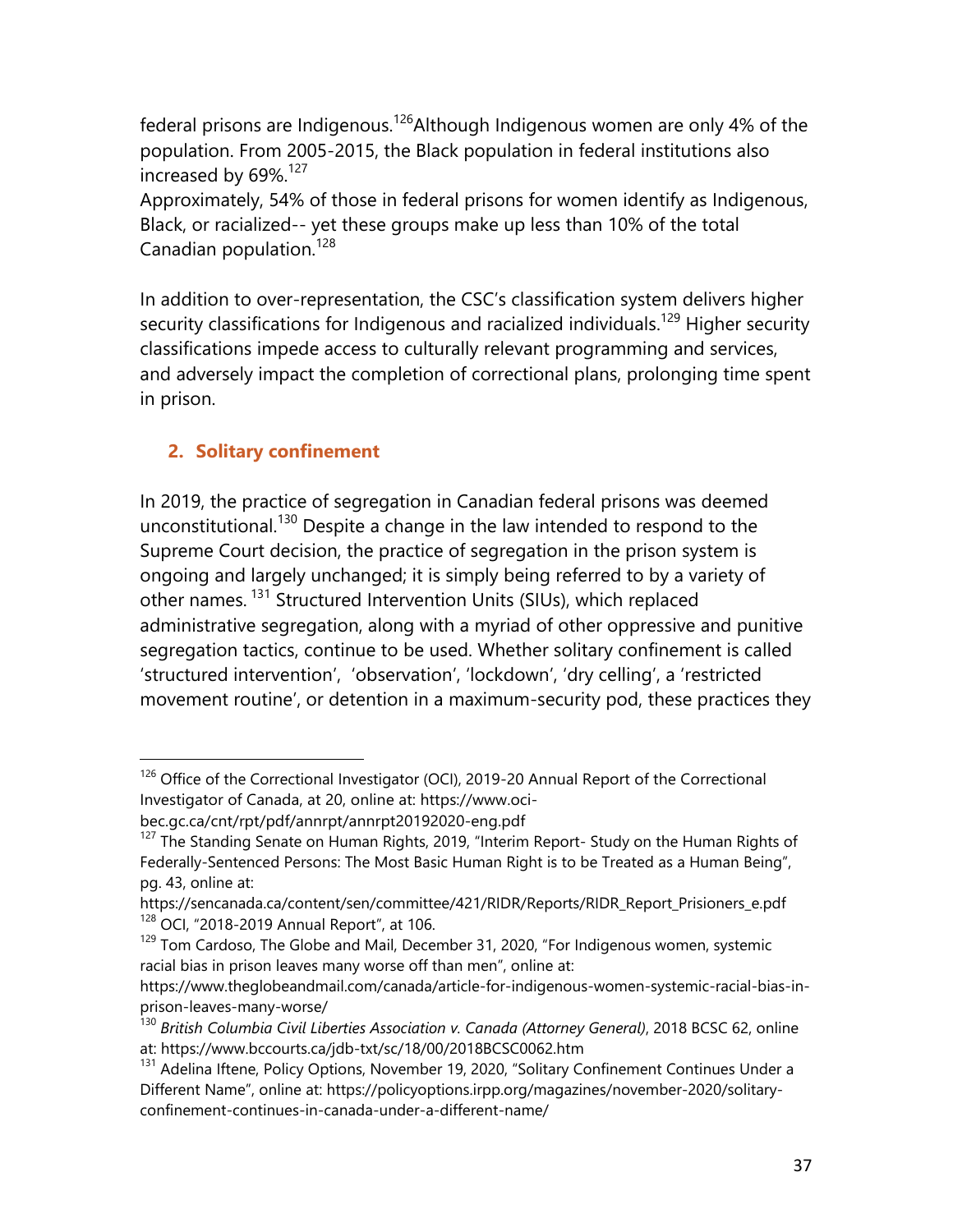are still egregious violations of human rights and would be considered unconstitutional under Canadian law and in violation of international law.

#### **3. Sexual abuse and assaults in federal prisons**

95% of federally sentenced women and gender diverse individuals have histories of physical and/or sexual victimization.<sup>132</sup> Advocates for the Canadian Elizabeth Fry Societies (CAEFS) have documented multiple allegations of sexual violence perpetrated by CSC staff against prisoners. These incidents have included unwelcome comments of a sexual nature; sexual assault incidents where the survivor was discouraged from disclosing details to investigators; demeaning and intrusive strip searches; and inappropriate viewing of prisoners by male CSC staff while prisoners are using the toilet in their own cells.

In his 2019-2020 Annual Report, the Correctional Investigator of Canada reported that he undertook an investigation of sexual violence in federal prisons, which confirmed that it is a "pervasive but underreported problem." He reported that:

As it stands, the Correctional Service of Canada (CSC) is not required to publicly report on incidents of sexual abuse involving federal inmates. Surprisingly the investigation found that the agency has never conducted any national research or prevalence studies in this area of corrections. There is no stand-alone policy to guide how staff are expected to respond or prevent sexual victimization…[V]ictims do not report their experiences of abuse as there are too many disincentives and risks associated with disclosure. Many are afraid to report, fearing retaliation, retribution or re-victimization by the perpetrator(s), be it other inmates or staff. Further, they face the risk of not being believed, being ridiculed or even punished for reporting coerced sex. Most incidents are not investigated, and rarely or ever reach the courts. Significantly, CSC has not put in place a strategy to protect vulnerable groups or persons who are disproportionately victimized behind bars, including individuals who identify as LGBTQ+, women, those with a history of trauma and abuse, disability or mental health issue.<sup>133</sup>

<sup>&</sup>lt;sup>132</sup> RSC, "Correctional Services During and Beyond COVID-19", supra, at p. 18.

<sup>&</sup>lt;sup>133</sup> Government of Canada, Office of the Correctional Investigator, 2019-20 Annual Report of the Correctional Investigator of Canada Tabled in Parliament,

*Report Shines Light on Sexual Coercion and Violence behind Bars*, October 27, 2020, online at: https://www.oci-bec.gc.ca/cnt/comm/press/press20201027-eng.aspx